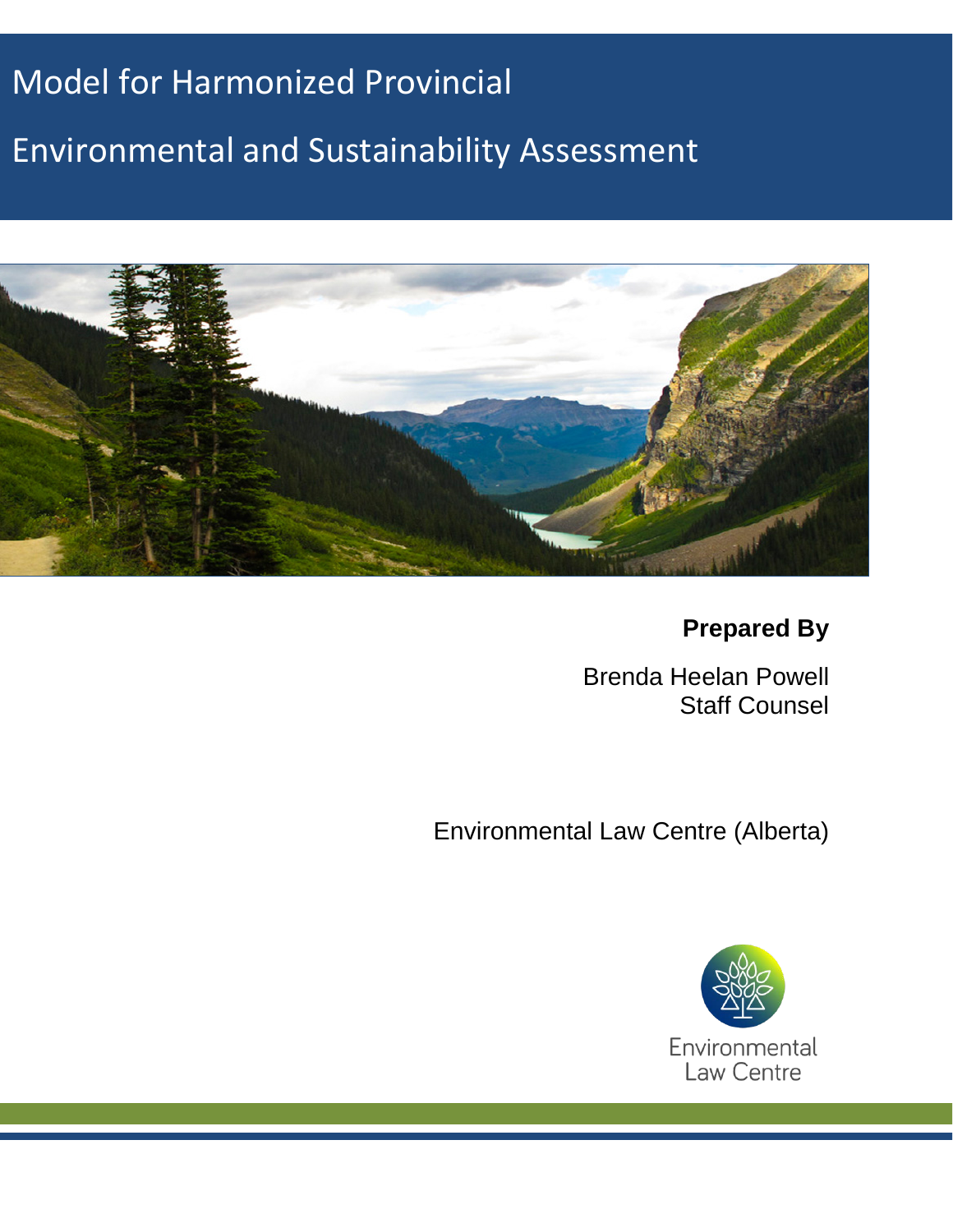Library and Archives Canada Cataloguing in Publication

Powell, Brenda Heelan, 1971-, author Model for harmonized provincial environmental and sustainability assessment / by Brenda Heelan Powell.

Electronic monograph in PDF format. ISBN 978-0-921503-96-5 (pdf)

 1. Environmental impact analysis--Law and legislation--Canada. 2. Environmental impact analysis--Law and legislation--Canada-- Provinces. I. Environmental Law Centre (Alta.), issuing body II. Title.

KE5110.P693 2015 344.7104'6 C2015-904944-X KF3775.ZA2P697 2015

No part of this publication may be reproduced, stored in a retrieval system or transmitted in any form or by any means, electronic, mechanical, photocopying, or otherwise without permission from the Environmental Law Centre, #800, 10025 -106 Street, Edmonton, Alberta, Canada, T5J 1G4.

Copyright © 2015 Environmental Law Centre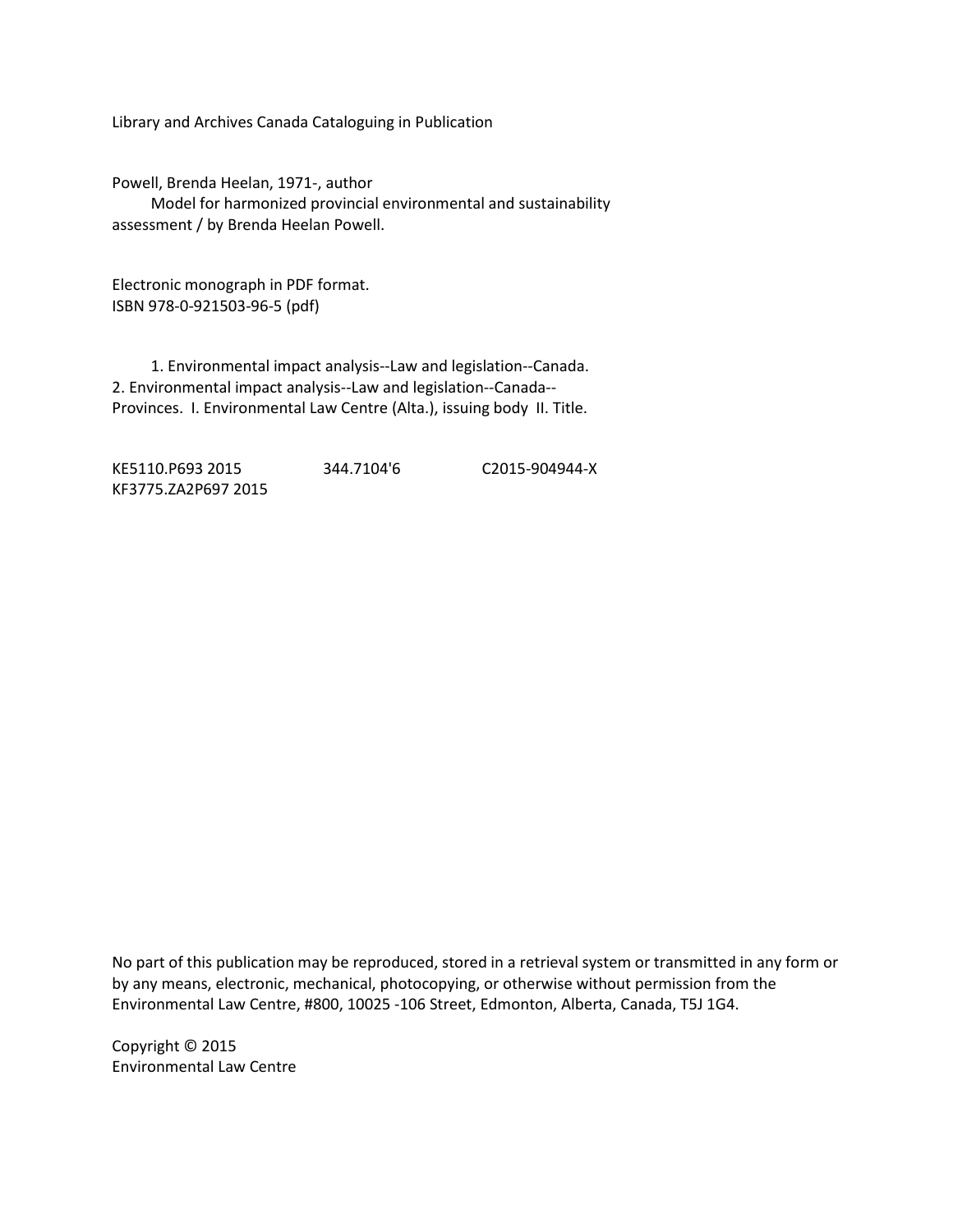#### **The Environmental Law Centre (Alberta) Society**

The Environmental Law Centre (ELC) is Alberta's oldest and most active public interest environmental law organization and believes that law is the most powerful tool to protect the environment. Since it was founded in 1982, the ELC has been and continues to be Alberta's only registered charity dedicated to providing credible, comprehensive and objective legal information regarding natural resources, energy and environmental law, policy and regulation in the Province of Alberta. The ELC's mission is to educate and champion for strong laws and rights so all Albertans can enjoy clean water, clean air and a healthy environment.

> Environmental Law Centre #800, 10025 – 106 Street Edmonton, AB T5J 1G4

Telephone: (780) 424-5099 Fax: (780) 424-5133 Toll-free: 1-800-661-4238 Email: elc@elc.ab.ca

Website[: www.elc.ab.ca](http://www.elc.ab.ca/)

Blog: [http://environmentallawcentre.wordpress.com](http://environmentallawcentre.wordpress.com/)

Facebook:<http://www.facebook.com/environmentallawcentre>

Twitter: [https://twitter.com/ELC\\_Alberta](https://twitter.com/ELC_Alberta)

To sign up for email updates visit: http://www.elc.ab.ca/pages/home/Notification.aspx

# **Acknowledgments**

This project is generously supported by the Alberta Law Foundation. Without its generous support and vision, this project would not have been possible.

# **AlbertaLAW<br>FOUNDATION**

The views and conclusions in this report are those of the Environmental Law Centre.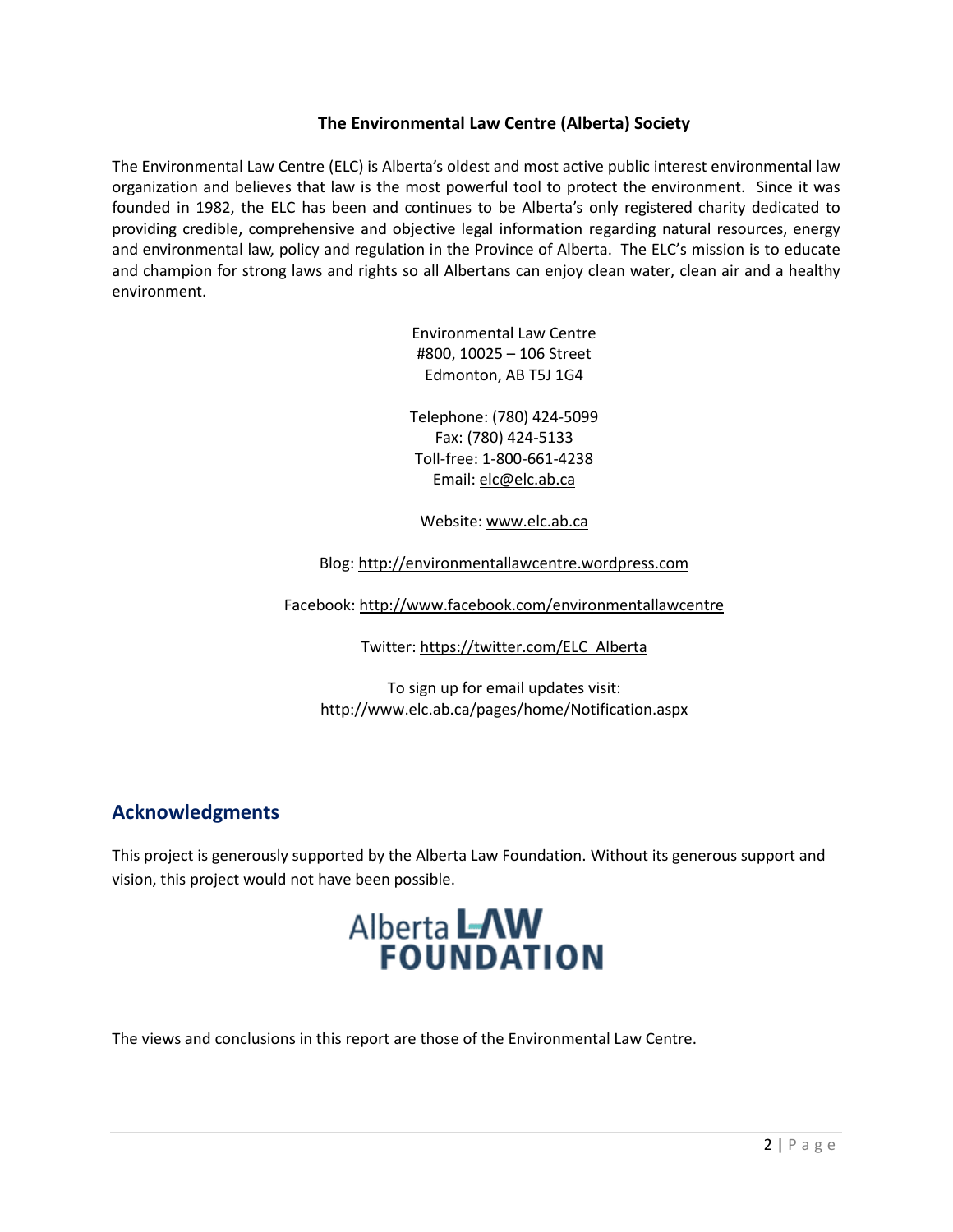# **Table of Contents**

| Background to the Model for Harmonized Provincial Environmental and Sustainability Assessment 6  |
|--------------------------------------------------------------------------------------------------|
|                                                                                                  |
|                                                                                                  |
|                                                                                                  |
|                                                                                                  |
|                                                                                                  |
|                                                                                                  |
|                                                                                                  |
|                                                                                                  |
|                                                                                                  |
|                                                                                                  |
|                                                                                                  |
|                                                                                                  |
| Criteria for the Model for Harmonized Provincial Environmental and Sustainability Assessment  32 |
| Model for Harmonized Provincial Environmental and Sustainability Assessment37                    |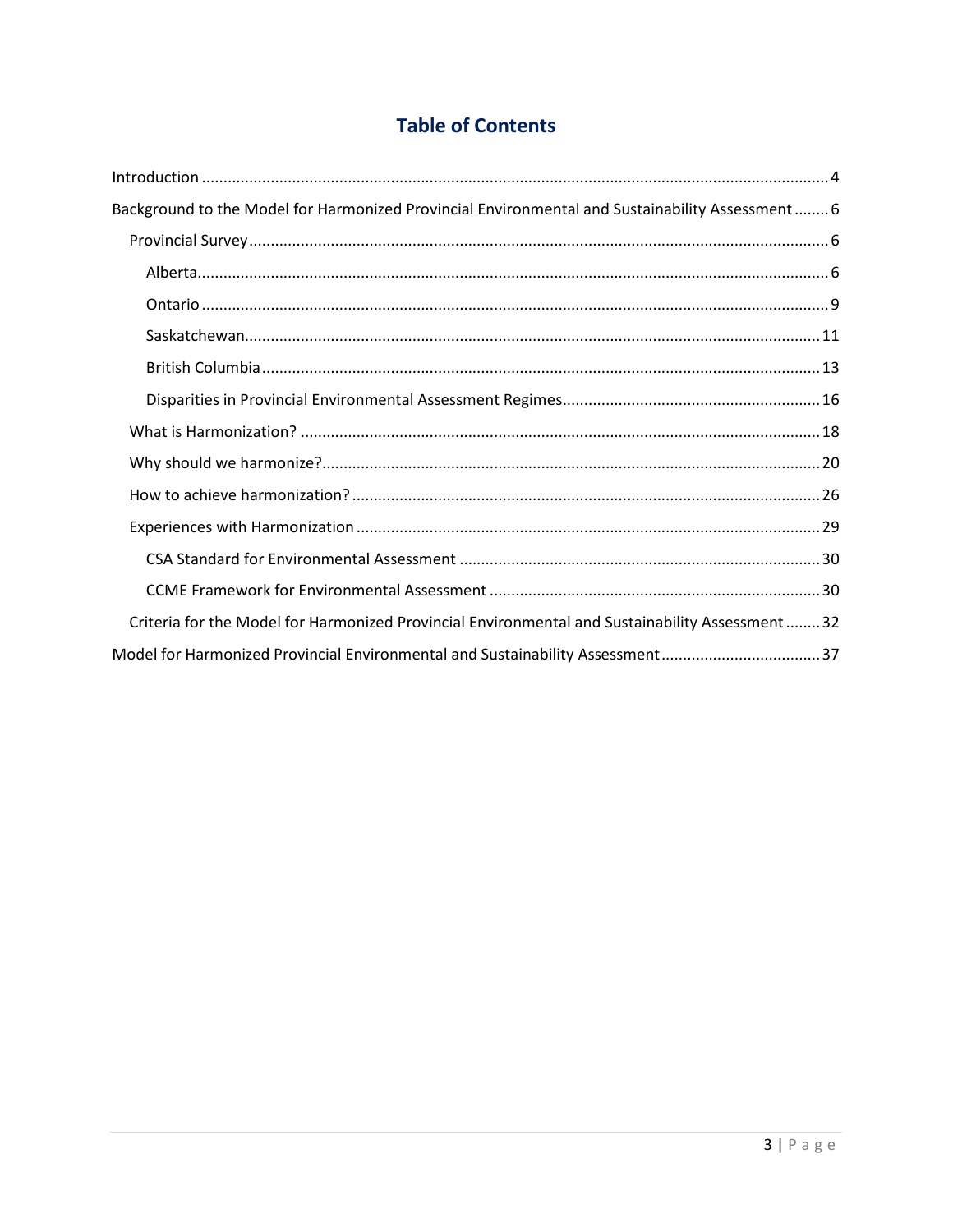#### <span id="page-4-0"></span>**Introduction**

Following a truncated statutory review process in late 2011, the federal government introduced radical changes to environmental assessment laws and processes in its omnibus budget bill (*Bill C-38*). Prior to the passage of *Bill C-38*, federal environmental assessment in Canada was governed by the *Canadian Environmental Assessment Act*, S.C. 1992, c.37 (*CEAA*). The *CEAA* has now been repealed and replaced with the *Canadian Environmental Assessment Act, 2012* (*CEAA 2012*). Under *CEAA 2012*, the number and scope of federal environmental assessments is greatly reduced.

With the changes made to federal environmental assessment by *CEAA 2012*, the provinces seem positioned to take a greater role in environmental assessment as the federal government takes a step back. The expanded provincial role raises issues that warrant further examination. Firstly, with a diminished federal role, province to province harmonization and cooperation will play a greater role. Secondly, in light of the diminished federal role, there may be opportunity to expand the concepts of regional environmental assessment and strategic environmental assessment within and across provinces.

As stated by Gibson: $<sup>1</sup>$  $<sup>1</sup>$  $<sup>1</sup>$ </sup>

The legislative strategy of CEAA 2012 is to shift most environmental assessment responsibility to the provinces. Limiting the scope of federal assessments to matters of exclusive federal jurisdiction leaves matters of shared environmental jurisdiction to provincial assessment processes, which may cover only some of the projects involved. Even for matters of exclusive federal concern, CEAA 2012 (ss. 32-37) provides for substitution of 'appropriate' provincial processes. This greatly expanded reliance of the provinces through deferral and substitution is meant to avoid subjecting proponents to separate federal and provincial processes.…. CEAA 2012 signals a rejection of both coordination and harmonization in favour of reliance on the provinces.

This project builds upon the ELC's Environmental and Sustainability Assessment Model Law Project by establishing criteria necessary for successful province to province harmonization and coordination. The project will also explore the means by which provinces can implement regional environmental assessment and strategic environmental assessment within their own borders and cooperatively with other provinces.

This project includes a review and analysis of several provincial environmental assessment regimes (Alberta, Ontario, Saskatchewan and B.C)<sup>[2](#page-4-2)</sup> to shed light on the similarities and disparities that currently

<span id="page-4-1"></span> $1$  Robert B. Gibson, "In full retreat: the Canadian government's new environmental assessment law undoes

<span id="page-4-2"></span>decades of progress" (2012) Impact Assessment and Project Appraisal 179 at 184 to 185.<br><sup>2</sup> These jurisdictions were chosen for review due to being Alberta's neighbours (Saskatchewan and B.C.) and being the largest common law province in Canada (Ontario).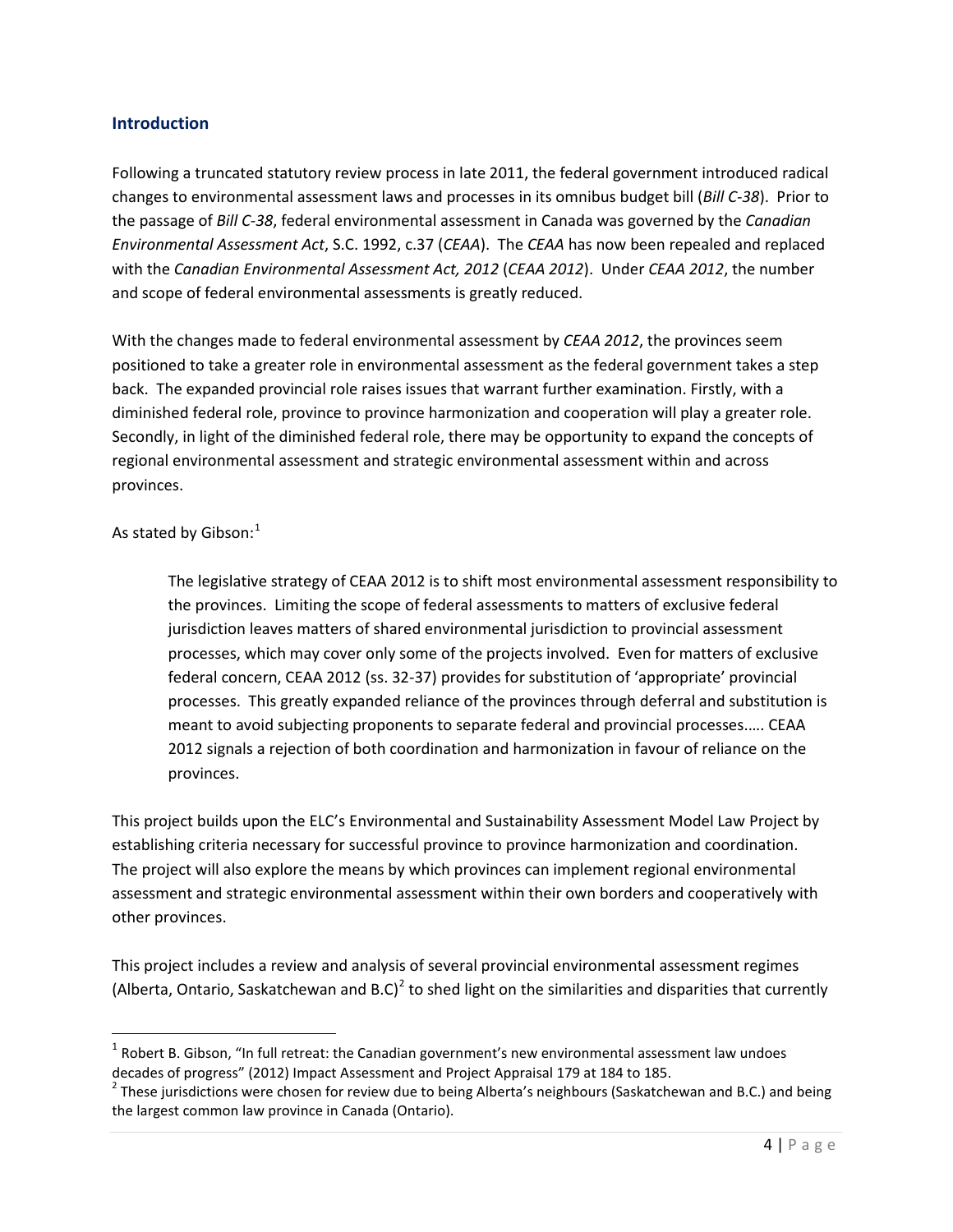exist across Canada. This project will establish criteria necessary to enable successful harmonization and coordination between provinces (a *Model for Harmonized Environmental and Sustainability Assessment*).

The concepts of regional environmental assessment and strategic environmental assessment fit comfortably within the consideration of province to province cooperation and coordination. Both regional environmental assessment and strategic environmental assessment move beyond traditional project based environmental assessment and create a broader framework for decision-making. Ecological regions and the impacts of policy decisions may not respect political boundaries and, as such, are natural topics within the context of provincial cooperation and coordination.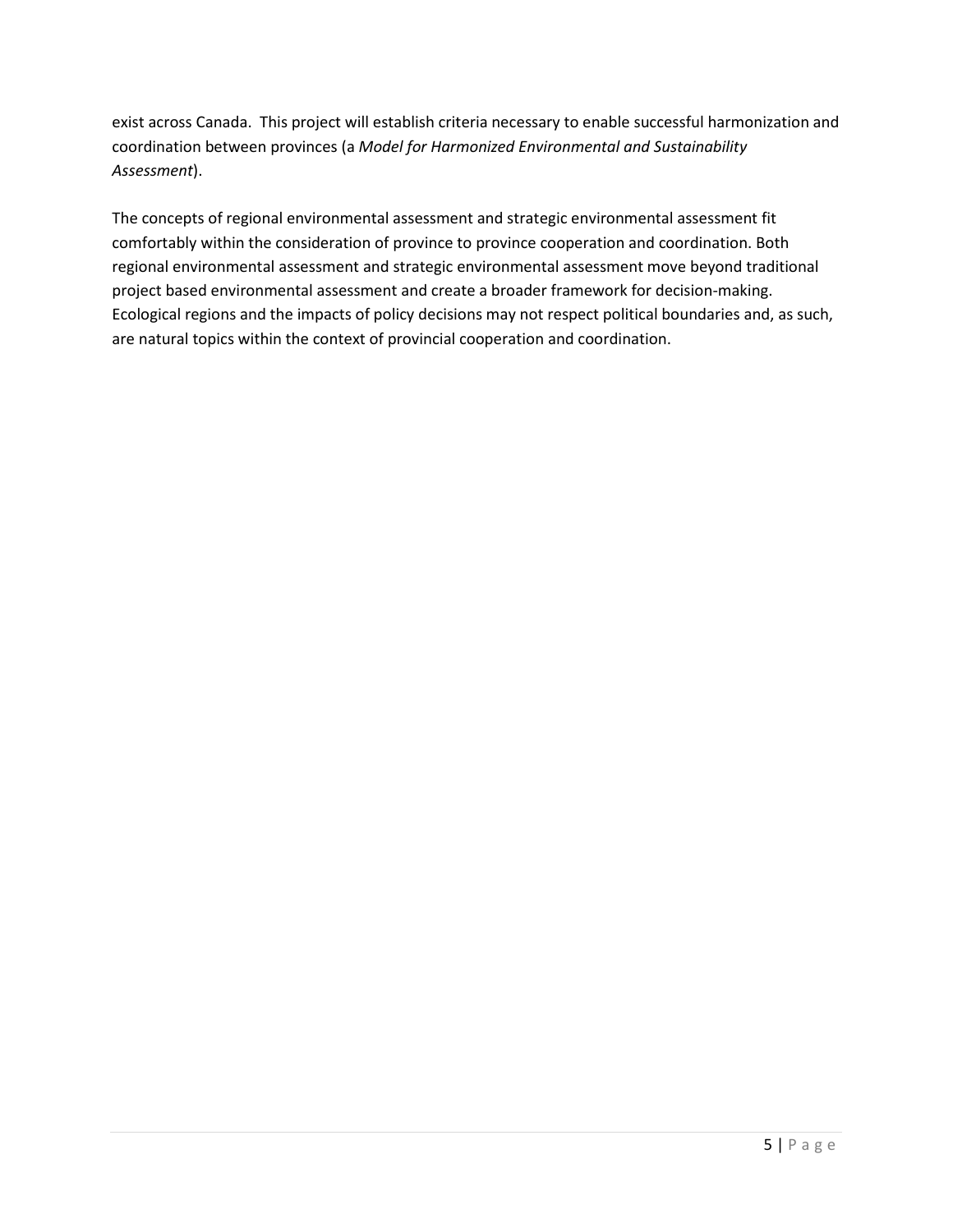## **Background to the**

# <span id="page-6-0"></span>**Model for Harmonized Provincial Environmental and Sustainability Assessment**

#### <span id="page-6-1"></span>**Provincial Survey**

With the federal government reducing its involvement in environmental assessment, the provinces have the potential to play a more prominent role. While all Canadian provinces and territories have environmental assessment processes and requirements, these vary greatly creating a patchwork of environmental assessment regimes throughout Canada. Environmental impacts do not respect political boundaries creating a need to focus on cooperation and coordination on an interprovincial basis. The following survey highlights the similarities and differences of different provincial environmental assessment regimes thereby establishing a context for a *Model for Harmonized Provincial Environmental and Sustainability Assessment*.

#### <span id="page-6-2"></span>**Alberta[3](#page-6-3)**

The environmental assessment process in Alberta is governed by Part 2 of the *Environmental Protection and Enhancement Act*, RSA 2000, c. E-12 ("*EPEA*"). Relevant regulations under *EPEA* are the *Environmental Assessment (Mandatory and Exempted Activities) Regulation*, Alta. Reg. 111/93 (the "*EA List*") and *Environmental Assessment Regulation*, Alta. Reg. 112/93 (the "*EA Regulation*"). In addition to the environmental assessment legislation, the government has issued numerous guidance documents which are available a[t http://esrd.alberta.ca/lands-forests/land-industrial/programs-and](http://esrd.alberta.ca/lands-forests/land-industrial/programs-and-services/environmental-assessment/default.aspx)[services/environmental-assessment/default.aspx.](http://esrd.alberta.ca/lands-forests/land-industrial/programs-and-services/environmental-assessment/default.aspx)

In Alberta, the stated purpose of environmental assessment is as follows:

**Section 44** The purpose of the environmental assessment process is

- (a) to support the goals of environmental protection and sustainable development,
- (b) to integrate environmental protection and economic decisions at the earliest stages of planning an activity,
- (c) to predict the environmental, social, economic and cultural consequences of a proposed activity and to assess plans to mitigate any adverse impacts resulting from the proposed activity, and
- (d) to provide for the involvement of the public, proponents, the Government and Government agencies in the review of proposed activities.

<span id="page-6-3"></span><sup>&</sup>lt;sup>3</sup> For an additional review and critique of Alberta's environmental assessment regime see Roger Creasey and Kevin S. Hanna, "Chapter 14: Alberta's Impact Assessment System" in Kevin S. Hanna, ed., *Environmental Impact Assessment: Practice and Participation* (Don Mills, ON: Oxford University Press, 2005).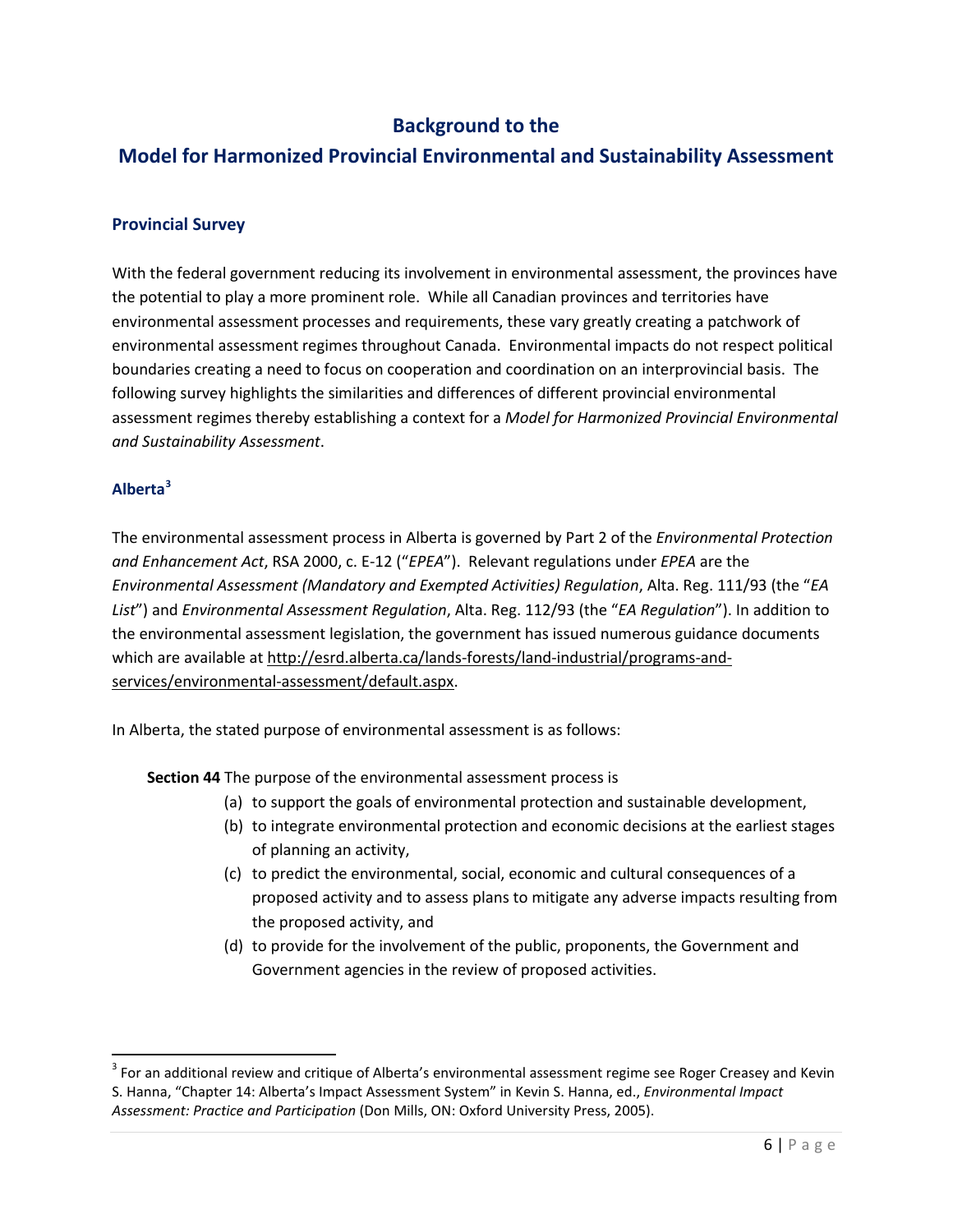Environment is defined in s. 1(t) as:

the components of the earth and includes

- (i) air, land and water,
- (ii) all layers of the atmosphere,
- (iii) all organic and inorganic matter and living organisms, and
- (iv) the interacting natural systems that include components referred to in subclauses (i) to (iii).

Only those activities designated in the *EPEA* Schedule of Activities are subject to the act. If an activity is not included in the Schedule of Activities, this means *EPEA* does not apply and it will not be subject to a provincial environmental assessment. Further, the *EA List* indicates which designated activities must undergo an environmental assessment and which designated activities are excluded from environmental assessment. Any activities which appear on the Schedule of Activities but are not referenced in the *EA List* may undergo an environmental assessment at the discretion of the Director. The Director determines whether such an activity should undergo an environmental assessment by considering factors such as size and location of the activity, complexity and technology required for the activity, and other criteria specified in section 44 of the act.

As with many Canadian environmental assessment regimes, the Alberta regime is project-based (as determined by a list of project types) and does not provide for strategic environmental assessment. In the ELC's view, this is a short-coming of the Alberta environmental assessment regime. While Alberta's legislation does not require strategic environmental assessment, this does not mean it is not permitted. In the ELC's view, regional and strategic environmental assessment could be pursued on an interprovincial basis to address broad environmental issues.

The assessment is prepared by the project proponent, in accordance with terms of reference approved by the Director, and must include components enumerated in section 49 of the act. These components include:

- description of the project and an analysis of the need for the project,
- an analysis of the proposed site for the project and a consideration of alternative sites,
- existing baseline environmental conditions,
- description of potential positive and negative environmental, social, economic and cultural impacts, and an analysis of their significance,
- plans to mitigate negative impacts,
- plans to monitor environmental impacts and proposed mitigation measures,
- plans for waste minimization and recycling,
- plans to prevent minimize the production or release of substances that may have an adverse impact,
- factors listed in the terms of reference, and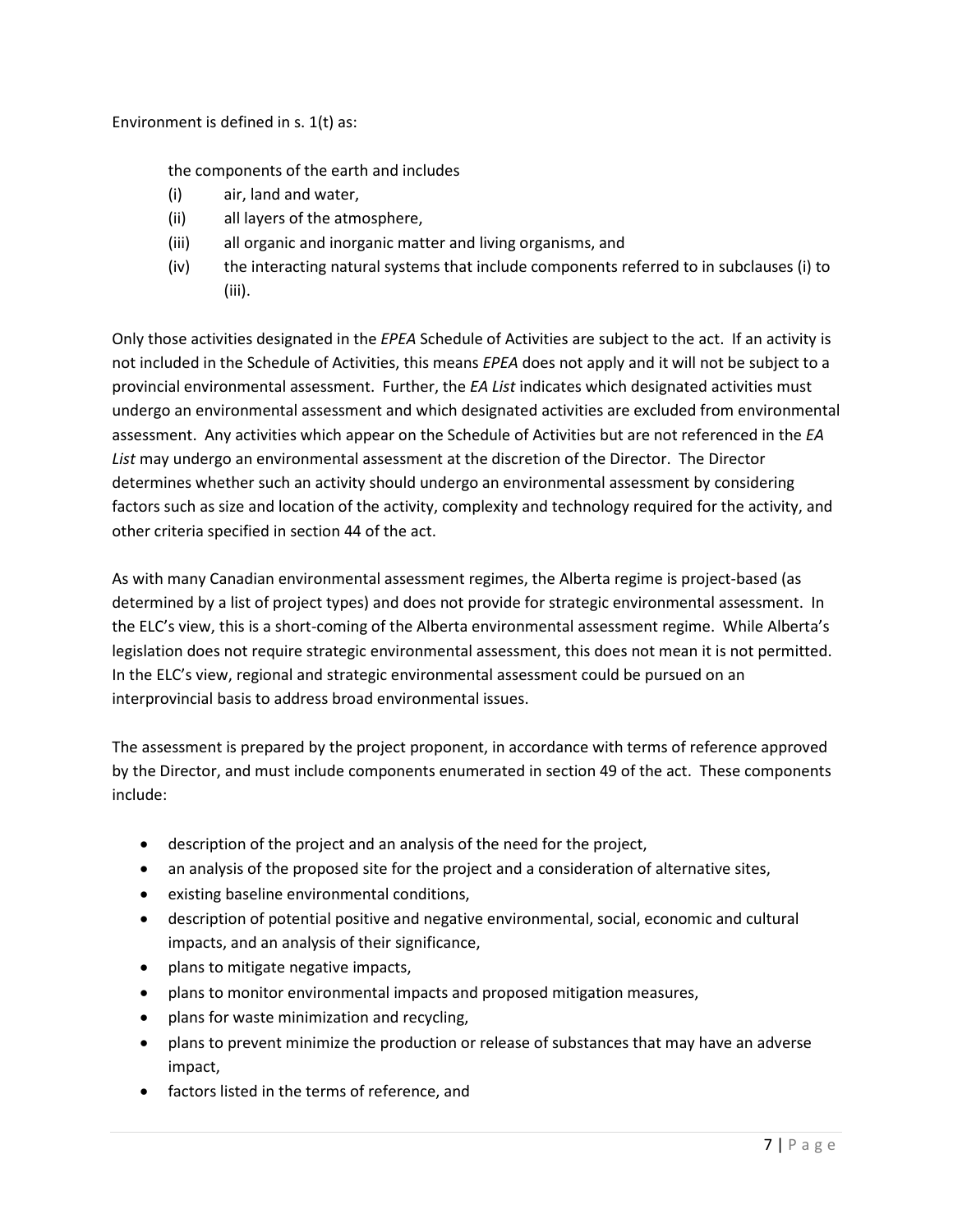• other factors required by the Director.

The environmental assessment process consists of five stages: submission of terms of reference by the project proponent, public and Director review of the terms of reference, proponent submission of the environmental assessment report, review of the environmental assessment report by the Director, and review of the environmental assessment report by the Minister or appropriate regulatory body (Alberta Energy Regulator, Natural Resources Conservation Board or Alberta Utilities Commission).

There are limited opportunities for public participation in Alberta's environmental assessment process. Under s. 44(6), once a decision to require further assessment of a non-mandatory activity has been made, a directly affected person may submit a written statement of concern which sets out the person's concerns with the proposed project. The Director is required to consider all statements of concern when deciding whether or not an environmental impact assessment report is required. As well, under s. 48, members of the public have an opportunity to provide comments on proposed terms of reference for a project's environmental impact assessment report. Finally, under s. 49, an environmental impact assessment report must include information about the proponent's proposed public consultation process and the results of that process.

Section 57 of the *EPEA* does allow for inter-jurisdictional agreements for environmental assessment. The *EPEA* provides that, where another Canadian jurisdiction has legislative provisions that operate for substantially the same purposes, the Minister may enter into an agreement to determine what aspects of a project are governed by the laws of both jurisdictions, to conduct a joint environmental assessment process, or to adopt the other jurisdiction's process or reports with respect to environmental assessments.

In 2004, Alberta and British Columbia entered a Memorandum of Understanding on Environmental Cooperation and Harmonization (under the terms of the agreement, this expired in 2009). This agreement was made pursuant to a broader agreement on Internal Trade. This agreement is focused on government efficiencies, reduction in the cost of public services, and identification of best practices and innovations. As well, the agreement aims to harmonize regulatory frameworks to reduce trade barriers and promote economic development.

In 2005, Alberta and the federal government entered into an agreement regarding environmental assessment cooperation (this agreement was entered while the previous *CEAA* was in effect). This agreement applies where an environmental assessment is required by both federal and provincial legislation. The agreement addresses process items such as establishing a lead party for the purposes of the environmental assessment, establishing a joint advisory review team, timelines and communications. The agreement also provides explicitly for transboundary considerations with both parties agreeing that environmental effects of a project must be assessed regardless of the location of jurisdictional boundaries and that affected jurisdictions must be notified and provided an opportunity to participate in the environmental assessment process.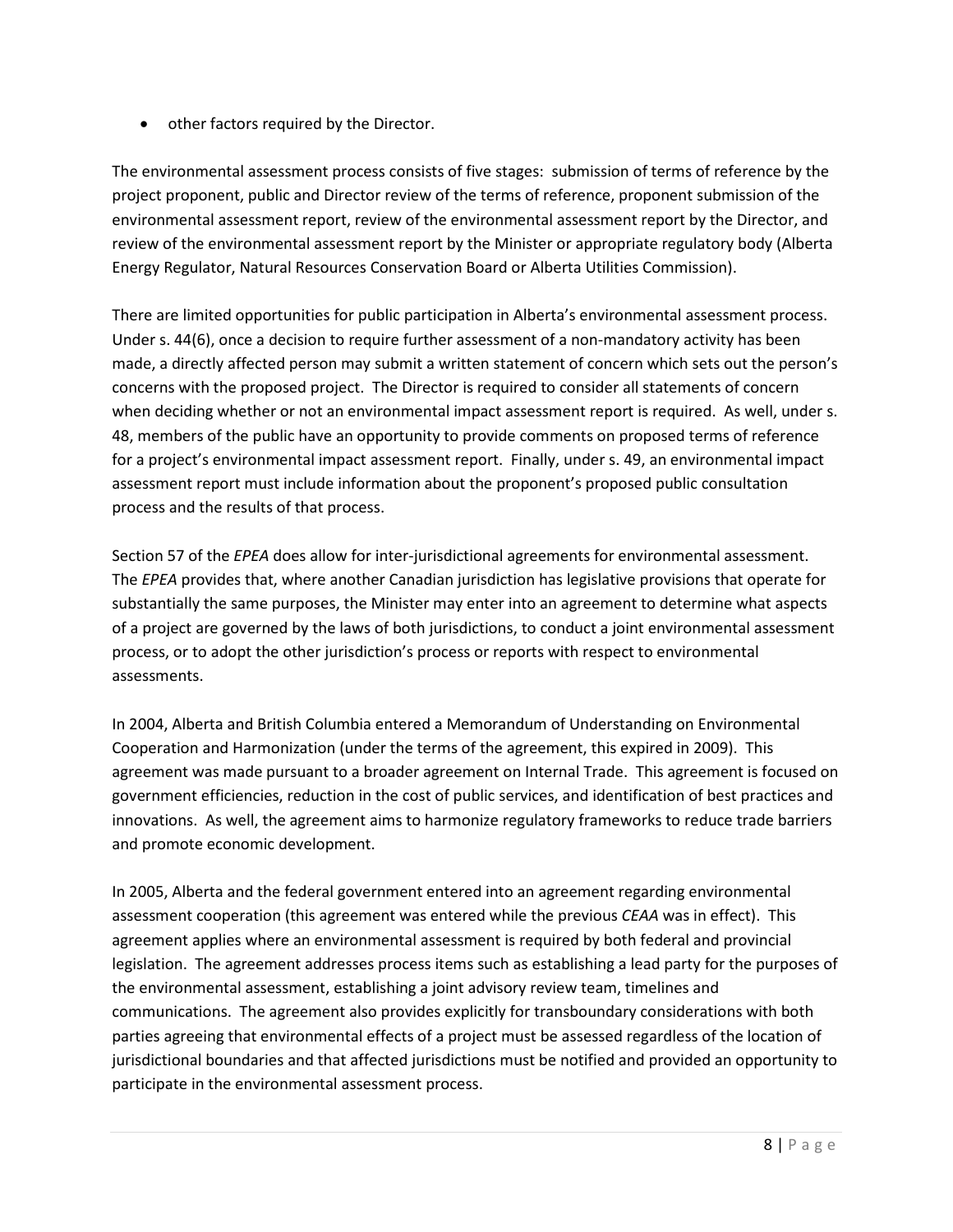#### <span id="page-9-0"></span>**Ontario[4](#page-9-1)**

In Ontario, the environmental assessment regime is governed by the *Environmental Assessment Act*, R.S.O. 1990, c. E.18 ("EAA") and several regulations under that act.<sup>[5](#page-9-2)</sup> In addition, there are several guidance documents available on the Ministry of Environment website at [https://www.ontario.ca/environment-and-energy/preparing-environmental-assessments.](https://www.ontario.ca/environment-and-energy/preparing-environmental-assessments)

The stated purpose of the *EAA* is found in section 2 as follows: "the betterment of the people of the whole or any part of Ontario by providing for the protection, conservation and wise management in Ontario of the environment". The definition of environment is broad (s. 1(1)):

- (a) air, land or water,
- (b) plant and animal life, including human life,
- (c) the social, economic and cultural conditions that influence the life of humans or a community,
- (d) any building, structure, machine or other device or thing made by humans,
- (e) any solid, liquid, gas, odour, heat, sound, vibration or radiation resulting directly or indirectly from human activities, or
- (f) any part or combination of the foregoing and the interrelationships between any two or more of them,

in or of Ontario.

The Ontario environmental assessment process allows review of both physical activities and of proposals, plans and programs. This means, unlike many other Canadian jurisdictions, the Ontario process allows for strategic environmental assessment rather than solely focusing on physical activities. Generally speaking, the *EAA* does not apply to the private sector. The *EAA* applies to public bodies (including municipalities), major commercial or business undertakings designated by regulation, and undertakings for which the proponent has entered a written agreement to have *EAA* applied. Regulations designating major commercial or business undertakings have been made with respect to electricity projects, certain private sector developers, waste management projects, and transit projects.

The environmental assessment report must be prepared by the proponent of the undertaking in accordance with terms of reference that have been approved by the Ministry of the Environment. By

<span id="page-9-1"></span> $4$  For an additional review and critique of Ontario's environmental assessment regime see Richard D. Lindgren and Burgandy Dunn, "Environmental Assessment in Ontario: Rhetoric vs. Reality" (2010) 21 J.E.L.P. 279; and Sonya Graci, "Chapter 17: The Ontario Environmental Assessment Act" in Kevin S. Hanna, ed., *Environmental Impact* 

<span id="page-9-2"></span>Assessment: Practice and Participation (Don Mills, ON: Oxford University Press, 2005).<br><sup>5</sup> Regulations under the EAA are: General, R.R.O. 1990, Reg. 334; Deadlines, Ont. Reg. 616/98; Designation and *Exemption – Private Sector Developers*, Ont. Reg. 345/93; *Electricity Projects*, Ont. Reg. 116/01; *Waste Management Projects*, Ont. Reg. 101/07; *Transit Projects and Metrolinx Undertakings*, Ont. Reg. 231/08.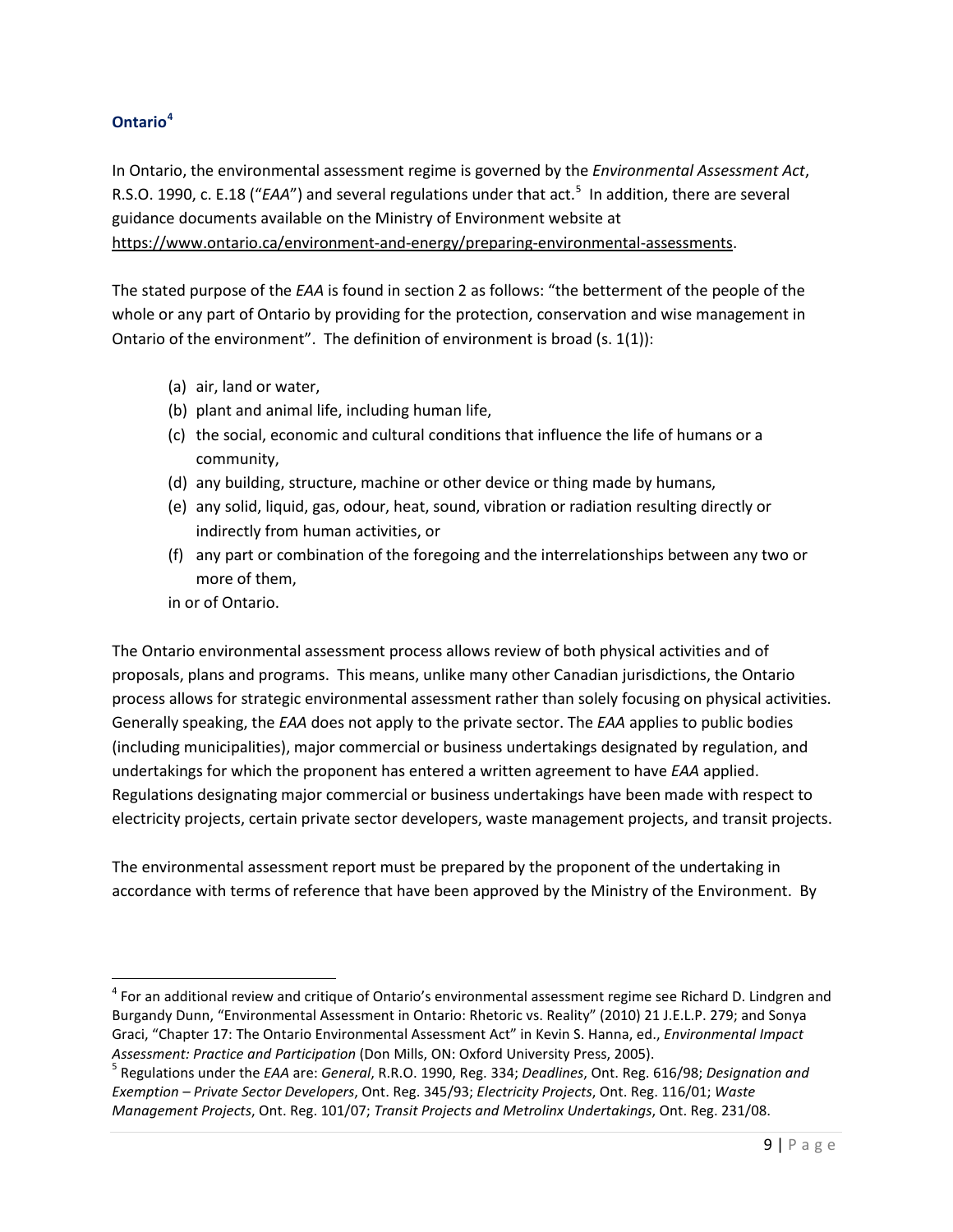virtue of s. 6.1, the environmental assessment report must include:

- description of the purpose of the undertaking;
- description of the undertaking, including alternatives methods, and alternatives to the undertaking;
- description of environmental impacts, and actions that may be necessary to prevent, change, mitigate or remedy the negative environmental effects;
- evaluation of the advantages and disadvantages to the environment of the undertaking, alternative methods, and of alternatives to the undertaking; and
- description of consultation by proponent and results of that consultation.

In additional to this information, the terms of reference may require additional matters to be addressed in the environmental assessment report.

The Ontario environmental assessment process consists of 9 stages: terms of reference are submitted, reviewed and approved; preparation and submission of environmental assessment report by the proponent; public notice and review of the environmental assessment report; review of environmental assessment report by the Ministry of Environment; public inspection of the Ministry's review of the environmental assessment report, including the option to request a public hearing; optional closed mediation to resolve matters identified by the Minister as being in dispute; optional public hearing (at discretion of Minister); Minister's or environmental assessment tribunal's decision to approve, approve with conditions or reject the application.

In deciding whether to approve or reject the application, the Minister or the environmental assessment tribunal (as the case may be) must consider the purpose of the act, the approved terms of reference, the environmental assessment report, the Ministry review of the environmental assessment report, public comments; and the mediator's report, if any. If the application is being considered by an environmental assessment tribunal, consideration is only given to public portions of the mediator's report. As well, the Minister may consider other matters that he considers to be relevant to the application.

In addition to the above process, the Ontario environmental assessment regime includes a streamlined process for projects with predictable and manageable environmental effects. The streamlined process is either set out in regulation (*EAA*, s. 39) or through the mechanism of class assessments (*EAA*, Part II.1). The proponent of the undertaking must comply with the regulation or class assessment, as the case may be. Regulations that identify undertakings subject to the streamlined environmental assessment process are the *Electricity Projects Regulation*, the *Waste Management Projects Regulation* and *Transit Projects Regulation*. There are currently 11 class assessments applicable to municipal road, sewage and water infrastructure; highway construction and maintenance; conservation authority works; transit projects; and other public sector activities such as forestry, resource management and transmission lines.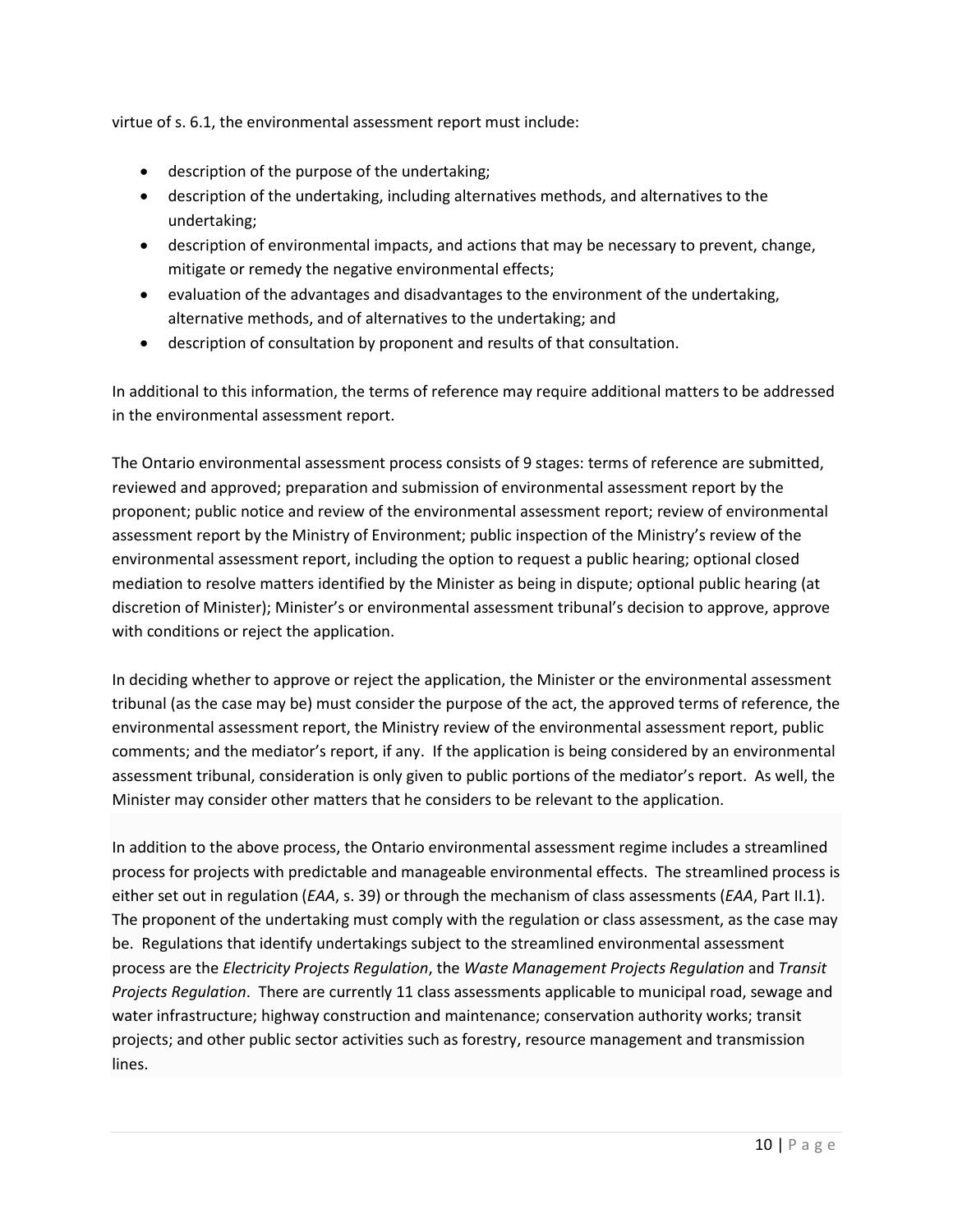Several concerns have been raised with the Ontario environmental assessment regime.<sup>[6](#page-11-1)</sup> A key concern with the regime is that a large range of proponents and undertakings, including environmentally significant undertakings, are exempt from the environmental assessment process. Another concern is the lack of monitoring and enforcement especially in relation to conditions or other requirements imposed as a result of the environmental assessment process. As well, concerns have been raised with the barriers to meaningful participation, including the lack of a definition of meaningful public participation and the lack of participant and intervenor funding.

Section 3.1 permits harmonization where another jurisdiction has imposed requirements with respect to an undertaking to which the *EAA* applies. If the Minister considers the requirements imposed by the other jurisdiction to be equivalent, then the Minister may declare that the *EAA* does not apply, or vary or eliminate a requirement of the *EAA* to facilitate effective operation of the requirements of both jurisdictions.

In addition to this provision in the *EAA*, the province of Ontario has entered in an agreement with the federal government on EA cooperation. This agreement applies where an EA is required by both federal and provincial legislation. The agreement addresses process items such as establishing a lead party for the purposes of the EA, establishing a joint advisory review team, timelines and communications. The agreement also provides explicitly for transboundary considerations with both parties agreeing that environmental effects of a project must be assessed regardless of the location of jurisdictional boundaries and that affected jurisdictions must be notified and provided an opportunity to participate in the EA process.

#### <span id="page-11-0"></span>**Saskatchewan[7](#page-11-2)**

In Saskatchewan, the environmental assessment regime is governed by *The Environmental Assessment Act*, SS 1980, c. E-10.1 (the "*EAA*"). While no regulations have been promulgated under the *EAA*, the government has issued a variety of guidance documents about the EA process (available at [http://www.environment.gov.sk.ca/environmentalassessment\)](http://www.environment.gov.sk.ca/environmentalassessment).

Unlike legislation in most other Canadian jurisdictions, the *EAA* does not use a list approach to determine which undertakings will be subject to the environmental assessment process. Rather, the *EAA* applies to all developments within the province defined as those projects, operations or activities which are likely to (section 2(d)):

<span id="page-11-2"></span><span id="page-11-1"></span><sup>&</sup>lt;sup>6</sup> Richard D. Lindgren and Burgandy Dunn, *supra* note 4; and Sonya Graci, *supra* note 4.<br><sup>7</sup> For additional review and critique of Saskatchewan's environmental assessment regime, see Marie Ann Bowden and Bert Weichel, "Chapter 15: Environmental Impact Assessment in Saskatchewan" in Kevin S. Hanna ed., *Environmental Impact Assessment: Practice and Participation* (Don Mills, ON: Oxford University Press, 2005); Marie Ann Bowden, "Environmental Assessment Reform in Saskatchewan: Taking Care of Business" (2010) 21 J.E.L.P. 261; and Ronald J. Zukowsky, *Environmental Impacts Assessment in Saskatchewan* (Environmental Assessment Branch, Sask. Environment and Resource Management), undated, available online at [http://redengine.lawsociety.sk.ca/inmagicgenie/documentfolder/AC2025.pdf.](http://redengine.lawsociety.sk.ca/inmagicgenie/documentfolder/AC2025.pdf)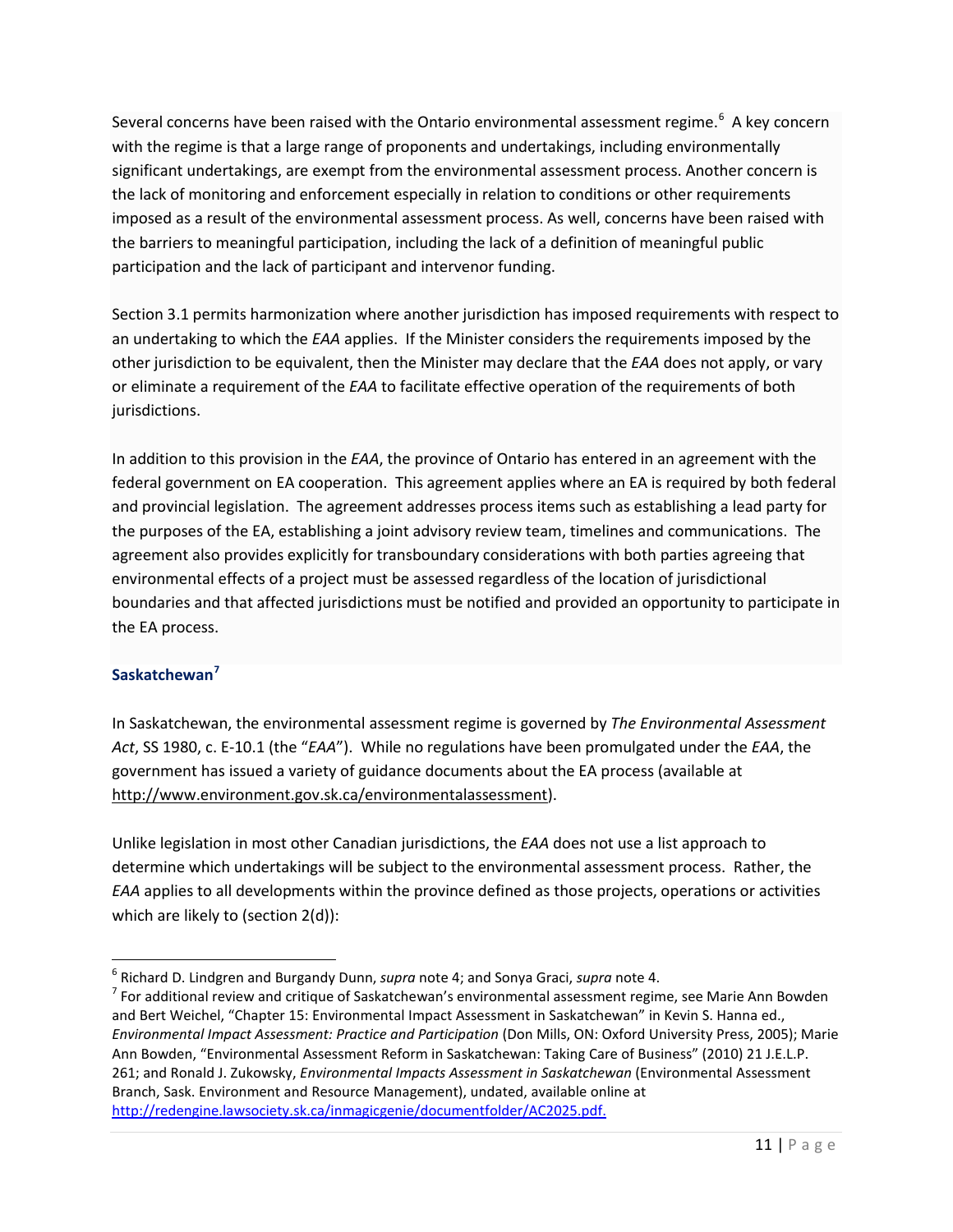- (i) have an effect on any unique, rare or endangered feature of the environment;
- (ii) substantially utilize any provincial resource and in so doing preempt the use, or potential use, of that resource for any other purpose;
- (iii) cause the emission of any pollutants or create by-products, residual or waste products which require handling and disposal in a manner that is not regulated by any other Act or regulation;
- (iv) cause widespread public concern because of potential environmental changes;
- (v) involve a new technology that is concerned with resource utilization and that may induce significant environmental change; or
- (vi) have a significant impact on the environment or necessitate a further development which is likely to have a significant impact on the environment.

Environment is defined in s. 2(e) as:

- (i) air, land and water;
- (ii) plant and animal life, including man; and
- (iii) the social, economic and cultural conditions that influence the life of man or a community insofar as they are related to the matters described in subclauses (i) and (ii).

The Saskatchewan environmental assessment regime relies on self-assessment by a proponent (either government or private sector) to determine whether or not the *EAA* is applicable. This determination is made by reference to the *Technical Proposal Guidelines[8](#page-12-0)* issued by the Ministry of Environment. In addition, there are specific guidelines developed for the oil and gas, mineral exploration and intensive livestock operation sectors.

If the undertaking is determined to be a "development" by the proponent or the conclusion is unclear, then the proponent must submit a technical proposal to the Ministry of Environment for confirmation that the undertaking is indeed a development. The next step is submission of proposed terms of reference which are subject to review, along with the technical proposal, by the environmental assessment branch of the Ministry (the "EA Branch"). Upon approval of the terms of reference, the proponent must prepare and submit an environmental assessment report. The EA Branch reviews the environmental assessment report and prepares its technical review comments which are subject to public review. Finally, the EA Branch submits the environmental assessment report, its technical review comments and the public comments to the Minister. The Minister decides to approve, approve with conditions or reject the proposed development.

<span id="page-12-0"></span> <sup>8</sup> Ministry of Environment, *Technical Proposal Guidelines: A Guide to Assessing Projects and Preparing Proposals under the* Environmental Assessment Act (November 2012, Government of Saskatchewan).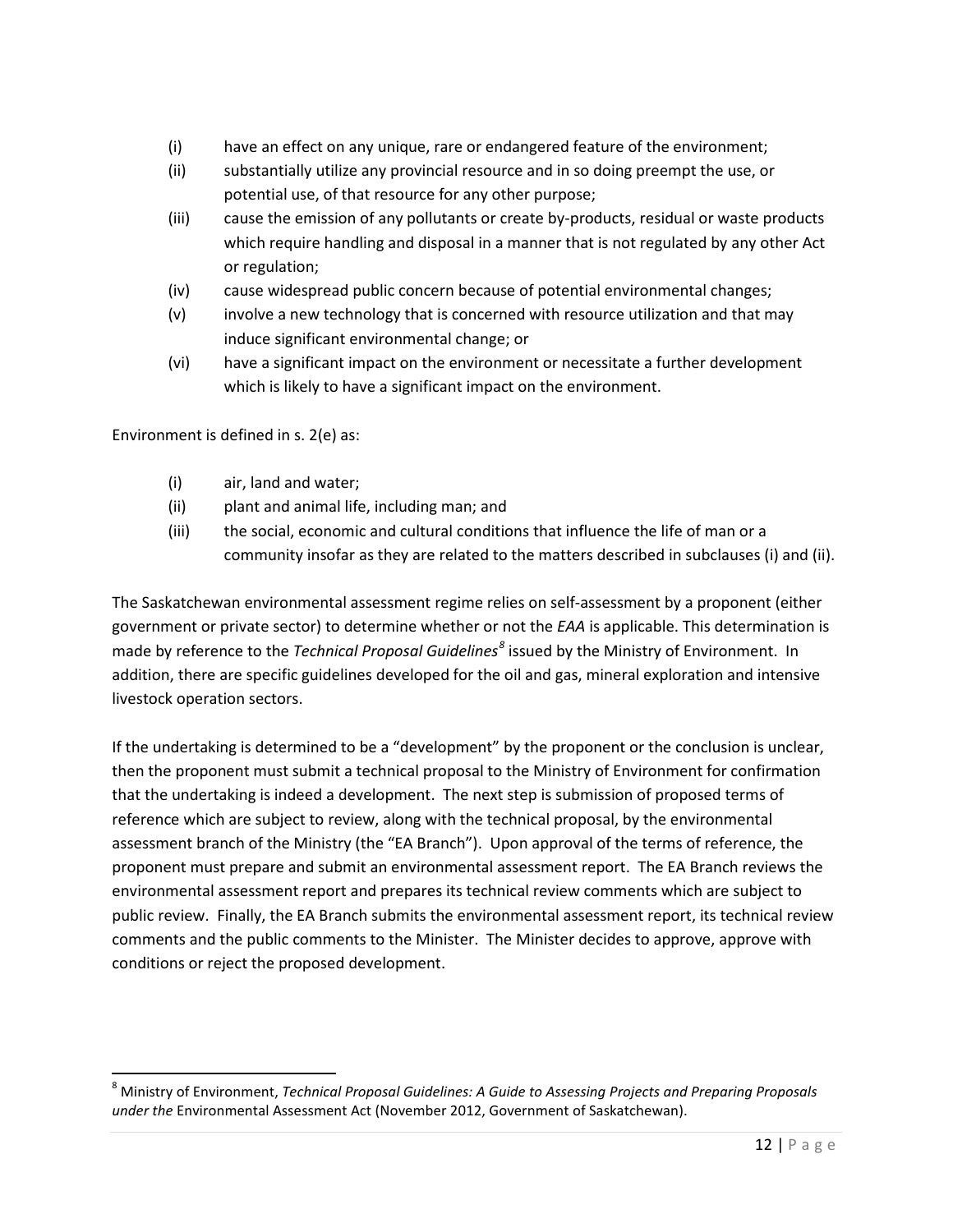The *EAA* does not set out requirements as to what matters must be addressed by the proponent in the environmental assessment report. However, the *Technical Proposal Guidelines* do provide some information in this regard, as do the sector guidelines.

One critique of the Saskatchewan environmental assessment regime is that, in practice, most undertakings are screened out which means there is little opportunity for public input.<sup>[9](#page-13-1)</sup> Another critique is that, although practice has changed, the *EAA* remains virtually unchanged since its enactment in 1980.<sup>[10](#page-13-2)</sup> In addition, no regulations have been developed to flesh out the legislation.<sup>[11](#page-13-3)</sup>

Section 5 of the *EAA* provides that the Minister may enter into agreements with other governments (federal, provincial, territorial or other nations) for the purposes of furthering, undertaking and enforcing the minister's activities and responsibilities under the *EAA*. In this regard, Saskatchewan has entered into the *Canada-Saskatchewan Agreement on Environment Assessment Cooperation (2005)*. This agreement applies where an environmental assessment is required by both federal and provincial legislation. The agreement addresses process items such as establishing a lead party for the purposes of the environmental assessment process, establishing a joint advisory review team, timelines and communications. The agreement also provides explicitly for transboundary considerations with both parties agreeing that environmental effects of a project must be assessed regardless of the location of jurisdictional boundaries and that affected jurisdictions must be notified and provided an opportunity to participate in the environmental assessment process.

#### <span id="page-13-0"></span>**British Columbia[12](#page-13-4)**

The environmental assessment regime in British Columbia is governed by the *Environmental Assessment Act* ("*EAA*") and its regulations. In addition, the government has published a series of guidance documents which are available at [http://www.eao.gov.bc.ca/guidance.html.](http://www.eao.gov.bc.ca/guidance.html)

The *EAA* does not include a statutory purposes provision. Although the *EAA* references consideration of environmental, economic, social, heritage or health effects, these terms are not defined in the *EAA*. There is no definition of **environment**.

In British Columbia, only physical activities are subject to the environmental assessment process. That is, there is no requirement for strategic environmental assessment of policies, plans or programs. Similarly to many other Canadian jurisdictions, the *EAA* applies to those projects designated on a list

<span id="page-13-2"></span><span id="page-13-1"></span><sup>9</sup> Marie Ann Bowden and Bert Weichel, *supra* note 7. <sup>10</sup> *Ibid*. <sup>11</sup> *Ibid.*

<span id="page-13-4"></span><span id="page-13-3"></span> $12$  For additional review and critique of British Columbia's environmental assessment regime, see Mark Haddock, *Environmental Assessment in British Columbia* (Victoria: Environmental Law Centre, University of Victoria, 2010); Mark Haddock, "Current Issues in Environmental Assessment in British Columbia" (2010) 21 J.E.L.P. 221; and Sonya Graci and Joanne McKenna, "Chapter 13: British Columbia's Environmental Assessment Act" in Kevin S. Hanna, ed., *Environmental Impact Assessment: Practice and Participation* (Don Mills, ON: Oxford University Press, 2005).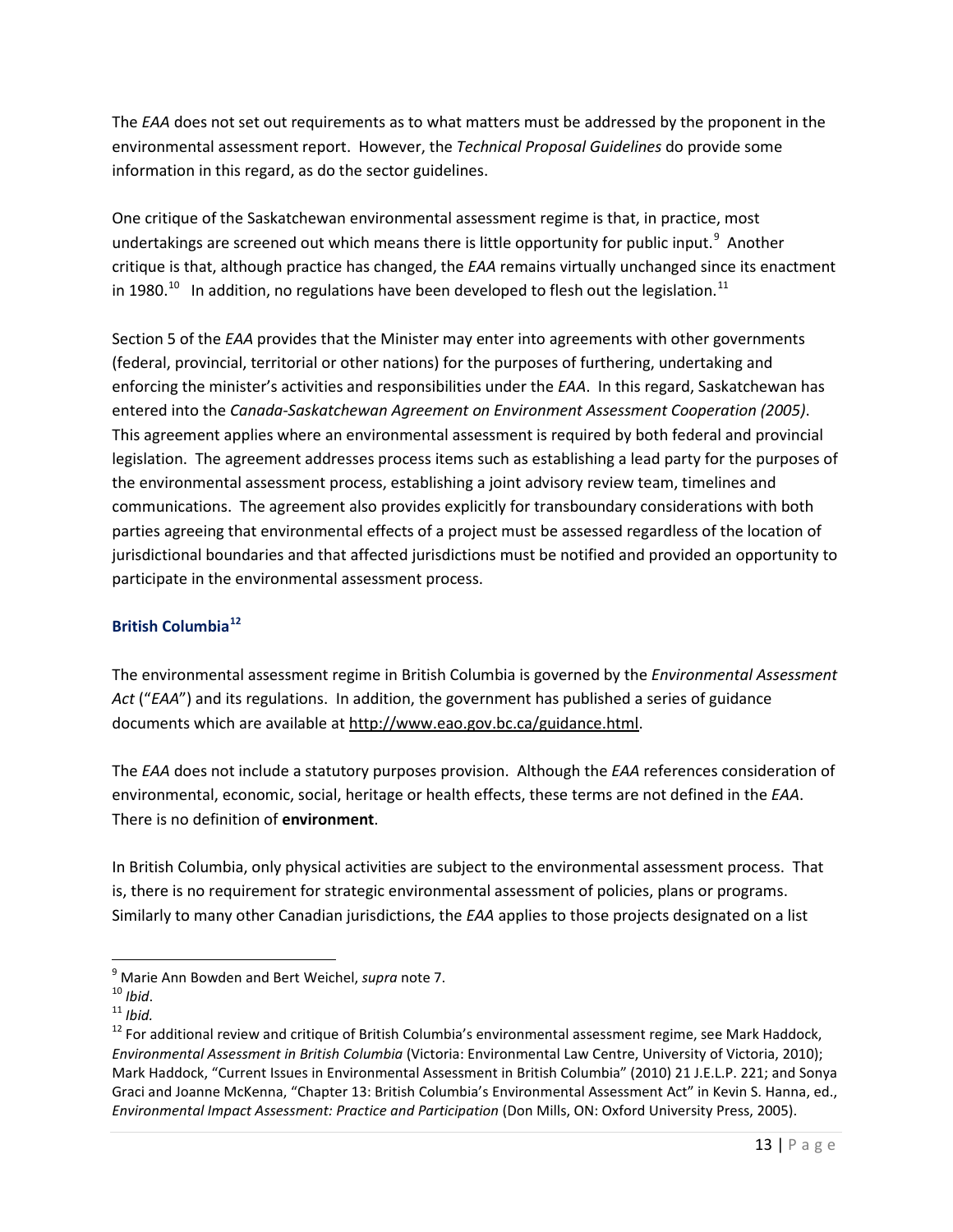established by the *Reviewable Projects Regulation*, B.C. Reg. 370/2002. In addition, the Minister may require environmental assessment of non-listed projects on an *ad hoc* basis or a project proponent may request environmental assessment of a non-listed project. If a project appears on the reviewable projects list, then it *may* be subject to a provincial environmental assessment.

The British Columbia environmental assessment process consists of three stages: pre-application, application review and decision. At the pre-application stage, it may be determined that an undertaking will not have significant adverse environmental, economic, social, heritage or health effects thereby excusing the project from the environmental assessment process (even though the undertaking may be on the reviewable project list under the regulations). If a project is determined to require an environmental assessment at the pre-application stage, it continues through the remainder of the environmental assessment process.

Once a project is determined to be reviewable, this is confirmed by issuance of a s.10 order by the environmental assessment office ("EAO"). As well, a working group - comprised of representatives from the Canadian Environmental Assessment Agency, government agencies, First Nations, local governments and, if appropriate, officials from neighbouring jurisdictions – is formed for the purposes of the environmental assessment process. The working group advises the EAO about issues related to the environmental assessment and plays a key role in assessing the adequacy of proposed mitigation measures.

The EAO also issues a section 11 order which provides direction on the scope of the project, what aspects of the project will be subject to review, what effects will be considered in the review, and what actions and activities the proponent is responsible for in the environmental assessment. The terms of reference are set out in the Application Information Requirements document which is developed in draft form by the proponent, reviewed by the working group and the public, and approved in final form by the EAO. Once the Application Information Requirements are established, the proponent proceeds to prepare its application for screening by the EAO. Screening is used to determine the completeness of the application. Once deemed complete, the application is reviewed by the EAO, the working group, First Nations and the public. After review, the EAO issues its decision report which includes recommendations and reasons for rejecting or issuing an environmental assessment certificate and recommended conditions. The ultimate decision is made by the Minister of Environment and the Minister responsible for the category of project. The Ministers may refuse or grant the environmental assessment certificate (including conditions), or may send the matter back for further review.

Part 4 of the *EAA* makes provision for class assessments. Currently, there do not appear to be any class assessments approved in British Columbia. If a project is of a type specified in a class assessment, then it is not required to undergo an individual environmental assessment but must comply with the requirements of the class assessment.

Neither the *EAA* nor its regulations specify the matters that must be considered in an environmental assessment. Rather, this is determined by the executive director of the EAO in accordance with section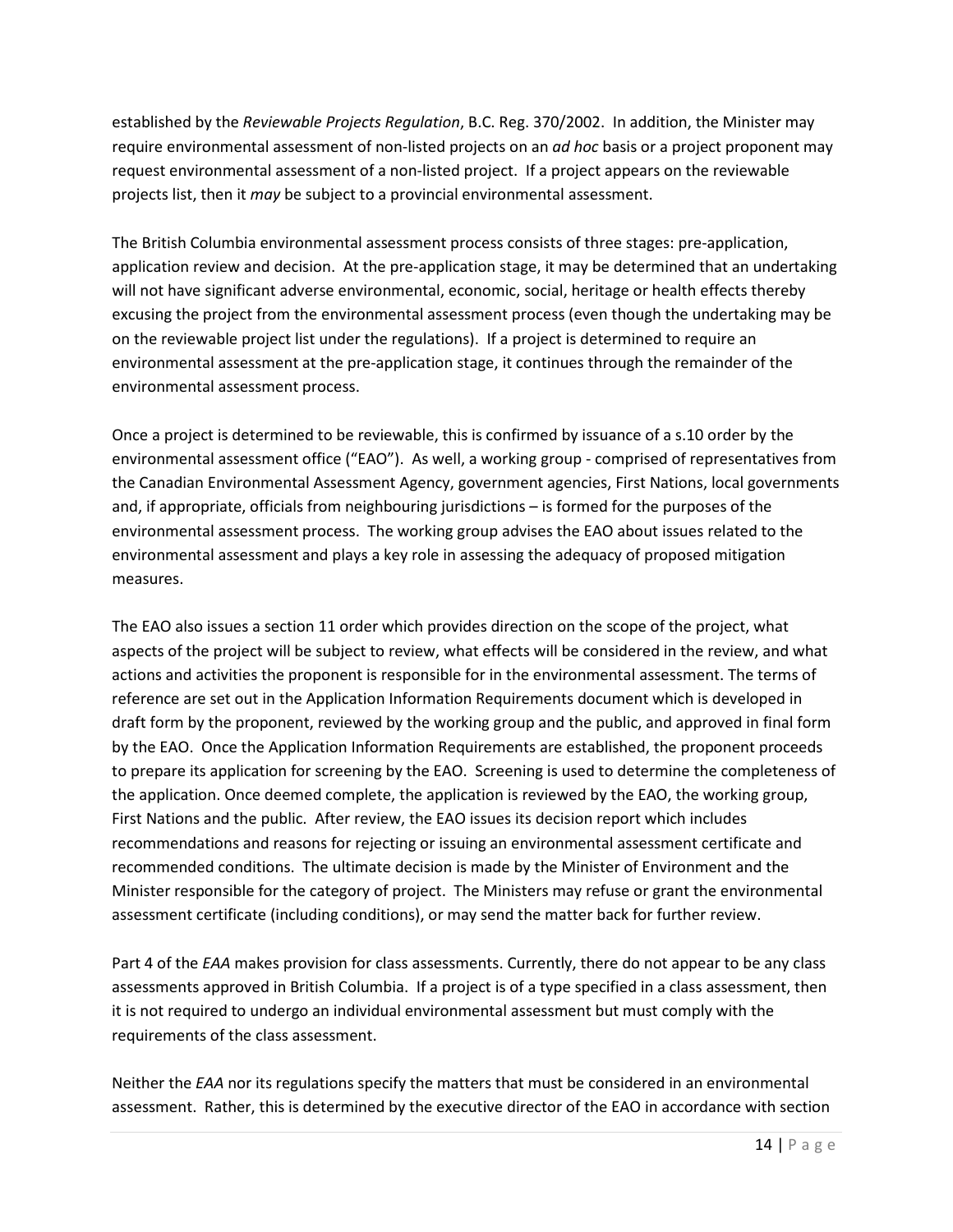11 of the *EAA*. The *Environmental Assessment Office User Guide* provides guidance on what may be included in the assessment. The assessment may be required to include information about cumulative effects.

In his reviews of the British Columbia environmental assessment regime, Mark Haddock<sup>[13](#page-15-0)</sup> raises several concerns. He provides an overview of the British Columbia regime as follows: <sup>[14](#page-15-1)</sup>

> There are many different models for environmental assessment regimes internationally, and among them the BC process is considered to be a proponent-driven, project-specific regime in which those proposing to carry out projects that are designated "reviewable" must provide information according to requirements approved for each project and apply for an "environmental assessment certificate" before building a project. The EAO oversees and coordinates the process, liaising between the project proponent and regulatory agencies. To a significant extent the EA process responds to information and analysis provided by the proponent, which is in contrast to EA regimes in which the regulatory agency (or agencies) undertakes responsibility for the bulk of the assessment analysis.

Haddock recommends that several considerations should be required as part of British Columbia's environmental assessment regime including evaluation of need and alternatives to the project, cumulative effects and worst case scenario assessment. As well, Haddock recommends that established standards and protocols be used in the environmental assessment. Rather than the usual focus on procedural matters, Haddock recommends that section 11 orders should include more direction on the contents of the environmental assessment.

In addition, Haddock highlights the lack of a purposes section in the *EAA* and recommends one be included to provide guidance for decision-making. He recommends that definitions and criteria (including sustainability criteria) to guide decision-making be incorporated into the act and its regulations.

In terms of coordination and cooperation with other jurisdictions, the *EAA* provides that an environmental assessment may be suspended pending the outcome of any investigation, inquiry, hearing or other process that is material to the proposed project being conducted by the federal government or by a jurisdiction bordering British Columbia (section30). In addition, section 27 of the *EAA* allows agreements regarding any aspect of environmental assessment with another jurisdiction including the federal government, other provinces or jurisdictions outside Canada.

<span id="page-15-0"></span> <sup>13</sup> Mark Haddock, *supra* note 12 at 15.

<span id="page-15-1"></span><sup>14</sup> Mark Haddock, *supra* note 12.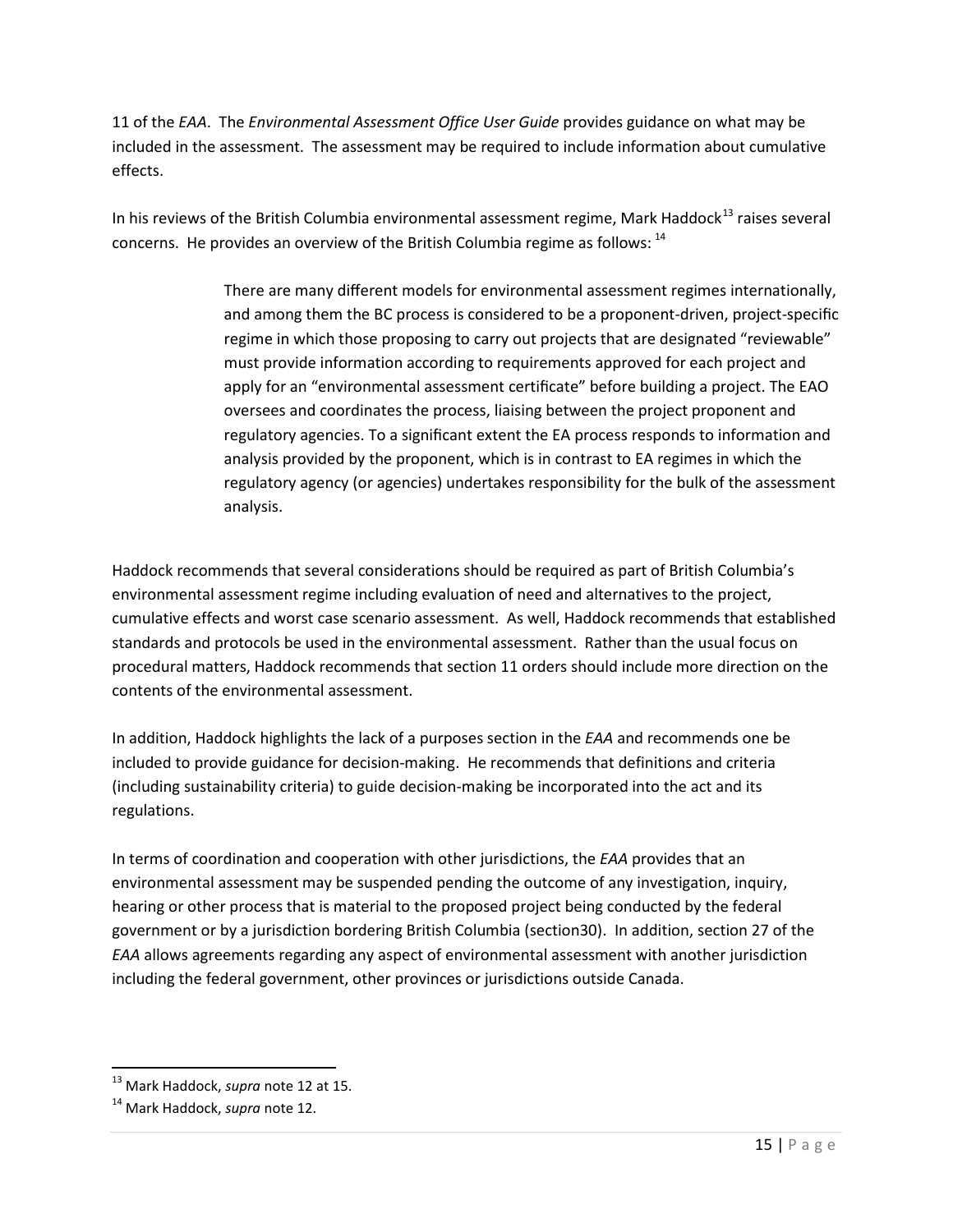The government of British Columbia has indeed entered into agreements with other jurisdictions on environmental assessment matters. For example, in 2013, British Columbia entered into a memorandum of understanding with the Canadian Environmental Assessment Agency allowing substitution of the British Columbia process under the federal environmental assessment regime. In other words, where both a federal and provincial environmental assessment is required, only the provincial process will be conducted and the federal government will rely upon the provincial process to inform federal decision-making.

#### <span id="page-16-0"></span>**Disparities in Provincial Environmental Assessment Regimes**

As can be seen in the foregoing review, it is apparent that there is great variation in provincial environmental assessment regimes. Our review of the Alberta, Ontario, Saskatchewan and British Columbia regimes illustrates significant differences with respect to:

- the purposes and goals stated in legislation (if any);
- key definitions, including **environment** and **project**;
- the test used to assess undertakings subject to the environmental assessment process;
- the test for determining which undertakings are subject to the environmental assessment process (such as, strategic environmental assessment and whether a project include alterations, operations and expansions);
- a number of provinces provide little or no legislative direction around project scope;
- in considering the scope of environmental assessment, there are variations in the matters which are required to be considered (if such a list exists) and may or may not include alternatives to the project as a whole, cumulative effects and regional impacts;
- the availability, timing, scope, duration and form of public consultation during the assessment process; and
- the constitution and powers of the decision-makers responsible for environmental assessment reviews and hearings (including whether these are *ad hoc* panels or independent boards/agencies).

In order to facilitate interprovincial coordination and cooperation, these differences need to be addressed. Accordingly, the *Model for Harmonized Provincial Environmental and Sustainability Assessment* attempts to explicitly address and resolve these differences.

<span id="page-16-2"></span>A similar conclusion was reached by Carver et al.<sup>[15](#page-16-1)</sup> In conducting a comprehensive review of Canada's provincial and territorial environmental assessment regimes, Carver et al.<sup>[16](#page-16-2)</sup> looked at several elements of environmental assessment as points of comparison. These elements were:

<span id="page-16-1"></span> <sup>15</sup> Deborah Carver, Robert Gibson, Jessie Irving, Hilary Kennan and Erin Burbidge, *Inter-jurisdictional Coordination of EA: Challenges and opportunities arising from differences among provincial and territorial assessment*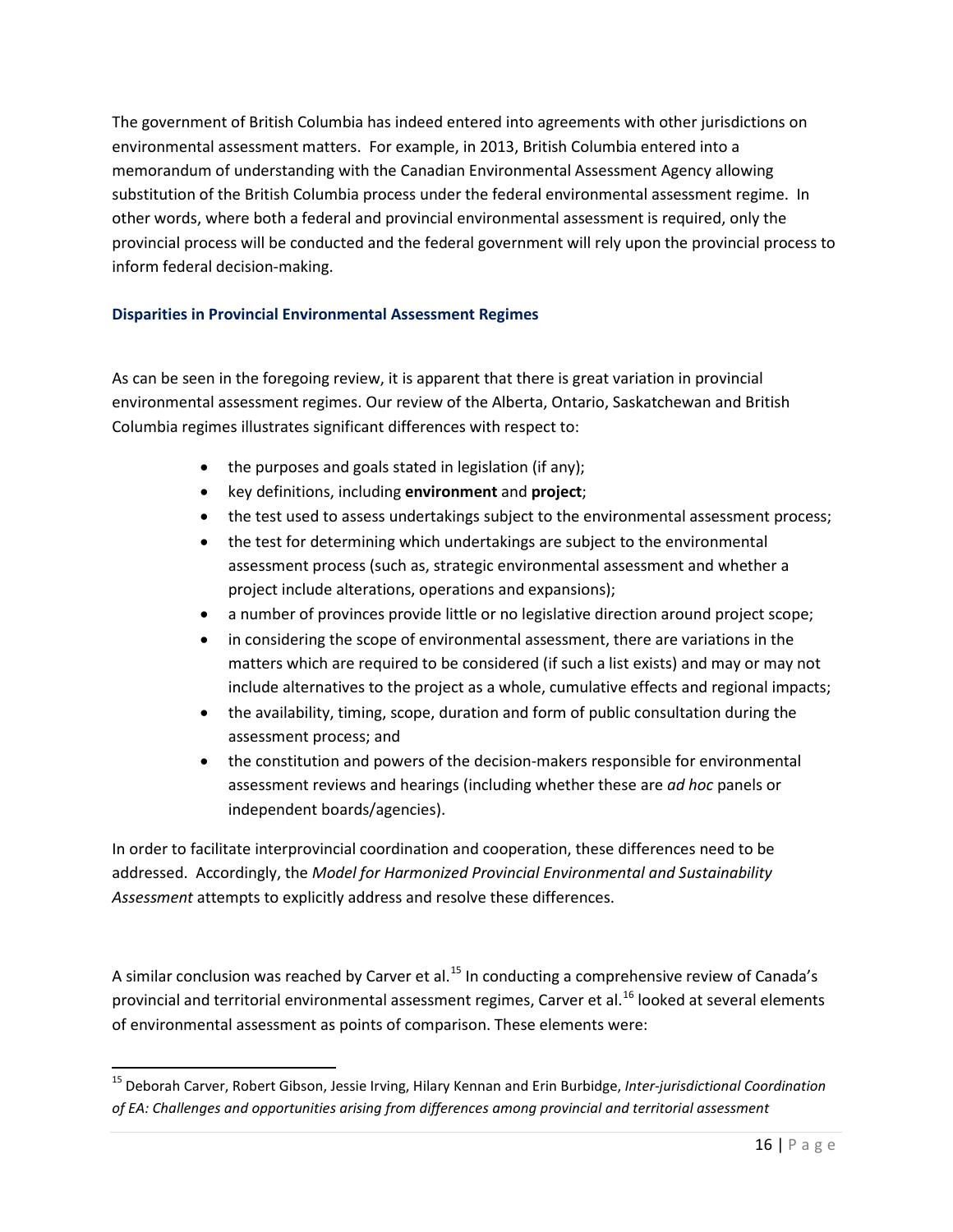- basic purposes and core criteria,
- triggers and classes of undertakings affected,
- focus of process,
- scope,
- process options,
- decision-making on process,
- basis for project assessment,
- environmental assessment results and governmental decision-making,
- role of aboriginal communities,
- right to appeal,
- mediation and alternative dispute resolution mechanisms, and
- arrangements for joint environmental assessment processes.

Carver et al. considered that these elements affect the potential for improving inter-jurisdictional coordination. Other commentators<sup>[17](#page-17-0)</sup> have suggested that the role of public participation, consideration of cumulative effects and project scope are also key elements to consider. According to Carver et al., <sup>[18](#page-17-1)</sup> provincial regimes in Canada differ in all key areas of environmental assessment design. Furthermore, the authors concluded that no one provincial regime can be held up as a model for other jurisdictions to which to aspire.

As pointed out by Gibson and Hanna,  $19$  the final evolution of environmental assessment regimes is integrated planning and decision-making for sustainability. Such an environmental assessment regime would address policies and programs, as well as projects, and address cumulative local, regional and global effects. In addition, review and decision-making processes would be devoted to empowering the public, would recognize uncertainties and favour precaution, diversity, reversibility, and adaptability, and would integrate sustainability into planning and decision-making processes.

*requirements and processes* (Report for the Environmental Planning and Assessment Caucus, Canadian Environmental Network: 2010).

 $\overline{\phantom{a}}$ 

- 
- <span id="page-17-2"></span><span id="page-17-1"></span><sup>19</sup> Robert B. Gibson and Kevin S. Hanna, "Chapter 2: Progress and Uncertainty: The Evolution of Federal Environmental Assessment in Canada" in Kevin S. Hanna ed., *Environmental Impact Assessment: Practice and Participation* (Don Mills, ON: Oxford University Press, 2005).

<sup>16</sup> *Ibid.*

<span id="page-17-0"></span><sup>17</sup> Teresa Meadows, *Triggers, Tracks and Trends: A Basic CEAA Primer* (Edmonton: 2009, Miller Thomson) in the University of Calgary Seminar Materials on The Law of Environmental Impact Assessment at 11 highlighted these elements as being aspects of environmental assessment regimes that can result in confusion, overlap, duplication and sometimes contradictory requirements in a joint federal-provincial situation.<br><sup>18</sup> Deborah Carver, Robert Gibson, Jessie Irving, Hilary Kennan and Erin Burbidge, *supra* note 15 at 120 -121.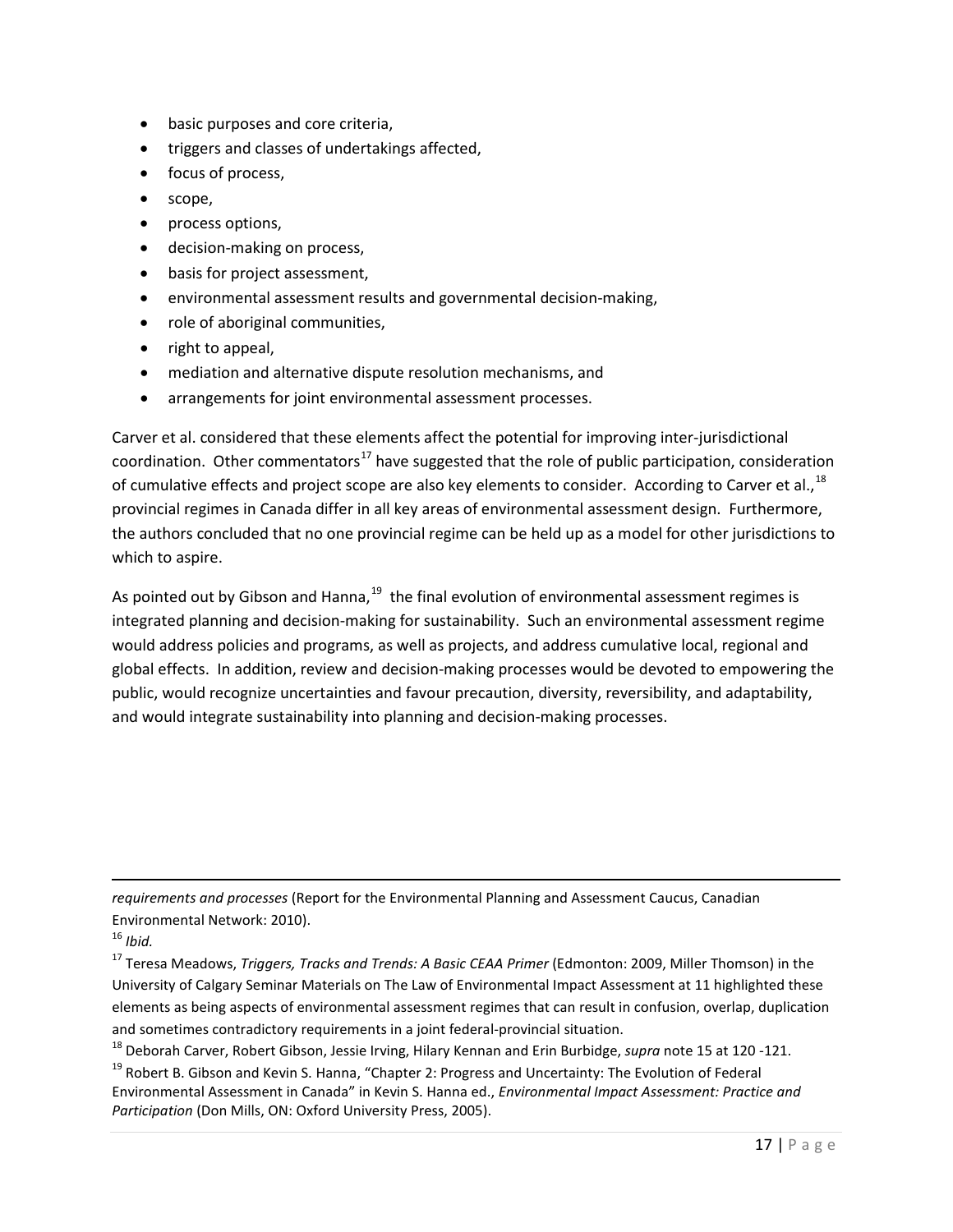#### <span id="page-18-0"></span>**What is Harmonization?**

Harmonization of environmental assessment processes has been an interest of considerable interest in Canada albeit primarily in the context of federal-provincial harmonization. As stated by Fox and Roach:<sup>[20](#page-18-1)</sup>

The dominance of federal-provincial relations on the intergovernmental agenda has meant that interprovincial cooperation in areas of provincial jurisdiction in the West – despite the existence of numerous initiatives and agreements – has not received the attention it deserves among politicians, analysts, or the public. As a result, opportunities for additional cooperation have not been pursued with the same aggressiveness as have relations with the federal order of government. There is, therefore, a need for more cooperation, bolder initiatives, and new mechanisms through which to institutionalize cooperation within the region.

The relatively recent changes to the federal environmental assessment regime demonstrate a clear intention to reduce the federal role in environmental assessment. As such, more attention ought to be given to interprovincial relationships. With a less involved federal government, there is an opportunity for provinces to take the lead on the underutilized fields of regional and strategic environmental assessments. This can be achieved with improved interprovincial cooperation and coordination in environmental assessment.

In developing a *Model for Harmonized Provincial Environmental and Sustainability Assessment*, it is essential to clarify what is meant by **harmonization**. Several commentators have provided guidance on this issue (although usually in the context of federal provincial harmonization). The following definition of harmonization has been provided by Cuming:<sup>[21](#page-18-2)</sup>

Harmonization eschews any suggestion that what is involved in all cases is identical or even substantially identical legislation in all jurisdictions. Rather, it describes a flexible concept embodying a range of measures that may vary according to the context in which an issue is treated. In one context, it may mean that the relevant law of the jurisdictions involved is characterized by a high degree of similarity in basic principles but not detailed provisions. … In yet other contexts harmonization may not require legislative similarity, but legislative complementarity. This would be the case where harmonization of federal and provincial legislation is involved.

<span id="page-18-1"></span><sup>&</sup>lt;sup>20</sup> Lisa Fox and Robert Roach, *Good Neighbours: An Inventory of Interprovincial Cooperation in Western Canada,*<br>1990-2002 (Canada West Foundation: Edmonton, 2003) at 4.

<span id="page-18-2"></span><sup>&</sup>lt;sup>21</sup> Ronald C.C. Cuming, Research Coordinator, Perspectives on the Harmonization of Law in Canada published in cooperation with the Royal Commission on the Economic Union and Development Prospects for Canada and the Canadian Government Publishing Centre, Supply and Services Canada (Toronto: University of Toronto Press, 1985) at 3.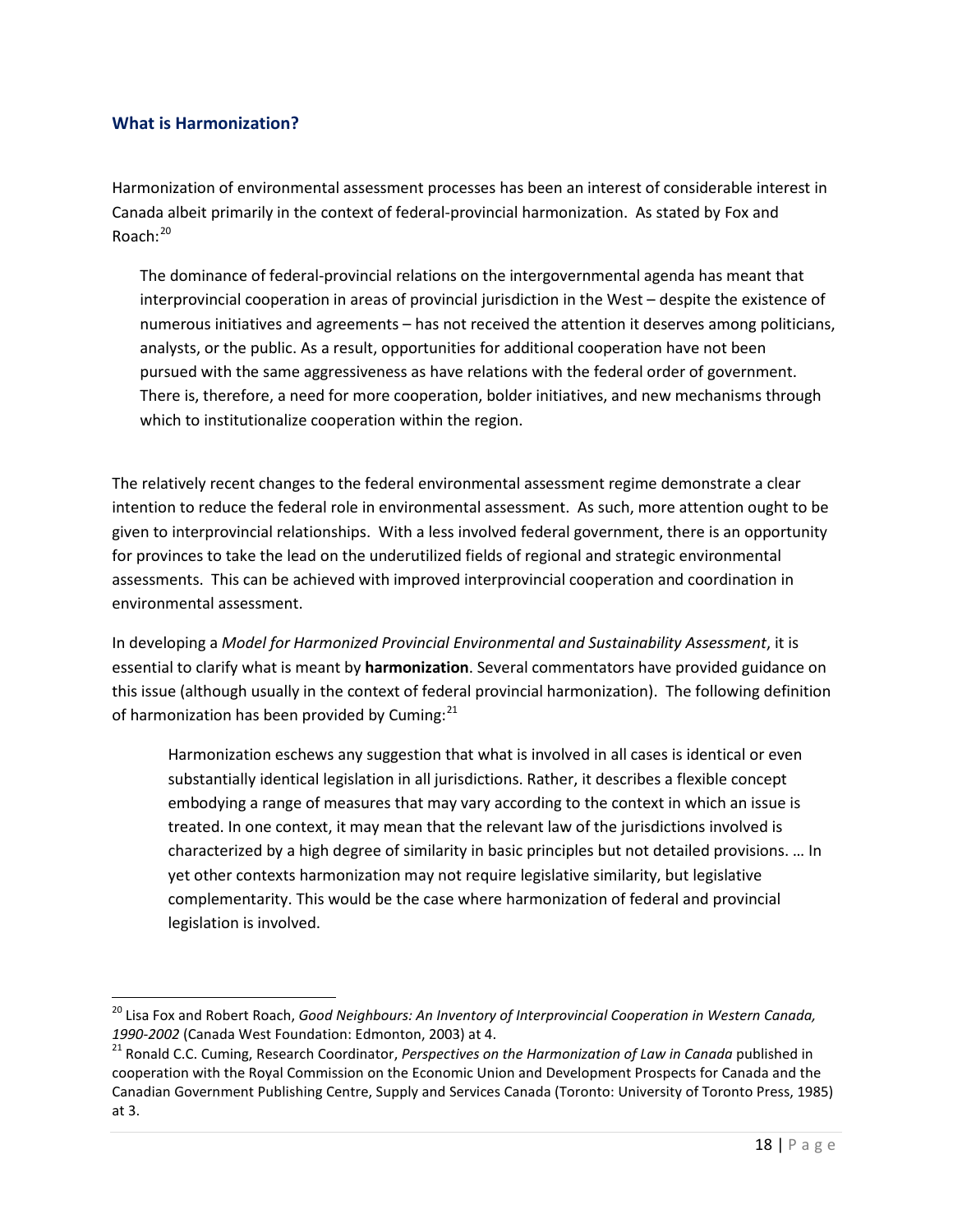In other words, harmonization embodies the element of coordination and is not necessarily associated with uniformity.

Other commentators have expressed similar views on the meaning of harmonization. For example, Kennett<sup>[22](#page-19-0)</sup> states that harmonization is not equivalent to legislative uniformity. According to Kennett, the hallmark of harmonization is complementary legislation and involves the element of coordination. Similarly, Ogan<sup>[23](#page-19-1)</sup> states that harmonization need not be equated with legislative uniformity but rather involves coordination.

Others have cautioned against harmonization attempts which result in one jurisdiction deferring to another. For example, Doelle indicates that, while harmonization involves the development of consistent rules in process and substance, implementation or decision-making should not be delegated from one government to another. $24$ 

Similarly, Kwasniak and Brett recommend "abandoning inappropriate quests for equivalency and substitution and instead, aiming for effective harmonization through coordination, cooperation, and where appropriate, convergence."<sup>[25](#page-19-3)</sup> According to Kwasniak and Brett, harmonization is the movement toward adopting or requiring equivalent standards in laws, regulations or policies. However, they note that uniform environmental assessment law throughout Canada would not be appropriate (primarily due to the differing constitutional authority to deal with environmental assessment possessed by the federal and provincial governments).

Kennett<sup>[26](#page-19-4)</sup> also argues that process coordination, as opposed to substitution, is a better approach to harmonization because it facilitates bringing all relative expertise to bear in the process. As stated by Kennett, $^{27}$  $^{27}$  $^{27}$  "[t]he best hope for avoiding regulatory capture is to incorporate pluralism directly into EA through the direct involvement of the EA regimes of all affected governments." Coordination is more likely to maximize the pluralism of values, interests and perspectives considered in environmental assessment. In contrast, substitution forgoes many benefits of coordination, such as, provision of complete information and analysis to decision-makers, the accommodation of multiple interests and

<span id="page-19-0"></span><sup>&</sup>lt;sup>22</sup> Steven A. Kennett, "Interjurisdictional Harmonization of Environmental Assessment in Canada" in Steven A. Kennett (ed.), *Law and Processes in Environmental Management* (Calgary: Canadian Institute of Resources Law, 1993).

<span id="page-19-1"></span><sup>&</sup>lt;sup>23</sup> Marshal Ogan, "An Evaluation of the Environmental Harmonization Initiative of the Canadian Council of Ministers of the Environment" (2000) 10 JELP 15. <sup>24</sup> Meinhard Doelle, *The Federal Environmental Assessment Process: A Guide and Critique* (Ontario: LexisNexis,

<span id="page-19-2"></span><sup>2008).</sup>

<span id="page-19-3"></span><sup>&</sup>lt;sup>25</sup> Arlene Kwasniak and David Brett, "Environmental Assessment and Federalism: A Public Interest and Proponent's Perspective" in University of Calgary, *The Law of Environmental Impact Assessment: A Seminar Hosted by the University of Calgary Faculty of Law* (May 14, 2009) at 2.<br><sup>26</sup> Steven A. Kennett, "Chapter 5: Meeting the Intergovernmental Challenge of Environmental Assessment" in

<span id="page-19-4"></span>Patrick C. Fafard and Kathryn Harrison, *Managing the Environmental Union: Intergovernmental Relations and Environmental Policy in Canada* (Kingston: 2000, School of Policy Studies, Queen's University). <sup>27</sup> *Supra* note 26 at 127.

<span id="page-19-5"></span>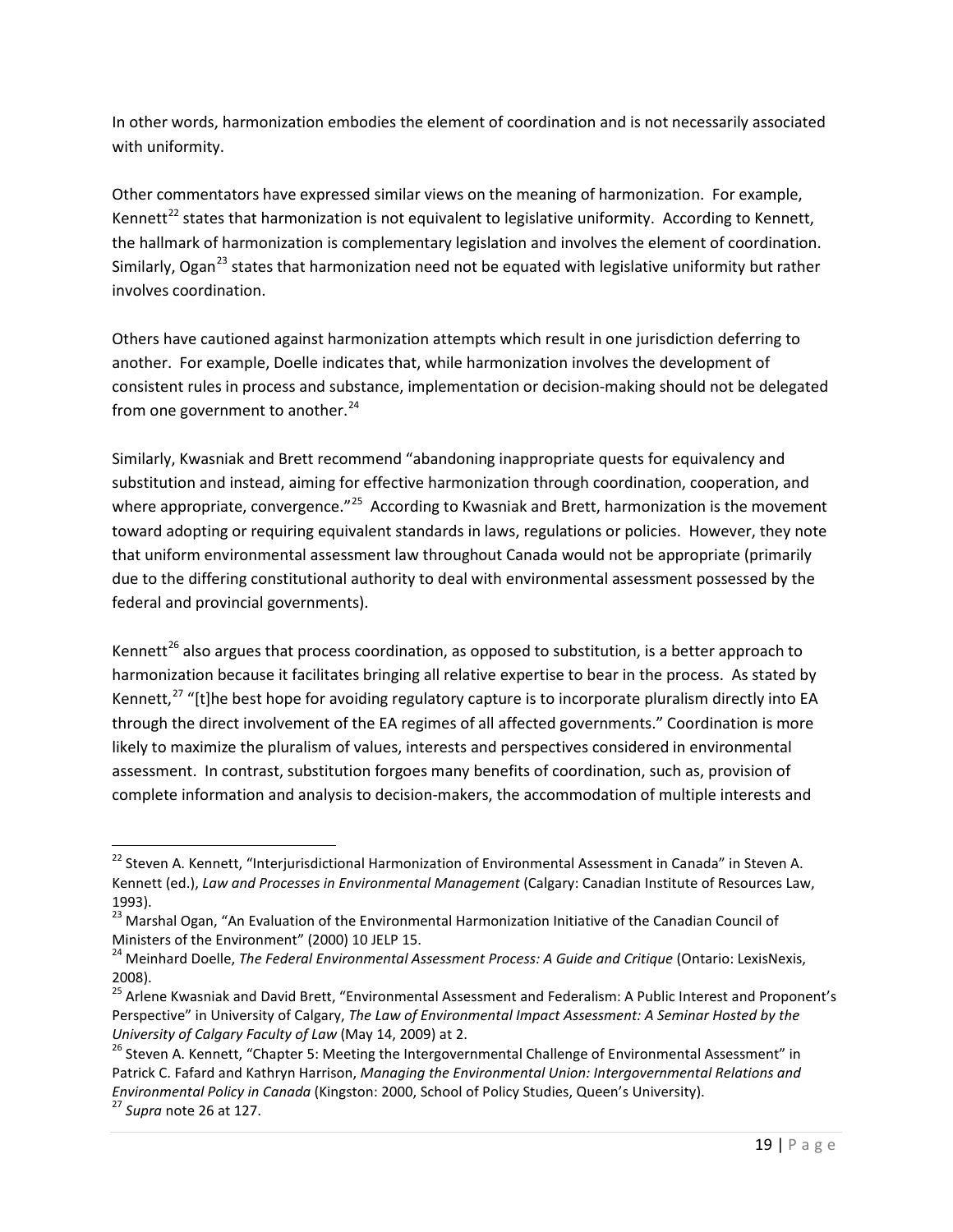values (including both government policies and other perspectives), and the opportunities for process diversity and innovation.

For the purposes of the *Model for Harmonized Provincial Environmental and Sustainability Assessment* (the "*ELC's Model*"), **harmonization** refers to improved coordination and cooperation amongst provinces rather than attempting to achieve legislative uniformity or enabling a form of delegation (such as substitution). Kwasniak and Brett<sup>[28](#page-20-1)</sup> suggest that, in the context of environmental assessment, most harmonization will pertain to process matters such as best practice requirements for cumulative effects assessments, monitoring and public participation. The *ELC's Model* strives to provide consistent objectives and principles for environmental and sustainability assessment, as well as, establishing triggers requiring interprovincial cooperation and coordination. Interprovincial harmonization should not result in lower standards for assessment, nor should any province defer its decision-making to another. According to Kwasniak and Brett, $^{29}$  $^{29}$  $^{29}$  either of these results would qualify as "bad harmonization". The goal of the *ELC's Model* is to achieve interprovincial coordination and cooperation that adheres to high environmental and sustainability standards.

#### <span id="page-20-0"></span>**Why should we harmonize?**

Efforts to harmonize environmental and sustainability assessment on an interprovincial level should be guided by the potential benefits of such harmonization. Remember that for the purposes of the *ELC's Model*, harmonization refers to improved coordination and cooperation amongst provinces rather than attempting to achieve legislative uniformity or enabling delegation. Harmonization on an interprovincial level can enable effective consideration and management of regional environmental issues. This is especially true in the case of a cooperative and coordinated regional or strategic assessment. As well, a harmonized approach can facilitate addressing matters such as transboundary environmental impacts because a process will be pre-existing and established rather than proceeding on an *ad hoc* basis. In the absence of national standards - and in light of the federal government stepping back from environmental assessment – interprovincial harmonization also presents an opportunity to address provincial disparities in environmental assessment regimes.

The rationale for interprovincial harmonization across a variety of policy areas such as trucking, securities and power generation is discussed in *Common Ground: The Case for Interprovincial*  Cooperation in Western Canada.<sup>[30](#page-20-3)</sup> The author considers interprovincial cooperation to be a means to save money, reduce confusion both within a region and among external investors, and to increase economic performance. As well, he notes that cooperation allows regional issues such as environmental protection and water management to be addressed and states that "[w]ithout regional cooperation,

<span id="page-20-1"></span><sup>&</sup>lt;sup>28</sup> Arlene Kwasniak and David Brett, "Environmental Assessment and Federalism: A Public Interest and Proponent's Perspective" in University of Calgary, *The Law of Environmental Impact Assessment: A Seminar Hosted by the University of Calgary Faculty of Law* (May 14, 2009).<br><sup>29</sup> *Ibid.* 

<span id="page-20-3"></span><span id="page-20-2"></span><sup>30</sup> Robert Roach, *Common Ground: The Case for Interprovincial Cooperation in Western Canada* (Canada West Foundation: Edmonton, 2003).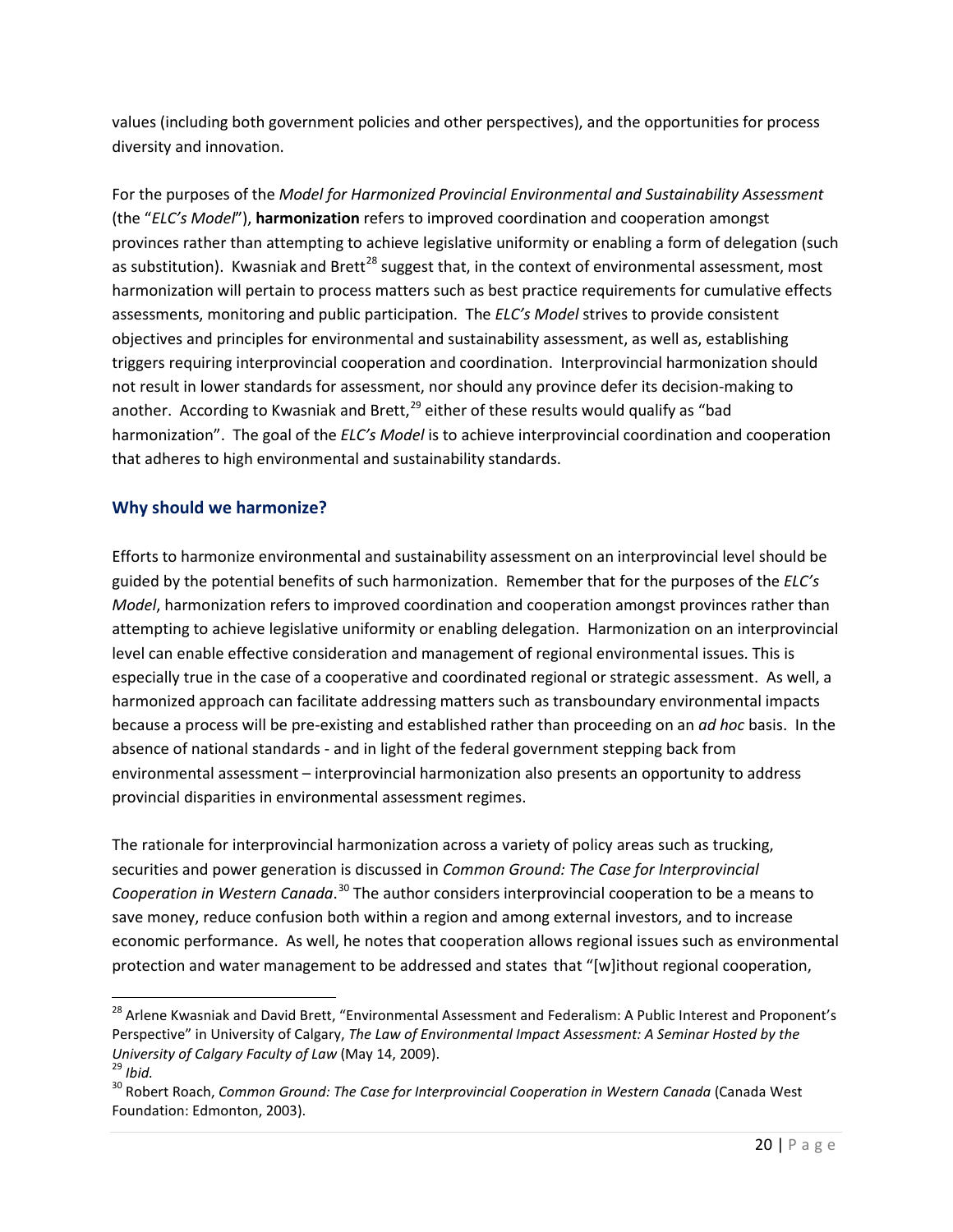effective public policy in areas that cross borders is not possible." $31$  Given the range of environmental issues that impact provinces but extend beyond provincial boundaries – for example, greenhouse gas management, protection of species at risk habitat, water management – a coherent, cooperative approach to addressing these issues would be beneficial. The *ELC's Model* is meant to provide that coherent, cooperative approach by enabling interprovincial environmental and sustainability assessment for strategic and regional issues.

Specifically in the context of environmental assessment, Carver et al. describe the purpose of harmonization as follows: [32](#page-21-1)

The essential goal of all inter-jurisdictional coordination efforts should be overall enhancement of decision making and end results. The many EA regimes in Canada have co-evolved over several decades but under different circumstances and subject to different traditions and pressures. All of these regimes have their own strengths and limitations as well as conflicts and incompatibilities with each other. Addressing demands for better inter-jurisdictional coordination of EA is therefore also an opportunity to strengthen EA in Canada overall.

Another key task in interjurisdictional environmental assessment coordination identified by Carver et al. is to ensure issues are addressed in a timely and well-integrated manner.

The objectives of environmental assessment harmonization have been expressed by Kennett as  $follows: <sup>33</sup>$  $follows: <sup>33</sup>$  $follows: <sup>33</sup>$ 

- o eliminate unnecessary duplication, cost, complexity and inconsistency of environmental assessment requirements where a project is regulated by two or more jurisdictions;
- o create procedural certainty regarding environmental assessment approvals by establishing clear requirements and time frames to avoid reinvention or *ad hoc* development of processes in situations of overlapping jurisdictions; and
- o ensure the overall integrity and essential standards of each jurisdiction's environmental assessment regime are respected in the harmonized review process.

According to Kennett,<sup>[34](#page-21-3)</sup> benefits of harmonization include neutralization of the argument that high environmental standards are barriers to investment (since all jurisdictions have the same standards) and the avoidance of intergovernmental conflict. While his comments were made in the context of discussing federal provincial interactions, Kennett's conclusions are applicable to interprovincial interactions. In the event that two or more provinces assert interest in a single undertaking, procedural certainty and elimination of duplication via an established process is beneficial to all involved parties. Further, a process for harmonization should be designed to facilitate cooperation and coordination

<span id="page-21-1"></span><span id="page-21-0"></span><sup>&</sup>lt;sup>31</sup> *Ibid.* at 5.<br><sup>32</sup> Deborah Carver, Robert Gibson, Jessie Irving, Hilary Kennan and Erin Burbidge, *supra* note 15 at 4 -5.<br><sup>33</sup> Steven A. Kennett, *supra* note 22 at 300-301.

<span id="page-21-3"></span><span id="page-21-2"></span>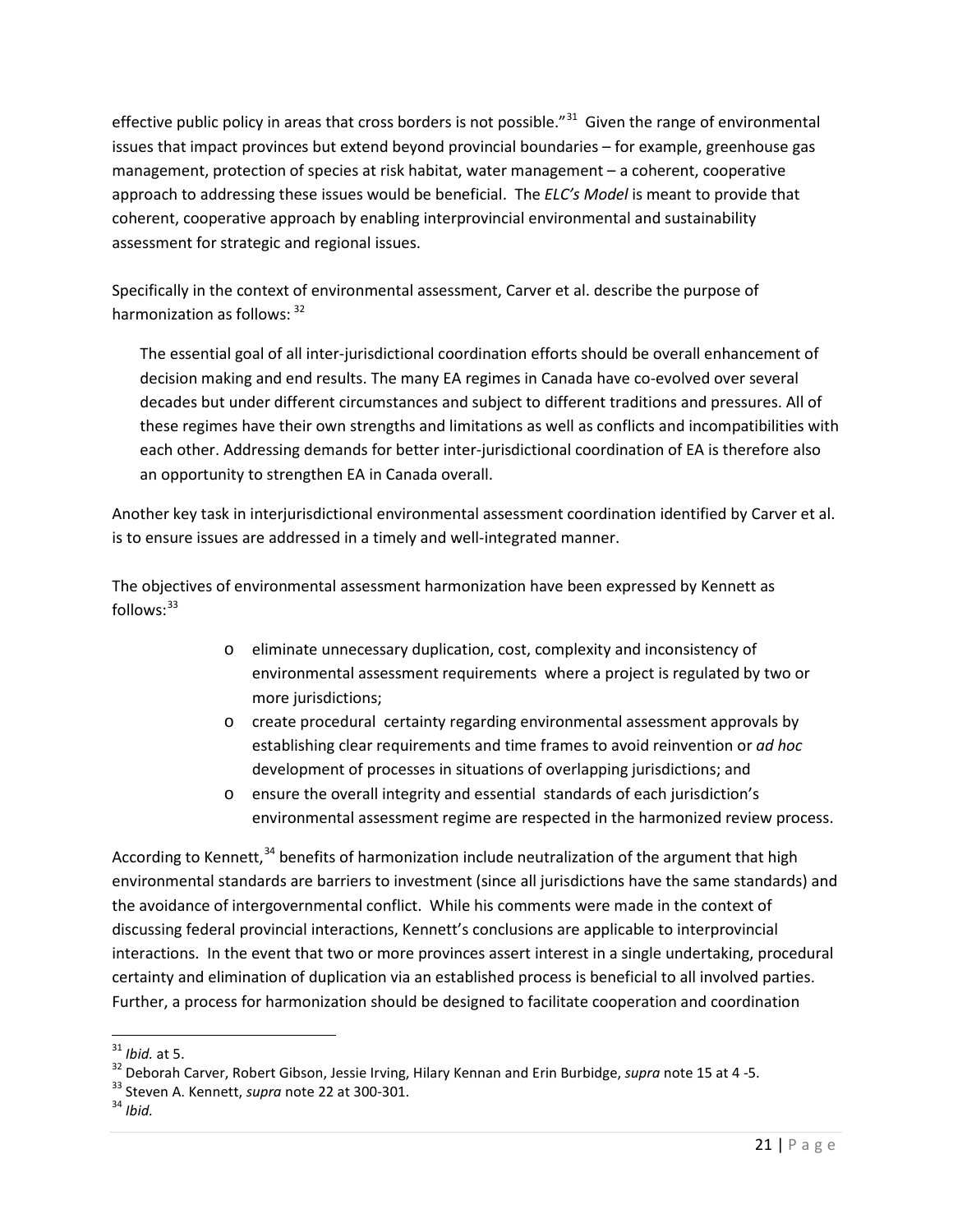without a loss of autonomy or reduction of standards for either province. The end goal of interprovincial harmonization, as with federal provincial harmonization, is improved decision-making. As stated by Kennett, "intergovernmental harmonization of environmental assessment procedures is essential for effective and efficient environmental management in Canada".<sup>[35](#page-22-0)</sup>

Indeed, in some instances, interprovincial harmonization of environmental assessment processes seems essential. Given that a province's jurisdiction is limited to matters within its own boundaries, a province is not able to regulate extra-provincial sources of pollution. Nor is there a clear federal law that provides a basis for recourse through the courts in cases of transboundary effects.<sup>36</sup> Aside from the issue of extra-provincial pollution, activities within a province can have tremendous environmental impacts on another province. As stated by Kennett: <sup>[37](#page-22-2)</sup>

Attention to interprovincial and provincial-territorial transboundary issues within Canada reflects the recognition of ecosystems as the logical units for many aspects of environmental management.

Given that environmental concerns are frequently regional in nature and beyond the capacity of a single province, interprovincial cooperation and coordination provides an opportunity to address larger environmental concerns. The concepts of strategic and regional environmental assessment fit neatly into a harmonized interprovincial approach to environmental assessment.

Strategic and regional environmental assessment present an opportunity to consider and evaluate public policy objectives and alternatives, address cumulative effects, and plan on a regional or sectorial basis. It has been argued, that inefficiencies and delays in project-based assessments are caused, in part, by failure to address major environmental and sustainability issues at a strategic level.<sup>[38](#page-22-3)</sup>

Consideration of broad, overarching policy and environmental issues can be addressed through regional or strategic environmental assessment thereby providing guidance to project-based assessments. In fact, according to Benevides et al.,<sup>[39](#page-22-4)</sup> one of the main benefits of strategic environmental assessment is setting a strategic context for project-based environmental assessments making them more efficient and, in some cases, unnecessary. Further, the strategic decisions may not need to be revisited at later stages thereby reducing costs, time and confusion. As well, strategic environmental assessment can also assist with scoping and setting terms of reference for subsequent project-based environmental assessments.

<span id="page-22-1"></span><span id="page-22-0"></span><sup>&</sup>lt;sup>35</sup> Steven A. Kennett, *supra* note 22 at 297.<br><sup>36</sup> Steven Kennett, "Chapter 7: Boundary Issues and Canadian Environmental Legislation" in Lynton K. Caldwell and Robert V. Bartlett, *Environmental Policy: Transnational Issues and National Trends* (Westport, CT: Quorum Books, 1997).<br><sup>37</sup> Supra note 36 at 136.

<span id="page-22-4"></span><span id="page-22-3"></span><span id="page-22-2"></span><sup>&</sup>lt;sup>38</sup> Deborah Carver, Robert Gibson, Jessie Irving, Hilary Kennan and Erin Burbidge, *supra* note 15.<br><sup>39</sup> Hugh Benevides, Denis Kirchhoff, Robert Gibson and Meinhard Doelle, Law and Policy Options for Strategic *Environmental Assessment in Canada (December 2008, amended October 2009)*, published on rcen.ca website and submitted to the Canadian Environmental Assessment Agency.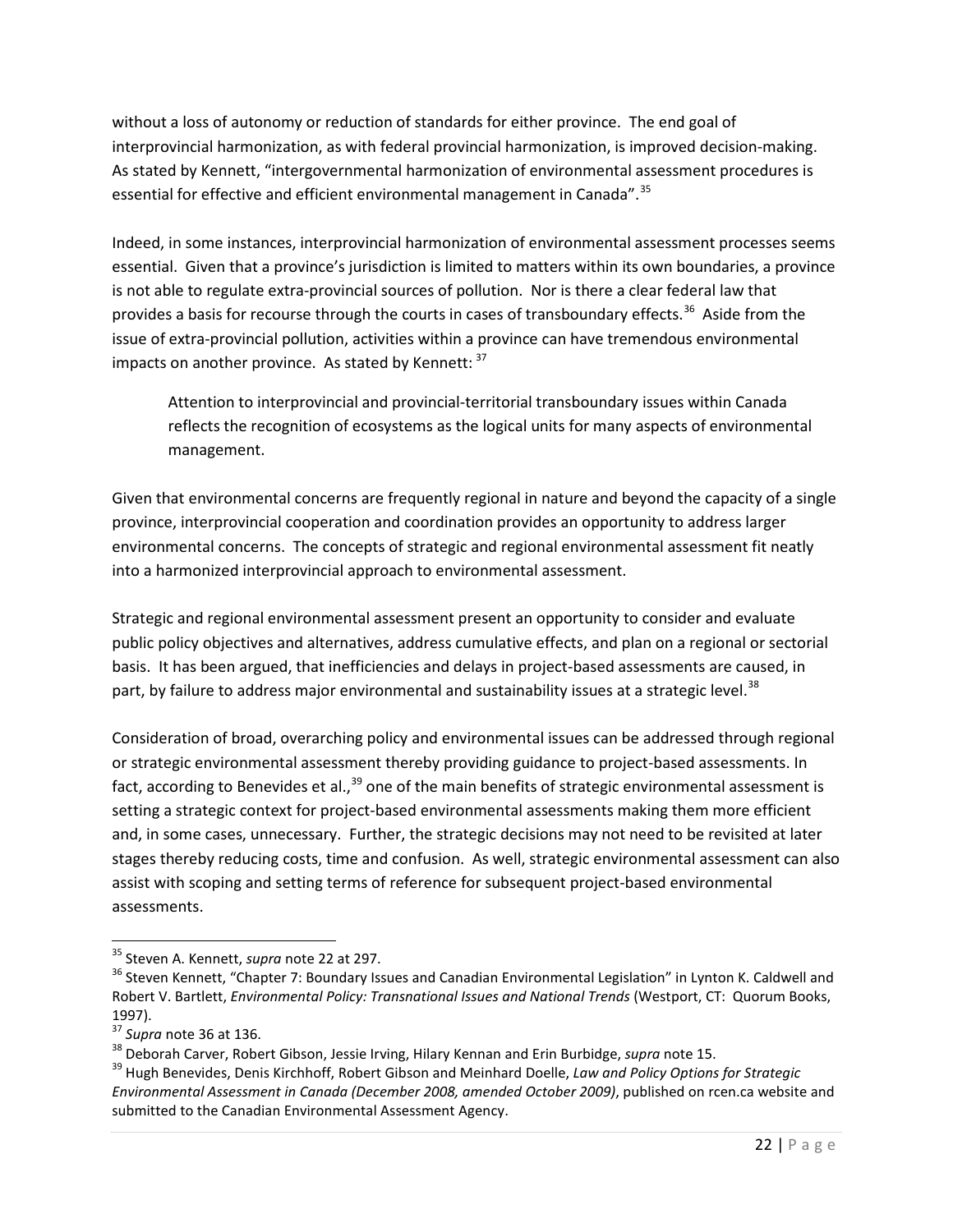As an example, the proposed Northern Gateway Pipeline raised a variety of social, economic and environmental issues in a multi-jurisdictional setting. This project garnered significant public attention with thousands of Canadians requesting the opportunity to participate in the formal proceedings before the National Energy Board. Public concerns touched on matters such as the appropriate approach to extracting oil sands resources (including the greenhouse gas implications), potential impacts on endangered species, potential impacts on traditional aboriginal lands and wilderness areas, pipeline and tanker safety, and so forth. As well, the Province of British Columbia raised concerns with the level of risk being borne by its residents and the lack of financial benefits accruing to the province. All these issues certainly were relevant to the proceeding but also raised significant policy issues which could have been more effectively addressed in regional or strategic environmental assessment processes that would inform the project-based assessment. Concerns such as regulating greenhouse gas emissions caused by oilsands extraction, the appropriate rate of extraction, the best means of dealing with extracted product (i.e. shipping raw product versus refinement in Canada), and risk/profit sharing could be addressed in a strategic environmental assessment of interprovincial energy policy.

Similar experiences have arisen in the proposed Energy East Pipeline and Trans Mountain Pipeline Expansion processes. The Energy East Pipeline is a 4,600 km pipeline project which involves the conversion of an existing pipeline, construction of additional pipelines across several provinces to link up to the converted pipeline, and construction of associated facilities such as tank terminals and pump stations. The National Energy Board process is ongoing as at October 2015 and has raised significant public attention, including opposition from the Premier of Quebec.<sup>[40](#page-23-0)</sup> The Trans Mountain Pipeline Expansion project involves twinning of an existing 1,150 km pipeline from Alberta to British Columbia. As at October 2015, the National Energy Board process is ongoing and the project has raised significant public attention, including opposition from the City of Burnaby. $41$ 

In his analysis of the history and factors informing energy policy in Canada, Winfield<sup>[42](#page-23-2)</sup> notes that the current federal government has been focused on energy resource development and export, and the removal of perceived environmental constraints on development. Among other recommendations, Winfield emphasizes the need for federal energy policies to address the interests of non-fossil fuel exporting provinces, the adoption of a carbon pricing mechanism, and strengthening the environmental regulatory framework for energy resources development. It is submitted that strategic environmental assessment could be used to achieve these goals.

<span id="page-23-0"></span> $40$  See for example, http://www.theglobeandmail.com/report-on-business/industry-news/energy-and-<br>resources/transcanadas-energy-east-pipeline-yet-to-win-quebec-over-premier-says/article26588826/.

<span id="page-23-1"></span><sup>&</sup>lt;sup>41</sup> See the City of Burnaby's press releases on the proposed project at https://www.burnaby.ca/Proposed-Kinder-<br>Morgan-Trans-Mountain-Expansion-Project/City-of-Burnaby-Press-Releases.html?PageMode=Print.

<span id="page-23-2"></span> $^{42}$  Mark S. Winfield, ""Dirty Oil", "Responsible Resource Development" and the Prospects for a National Conversation about Energy Sustainability in Canada" (2013) 25 JELP 19.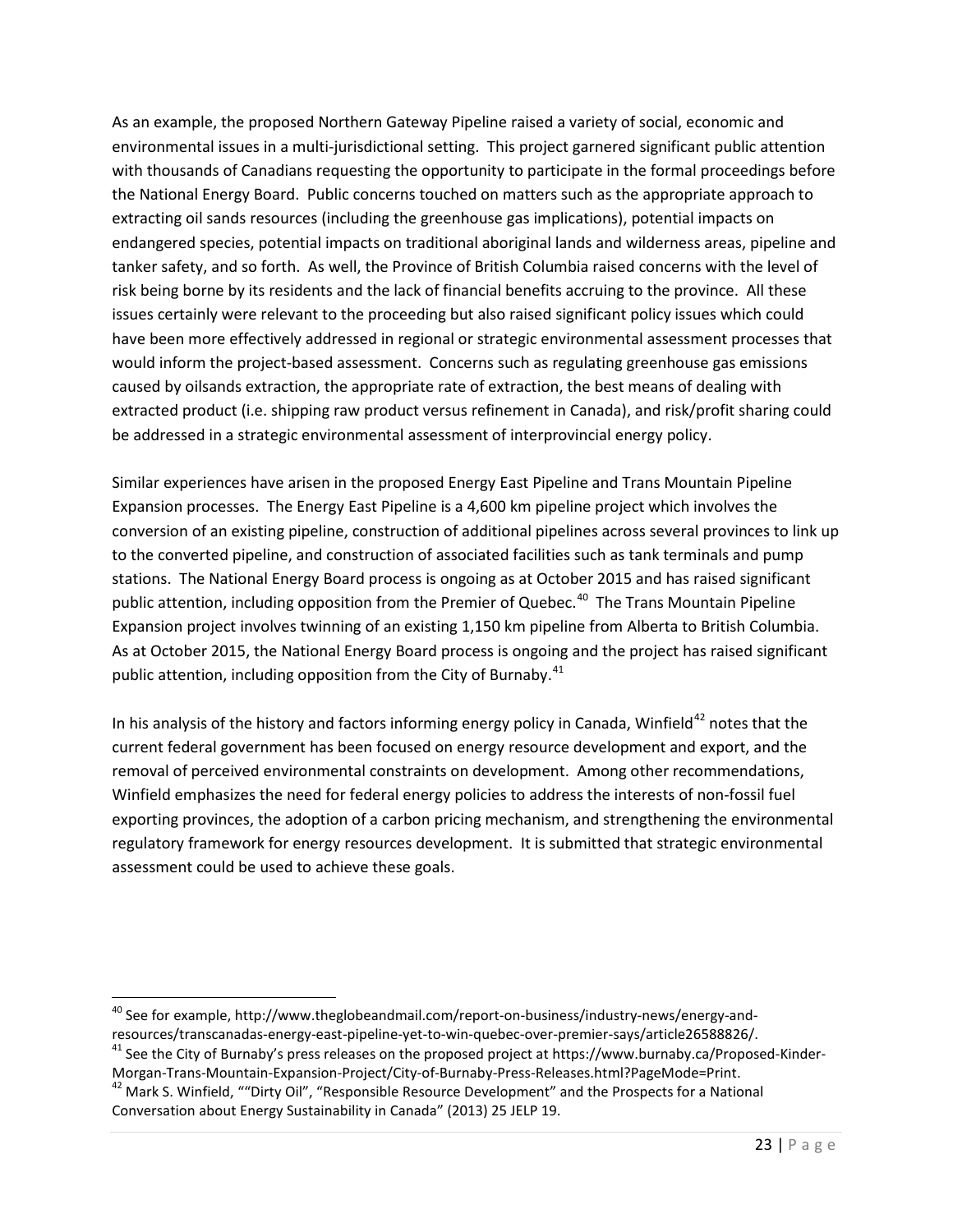There has been extensive academic research defining strategic environmental assessment and its principles. Strategic environmental assessment can take a variety of forms. As described by Doelle et al.:  $^{43}$  $^{43}$  $^{43}$ 

Perhaps the most familiar form of SEA is the assessment of a proposed government policy, plan and program. This form of SEA is a reactive process that seeks to identify potential environmental concerns associated with proposed government action before Cabinet approval is granted. However, SEAs can take many other forms. Some have focused on specific industry sectors (e.g. offshore wind or tidal power production) or a particular type of activity (e.g. energy, aquaculture, fishing). Others have focused on a range of activities in a given region. SEAs can also be used to develop a new policy, plan or program, or assess existing policies.

One particular form of strategic environmental assessment - regional strategic assessment (R-SEA) - has been defined as a "process designed to systematically assess the potential environmental effects, including cumulative effects, of strategic initiatives, plans, or programs for a region."<sup>[44](#page-24-1)</sup> In other words: <sup>[45](#page-24-2)</sup>

R-SEA is about informing the development of strategic initiatives, policies, plans or programs for a more informed and efficient downstream project-based environmental impact assessment and regional environmental management initiatives. Emphasis is on ensuring the sustainability of a region and a desired level of environmental or socioeconomic quality, rather than solely on impact mitigation.

According to Noble and Harriman, good R-SEA adheres to several core principles: <sup>[46](#page-24-3)</sup>

**Strategic**: identifies strategic initiatives, evaluates alternatives, and formulates a strategy for moving forward

**Futures-oriented**: focuses on identifying possible futures and the means to shape regional outcomes

**Early commencement**: is undertaken at the earliest possible stages of decision making, to inform the development of strategic initiatives, policies, plans, or programs **Cumulative effects-focused**: identifies cumulative effects as the real effects of concern

operating at the regional scale

<span id="page-24-0"></span> <sup>43</sup> Meinhard Doelle, Nigel Bankes and Louie Porta, *CIRL Occasional Paper #39: Using Strategic Environmental Assessment to Guide Oil and Gas Exploration Decisions in the Beaufort Sea: Lessons Learned from Atlantic Canada* (Calgary, AB: 2012, Canadian Institute of Resources Law) at 10.<br><sup>44</sup> Bram Noble and Jill Harriman, Regional Strategic Environmental Assessment (R-SEA): Methodological Guidance

<span id="page-24-1"></span>and Good Practice (Edmonton: Government of Alberta, 2008) at 9.<br><sup>45</sup> *Supra* note 44 at 16-17.<br><sup>46</sup> *Supra* note 44 at 17-18. Similar principles have been identified by Doelle and others; see Meinhard Doelle, Nigel

<span id="page-24-2"></span>

<span id="page-24-3"></span>Bankes and Louie Porta, *supra* note 44; Robert Gibson et al. *Strengthening Strategic Environmental Assessment in Canada: An Evaluation of Three Basic Options* (2009) 22 JELP 175; and Hugh Benevides, Denis Kirchhoff, Robert Gibson and Meinhard Doelle, *supra* note 39.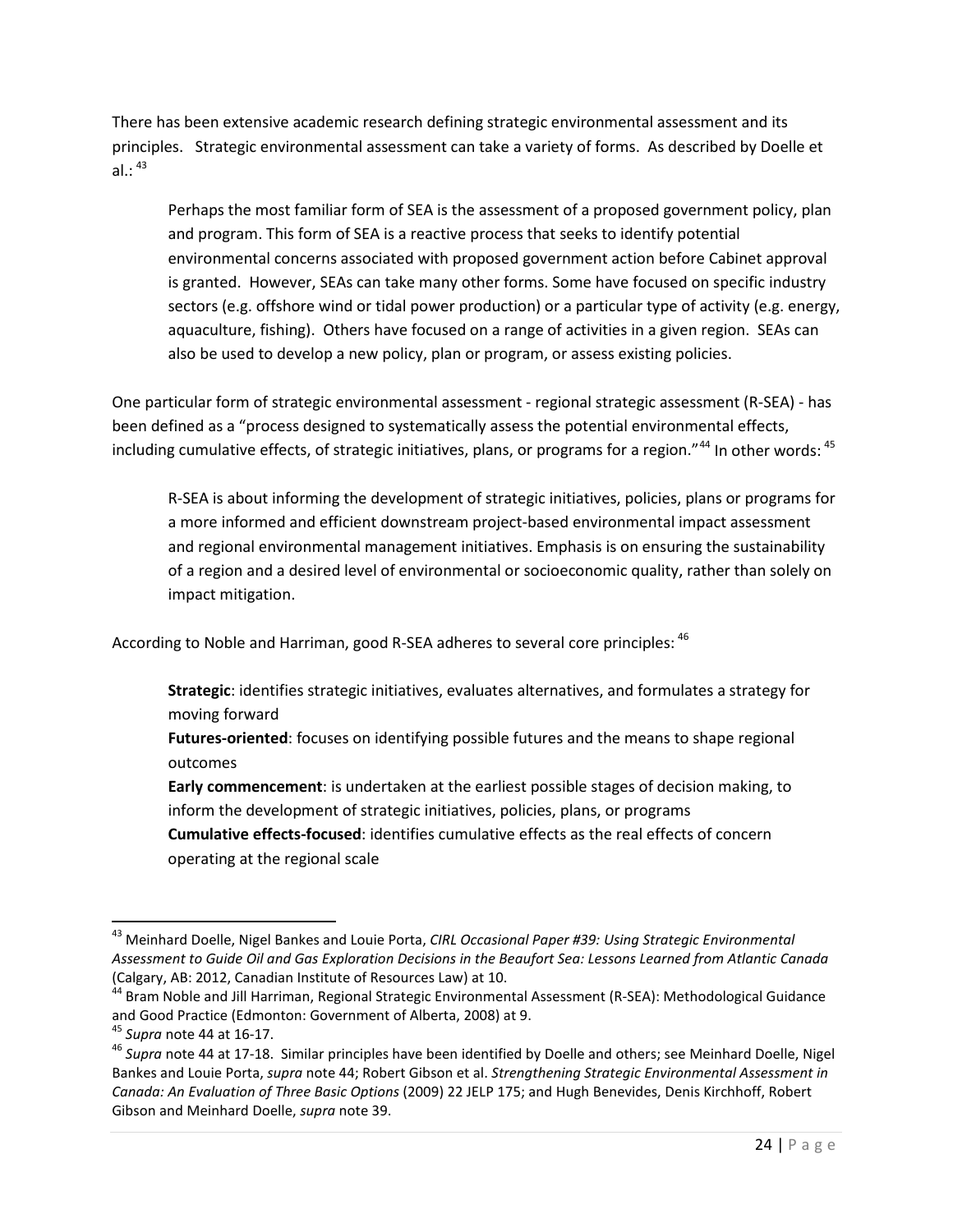**Multi-tiered**: assessment informs, and is informed by, broader regional and multi-regional environmental management and also downstream project assessment and decision-making **Multi-scaled**: primary issues of cumulative effects can be revisited, where needed, not only at different tiers but also at different spatial scales

**Multi-sectorial**: encompasses the activities, policies and plans of multiple sectors that may exist in a region or that may influence regional-based processes and decision-making **Participatory**: ensures early and ongoing involvement of relevant stakeholders and interested

parties in assessment, monitoring and management

**Opportunistic**: provides an opportunity to examine regional development through broader stakeholder debate, and identifies the need to create or modify institutional arrangements for improved environmental management

**Adaptive**: treats strategies and policies, plans and programs as 'experiments,' expecting to modify and adapt them as new knowledge is gained through implementation, monitoring, and feedback.

Currently, no Canadian jurisdiction has a transparent and well-established strategic environmental assessment.<sup>[47](#page-25-1)</sup> Gibson et al. <sup>[48](#page-25-2)</sup> recommend that core processes and substantive requirements be set in legislation and that more flexible additional requirements and expectations be set in guidelines. In the context of province-province cooperative and coordinated environmental assessment, this would mean that each province would need the legislative structure to enable strategic environmental assessment with other jurisdictions. Interprovincial agreements for cooperation and coordination would be required to set basic requirements and expectations in terms of process.

Harmonization for the purposes of improved coordination and cooperation amongst provinces can have several benefits. Cooperative and coordinated regional or strategic assessment can be used to enable effective consideration and management of regional environmental issues. As well, a harmonized approach can facilitate addressing matters such as transboundary environmental impacts using an established process (as opposed to proceeding on an *ad hoc* basis). In the absence of national standards - and in light of the federal government stepping back from environmental assessment – interprovincial harmonization may also present an opportunity to address provincial disparities in environmental assessment regimes. The *ELC's Model* strives to achieve these benefits of provincial environmental and sustainability assessment harmonization.

<span id="page-25-2"></span>

<span id="page-25-1"></span><span id="page-25-0"></span><sup>&</sup>lt;sup>47</sup> Robert Gibson et al., *supra* note 46.<br><sup>48</sup> Robert Gibson et al., *supra* note 46. See also Hugh Benevides, Denis Kirchhoff, Robert Gibson and Meinhard Doelle, *supra* note 39.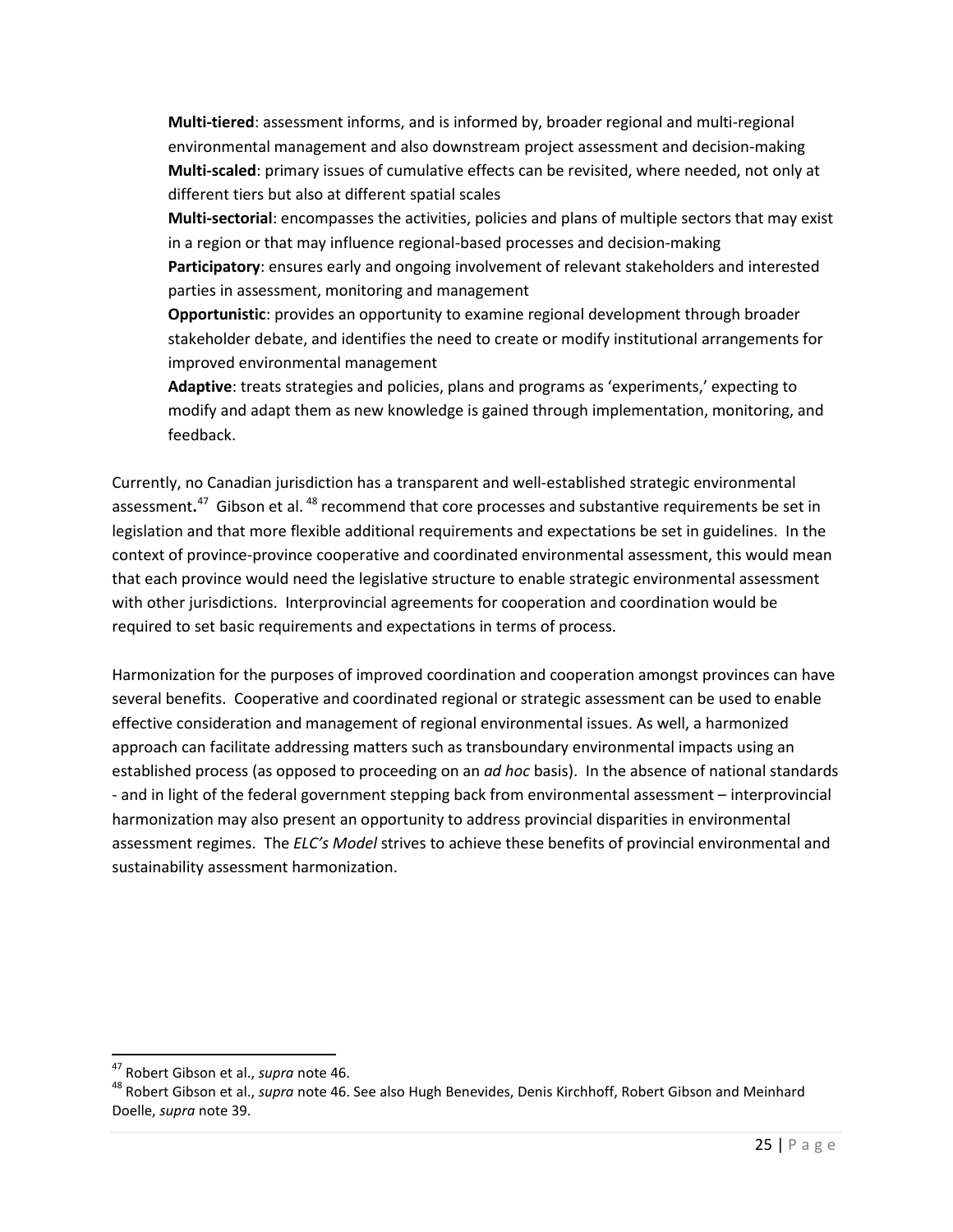#### **How to achieve harmonization?**

Given the potential benefits of harmonizing provincial environmental and sustainability assessment, the question becomes the best path to achieving harmonization. As stated by Roach, in discussing interprovincial cooperation generally: <sup>[49](#page-26-0)</sup>

For greater interprovincial cooperation to become a reality, at least two key things need to happen. First, the research community needs to undertake a series of studies aimed at demonstrating the benefits of regional cooperation in concrete empirical terms. More hard evidence of the benefits of working together will help overcome the obstacle to greater interprovincial cooperation rooted in the fact that four separate and elaborate provincial political systems sometimes leads to an overzealous "my province first" mentality. Looking out for provincial interests makes sense in many instances, but not in those cases where the benefits of regional cooperation are clear, significant, and achievable. Second, the western provinces need to explore the development of regional institutions:

Western Canadians lack the institutional capacity to plan regionally, and representational shortfalls limit the capacity of the federal government to address regional issues. As a consequence, the cooperation and coordination so essential for regional prosperity cannot be fostered without significant institutional development. (Gibbins 2001, 20)

Specifically in the context of environmental assessment, Carver et al.<sup>50</sup> have identified several approaches to coordinating disparate provincial regimes. The various approaches are:

- The null approach which means that nothing is done to coordinate provincial environmental assessment regimes. In discussing this approach, the authors note that many calls for coordination actually seem to be aimed at lowering standards without being clear which inefficiencies would be addressed.
- Deferral of environmental assessment responsibilities from one level of government to another. Typically, it is suggested by advocates of this approach that the federal government defer to provincial environmental assessment processes while retaining decision-making power.
- Enhanced multi-jurisdictional cooperation through joint application processes. The authors note that this is the main approach to coordination in Canada (and is probably the most promising approach although it cannot overcome regime differences by itself). Typically, this approach is accomplished using bilateral agreements.

<span id="page-26-0"></span> <sup>49</sup> Robert Roach, *Common Ground: The Case for Interprovincial Cooperation in Western Canada* (Canada West Foundation: Edmonton, 2003) at 14.

<span id="page-26-1"></span><sup>50</sup> Deborah Carver, Robert Gibson, Jessie Irving, Hilary Kennan and Erin Burbidge, *supra* note 15.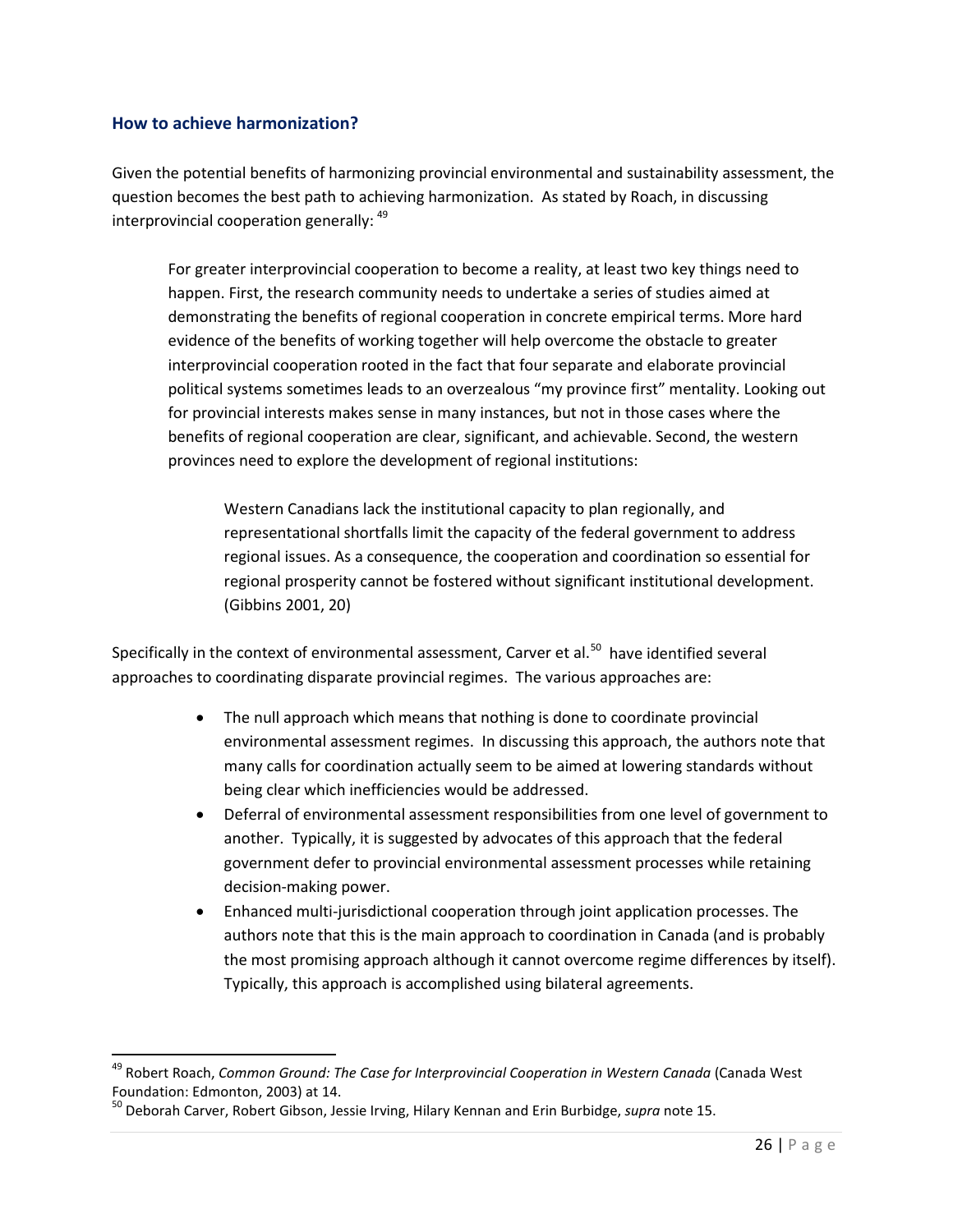- Pilot collaboration in emerging areas that are not well addressed by existing regimes, for example strategic environmental assessment.
- Targeted regime changes could be made to focus on particular elements of law and process design rather than comprehensive change of entire regimes.
- Incorporate best practices into the federal regime and use it as the Canadian standard. This approach requires efforts being made to bring provinces up to the higher federal standards.
- Development of a Canadian environmental assessment standard using a collaborative effort to develop an upward harmonization target. The authors note that, in the 1990s, efforts made to establish a standard best practices guide but these efforts were ultimately abandoned.

The *ELC's Model* incorporates several of these approaches: joint processes, targeted regime changes and expanding the use of strategic environmental assessment. In light of the recent changes to federal environmental assessment law and the federal government's apparent intention to step back from environmental assessment, incorporating best practices into the federal regime to be used as a Canadian standard is not currently a viable option.As well, the ELC is not supportive of the approach of one jurisdiction deferring to another.<sup>[51](#page-27-0)</sup> Effective harmonization should lead to adoption of high standards in the public interest and not involve one jurisdiction deferring its authority or involvement to another.

Other commentators - Fitzpatrick and Sinclair<sup>[52](#page-27-1)</sup> - have considered the best approach to facilitating interjurisdictional coordination of environmental assessment in Canada. According to Fitzpatrick and Sinclair, harmonization (as opposed to standardization or substitution) is the most realistic approach for coordinating efforts. Harmonization has the potential to minimize duplication, avoid process uncertainty, and increase efficiency and effectiveness in environmental assessment. As well, the authors note that both bilateral agreements and project specific agreements have been used to achieve environmental assessment harmonization in Canada, with the former having the greatest chance of success. The authors stress that the approach to developing bilateral agreements needs to change in order to allow public participation in the process.

Fitzpatrick and Sinclair<sup>53</sup> suggest that bilateral agreements for environmental assessment harmonization ought to focus on several matters. For example, bilateral agreements should define **environment** and **environmental effects**, define the scope of assessment including identification of ecosystem components to be considered, and define **project** because that is a critical factor in

<span id="page-27-0"></span> <sup>51</sup> For more information on this point, please see Brenda Heelan Powell, *Environmental Assessment & the Canadian Constitution: Substitution and Equivalency* (Edmonton: Environmental Law Centre, 2013).<br><sup>52</sup> Patricia Fitzpatrick and A. John Sinclair, "Multi-Jurisdictional Environmental Impact Assessment: Canadian

<span id="page-27-1"></span>

<span id="page-27-2"></span>Experiences" (2009) 29 Environmental Impact Assessment Review 252.<br><sup>53</sup> See *supra* note 52; and Patricia Fitzpatrick and A. John Sinclair, "Chapter 9: Multi-jurisdictional Environmental Assessment" in Kevin S. Hanna ed., *Environmental Impact Assessment: Practice and Participation* (Don Mills, ON: Oxford University Press, 2005).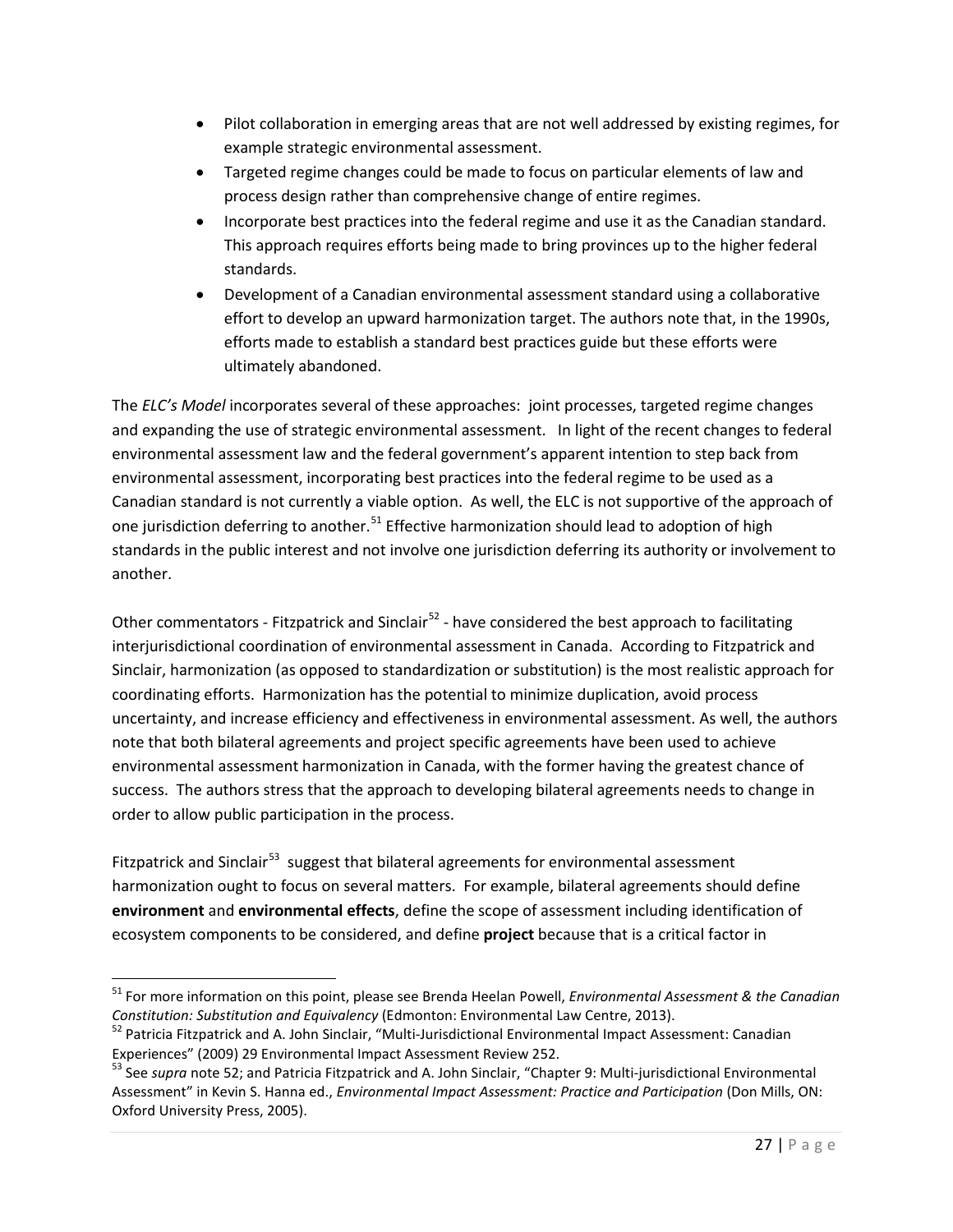determining whether an environmental assessment is to be triggered. In addition, Fitzpatrick and Sinclair suggest that special attention should be paid to public participation. A bilateral agreement should contain specific reference to best practices for public participation such as public notice, access to information, participant funding, opportunities to comment on environmental assessment reports, and notification of schedule changes. As well, the public should be actively involved in setting the assessment process. According to Fitzpatrick and Sinclair, the public participation aspect requires special attention because it is often compromised in the efforts to achieve environmental assessment coordination.

While recognizing bilateral agreements as the most promising approach to achieving environmental assessment harmonization, Fitzpatrick and Sinclair acknowledge that drafting bilateral agreements presents significant legal challenges. Because provinces do not want to create new environmental assessment regimes or to lose decision-making authority, "…the extent that EA laws are harmonized through these agreements is questionable; rather they tend to be cooperative agreements on how to proceed."[54](#page-28-1) 

Another commentator - Kennett<sup>[55](#page-28-2)</sup> - indicates that the predominant form of harmonization in Canada has been the use of bilateral agreements to overcome jurisdictional and geographical boundaries. He indicates that a second approach is to establish a mechanism for process substitution that would result in allocation of environmental assessment responsibility to one level of government.<sup>[56](#page-28-3)</sup> In the ELC's view, the approach of one jurisdiction deferring to another is not desirable because effective harmonization should not involve one jurisdiction deferring its authority or involvement to another.<sup>[57](#page-28-4)</sup>

The *ELC's Model* is drafted as a bilateral agreement because it is a familiar and accepted approach to harmonization. If the objective of harmonization is seen to be achieve cooperation and coordination (as opposed to identical legislation amongst provinces), bilateral agreements are a promising tool for harmonization. Successful harmonization will require mutually accepted definitions of key concepts (such as environment, environmental effects) and mutually adoption of key aspects of the environmental assessment process (such as triggering, public participation). This does not require identical environmental assessment regimes be adopted by all provinces; rather, the bilateral agreement applies to instances of the provinces acting in a coordinated and cooperative manner such as addressing transboundary environmental impacts or broader, regional issues.

<span id="page-28-2"></span><span id="page-28-1"></span><span id="page-28-0"></span><sup>&</sup>lt;sup>54</sup> Patricia Fitzpatrick and A. John Sinclair, *supra* note 53 at 181.<br><sup>55</sup> Steven Kennett, "Chapter 7: Boundary Issues and Canadian Environmental Legislation" in Lynton K. Caldwell and Robert V. Bartlett, *Environmental Policy: Transnational Issues and National Trends* (Westport, CT: Quorum Books, 1997).<br><sup>56</sup> Steven A. Kennett, *supra* note 36.

<span id="page-28-3"></span>

<span id="page-28-4"></span><sup>&</sup>lt;sup>57</sup> For more information on this point, please see Brenda Heelan Powell, *supra* note 51.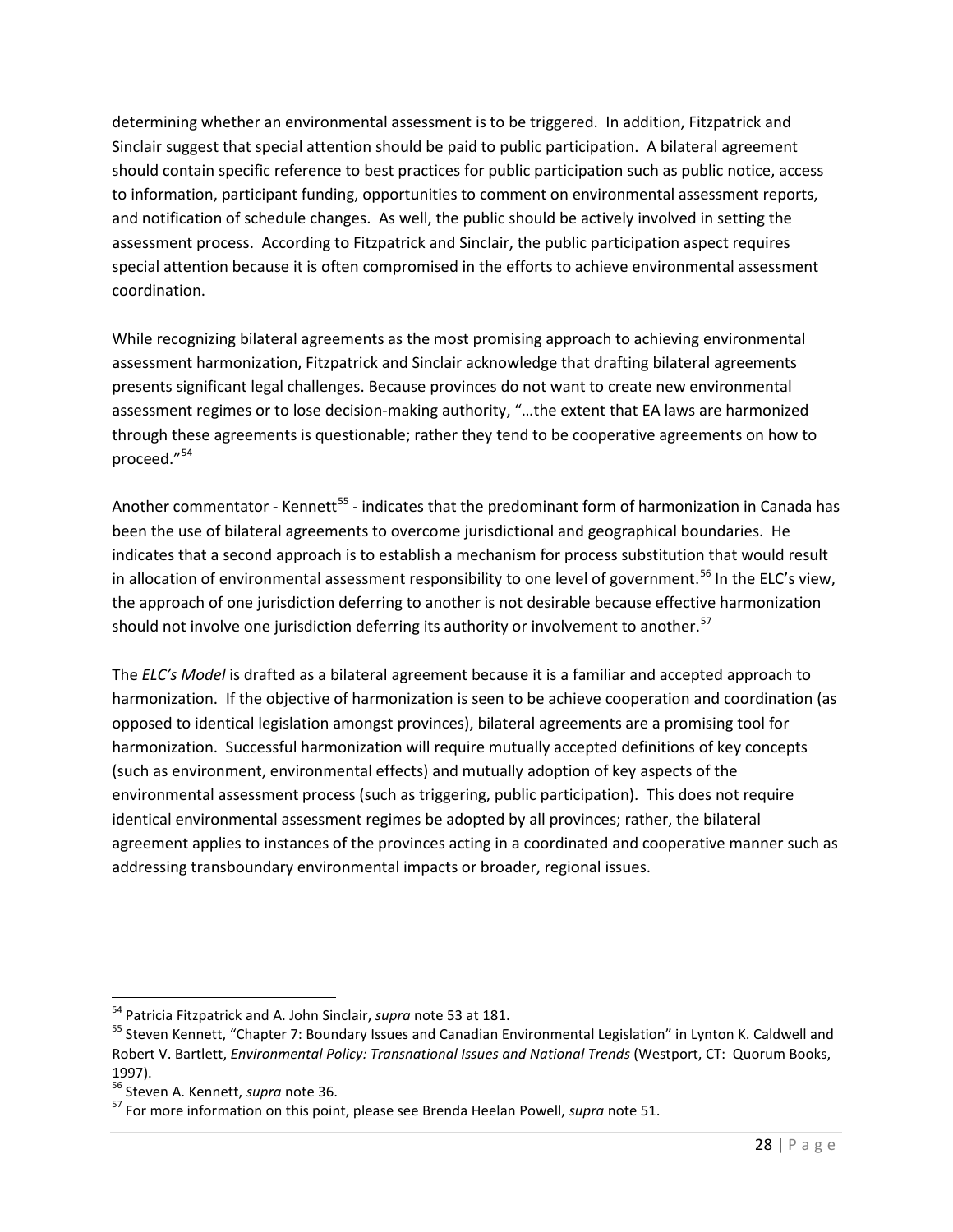#### **Experiences with Harmonization**

A broad examination of legislative harmonization in Canada has been conducted by Cuming.<sup>[58](#page-29-0)</sup> He concludes that there are not effective mechanisms to facilitate harmonization of laws that deal with matters of national importance. However, he identifies several types of harmonization that have occurred in Canada:

- Spontaneous harmonization which is the product of separate decisions by legislators to adopt laws of other jurisdictions as a model and leads to laws that are substantially similar even though there is no formal mechanism for harmonization.
- Induced harmonization which occurs through the use of federal spending power or through the threat of the federal government exerting its authority in a matter of shared jurisdiction by setting regulations. The result is substantial uniformity in the design and delivery of public programs.
- Bureaucratic harmonization results from joint effort on the part of bureaucracies established to administer government programs and regulatory structures.
- Institutional harmonization where organizations with a mandate for law reform effect harmonization.

Cuming notes that while spontaneous harmonization has historically been an important factor in developing laws in Canada, it is a haphazard means of achieving harmonization. Much of the focus of harmonization efforts has been directed at federal-provincial harmony but, as noted by Neilson,<sup>[59](#page-29-1)</sup> the quest for uniformity and harmonization frequently starts at the interprovincial level.

In the context of environmental assessment harmonization, Canadian harmonization efforts have essentially resulted in agreements to agree.<sup>[60](#page-29-2)</sup> Gibson and Hanna<sup>[61](#page-29-3)</sup> note that the participants in harmonization efforts often have conflicting objectives with project proponents seeking broad simplification, environmental organizations seeking high standards of public process, and provinces

<span id="page-29-0"></span><sup>&</sup>lt;sup>58</sup> Ronald C.C. Cuming, "Chapter 1: Harmonization of Law in Canada: An Overview" in Ronald C.C. Cuming, Research Coordinator, *Perspectives on the Harmonization of Law in Canada* published in cooperation with the Royal Commission on the Economic Union and Development Prospects for Canada and the Canadian Government

<span id="page-29-1"></span>Publishing Centre, Supply and Services Canada (Toronto: University of Toronto Press, 1985).<br><sup>59</sup> William A. W. Neilson, "Chapter 2: Interjurisdictional Harmonization of Consumer Protection Laws and Administration in Canada" in Ronald C.C. Cuming, Research Coordinator, *Perspectives on the Harmonization of Law in Canada* published in cooperation with the Royal Commission on the Economic Union and Development Prospects for Canada and the Canadian Government Publishing Centre, Supply and Services Canada (Toronto: University of Toronto Press, 1985) 59. In this article, Neilson considers harmonization of consumer protection laws in Canada and identifies several models for harmonization and interjurisdictional legislation on a federal-provincial basis.

<span id="page-29-3"></span><span id="page-29-2"></span><sup>60</sup> Robert B. Gibson and Kevin S. Hanna, *supra* note 19. <sup>61</sup> *Ibid*.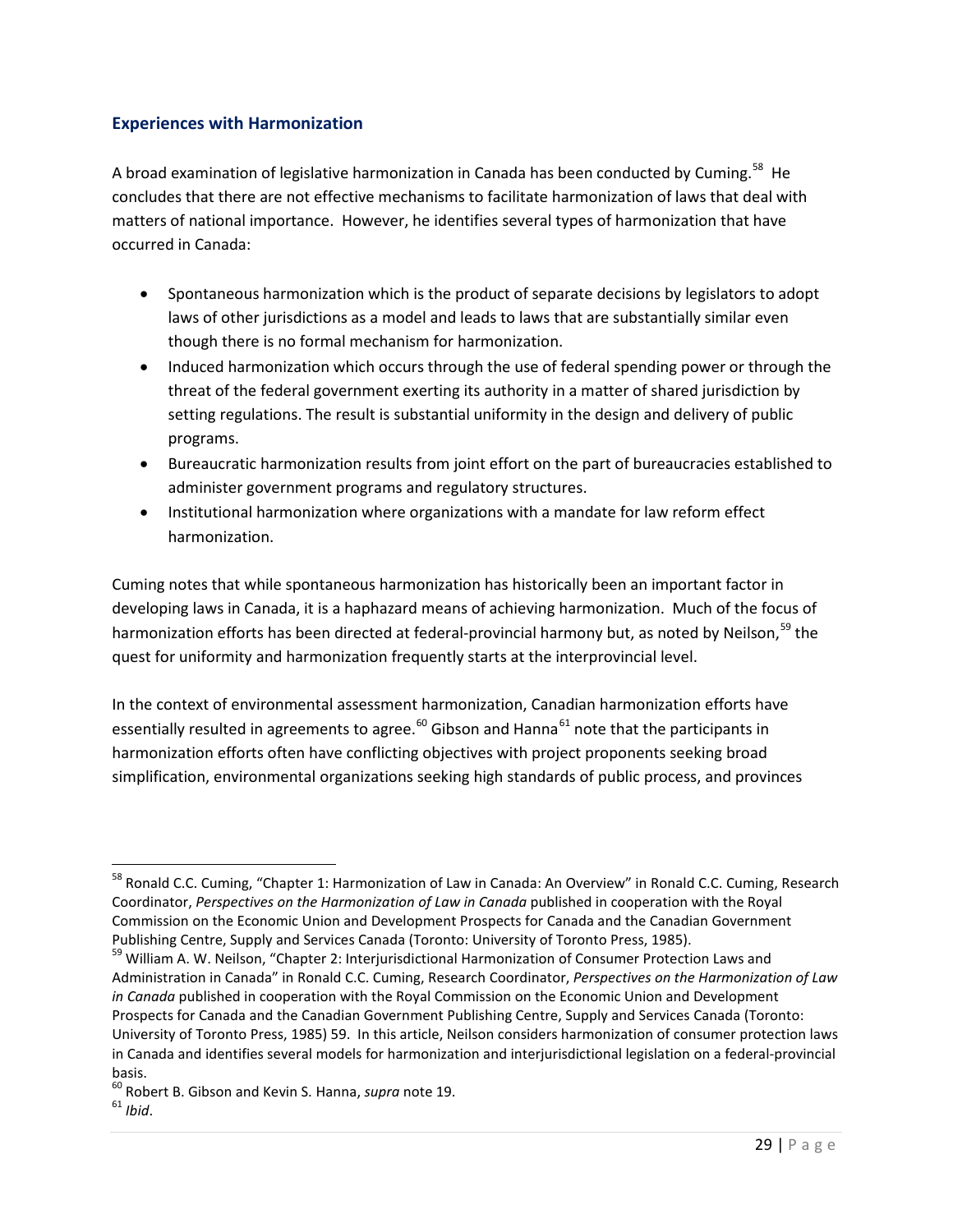seeking minimal federal involvement. Frequently, the concern that environmental standards will be lowered by harmonization efforts has been raised. <sup>[62](#page-30-2)</sup>

Perhaps the most significant efforts for harmonization of environmental assessment processes in Canada have been the development of a CSA Standard for Environmental Assessment and the CCME Framework for Environmental Assessment. Both of these harmonization efforts occurred in the 1990s.

#### <span id="page-30-0"></span>**CSA Standard for Environmental Assessment**

In the late 1990s, there was negotiation for a CSA standard for environmental assessment which would have provided a consistent set of guidelines to be used federally and provincially.<sup>[63](#page-30-3)</sup> While there was development of a progressive  $14<sup>th</sup>$  draft, the initiative was ultimately suspended when the provinces withdrew from the negotiation. If the CSA standard had been completed and adopted, this would have resulted in an uniform approach to environmental assessment throughout Canada.

#### As stated in the draft, the:<sup>[64](#page-30-4)</sup>

National Standard for Environmental Assessment is intended to provide organizations with an effective environmental assessment (EA) process based on established EA practices and principles. These practices and principles include the effective and timely integration of environmental considerations into project planning and an open and fair process.

The draft established key definitions and key requirements for environmental assessment processes. These included scoping of the assessment, analysis of environmental effects (including cumulative effects), content of the environmental assessment report, decision-making and follow-up. The draft also included standards for public participation.

#### <span id="page-30-1"></span>**CCME Framework for Environmental Assessment**

The Canadian Council of Ministers of the Environment ("CCME") embarked on efforts to harmonize environmental regulation in Canada. These efforts were designed to recognize the authority of each province and the federal government, and to set agreements on approaches to environmental regulation. The resulting *Canada-Wide Accord on Environmental Harmonization* included agreements pertaining to environmental assessment. These included a *Cooperative Principles for Environmental* 

<span id="page-30-2"></span> $62$  See, for example, Jodie Hierlmeier, "Alberta – British Columbia Environmental Harmonization: Helping or Hindering the Environment?" (2005) 20(2) Newsbrief. In this case, Hierlmeier considers a memorandum of understanding signed by Alberta and BC (MOU) which has the object of promoting business efficiency, breaking down trade and investment barriers, and lowering costs to business. Hierlmeier raises the concern that the MOU will adopt the lowest common denominator. In her view, improved environmental protection would be better achieved through adequate organization and the injection of money and staff within provincial boundaries rather

<span id="page-30-4"></span><span id="page-30-3"></span>

than a focus on inter-provincial harmonization initiatives.<br><sup>63</sup> Robert B. Gibson and Kevin S. Hanna, *supra* note 19.<br><sup>64</sup> The Working Group of the EIA Technical Committee, *Preliminary Draft Standard: Environmental Asses* Draft #14 (July 26, 1999) at lines 120-123.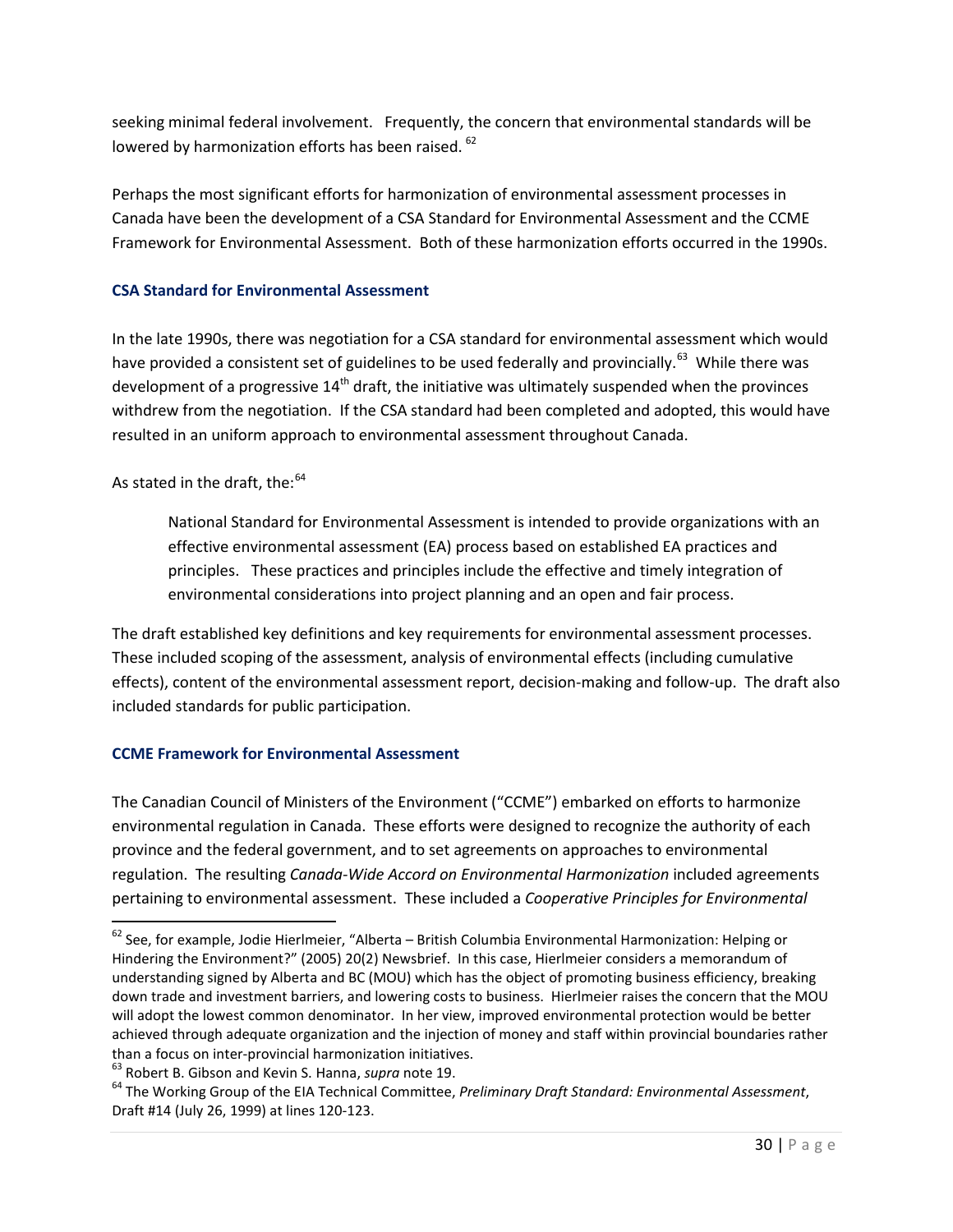*Assessment* (May 6, 1991), a *Framework for Environmental Assessment Harmonization* (November 26, 1992) and a *Sub-Agreement on Environmental Assessment* (1998). All these documents stress the need for efficiency and reduction of uncertainty and duplication in environmental assessment processes.

The document providing the most operational detail is the *Sub-Agreement on Environmental Assessment* (1998); however, it was essentially an agreement to agree. For example, s. 4.1.1 of the subagreement indicates that if the parties have differing definitions of environment or environmental effects, then a definition will be adopted (as opposed to setting a definition in the agreement). As another example, s. 4.1.0 sets out information to *possibly* be included in an environmental assessment report.

The CCME's efforts to harmonize environmental regulation in Canada have generated extensive commentary. With respect to the harmonization of environmental assessment, many have expressed concern with minimization of the federal role under the Accord.<sup>[65](#page-31-0)</sup> Hazell<sup>[66](#page-31-1)</sup> disputes the assertion that the CCME's Accord is aimed at reducing regulatory duplication. Similarly, Ogan<sup>[67](#page-31-2)</sup> asserts that reduction of the federal role in environmental assessment is not clearly a means to achieve efficiency. Nor, according to Ogan, is the harmonization designed to enhance environmental protection and to support sustainable development.

The CCME's approach has been compared to Australia's approach by both Ogan $^{68}$  and Kennett.<sup>[69](#page-31-4)</sup> As stated by Ogan, the Australian approach is "more focused, has a central, well-defined objective of sustainable development and is based on the national consensus regarding specific management principles and appropriate intergovernmental (including local governments) agreements that would enhance cooperation."<sup>[70](#page-31-5)</sup> In addition, both Ogan and Kennett note that the Australian approach adopts the "full faith and credit" principle which allows accommodation of the interest of one government in the execution of the responsibility of the other and specifies which process applies in the case of overlap. As noted by both authors, the Australian approach contrasts with the CCME's approach which is general and limited to broad principles for harmonization.

Another major concern with the CCME's approach to harmonization is the fact that intergovernmental agreements are not binding.<sup>71</sup> The environmental assessment agreements negotiated by the CCME are merely administrative and do not bind the governments in any substantive way. This may, to some

<span id="page-31-0"></span><sup>&</sup>lt;sup>65</sup> Stepan Wood, Georgia Tanner and Benjamin J. Richardson, "What Ever Happened to Canadian Environmental Law?" 37 Ecology Law Quarterly 981; Marshal Ogan, *supra* note 23; and Stephen Hazell, *Canada v. The Environment: Federal Environmental Assessment 1984-1998* (Toronto: Canadian Environmental Defence Fund, 1999).<br><sup>66</sup> Stephen Hazell, *supra* note 65.

<span id="page-31-3"></span>

<span id="page-31-4"></span>

<span id="page-31-6"></span><span id="page-31-5"></span>

<span id="page-31-2"></span><span id="page-31-1"></span><sup>&</sup>lt;sup>67</sup> Marshal Ogan, *supra* note 23.<br><sup>68</sup> Marshal Ogan, *supra* note 23.<br><sup>69</sup> Steven A. Kennett, *supra* note 22.<br><sup>70</sup> Marshal Ogan, *supra* note 23.<br><sup>71</sup> William R. MacKay, "Canadian Federalism and the Environment: The Li Envtl. Law Review 25.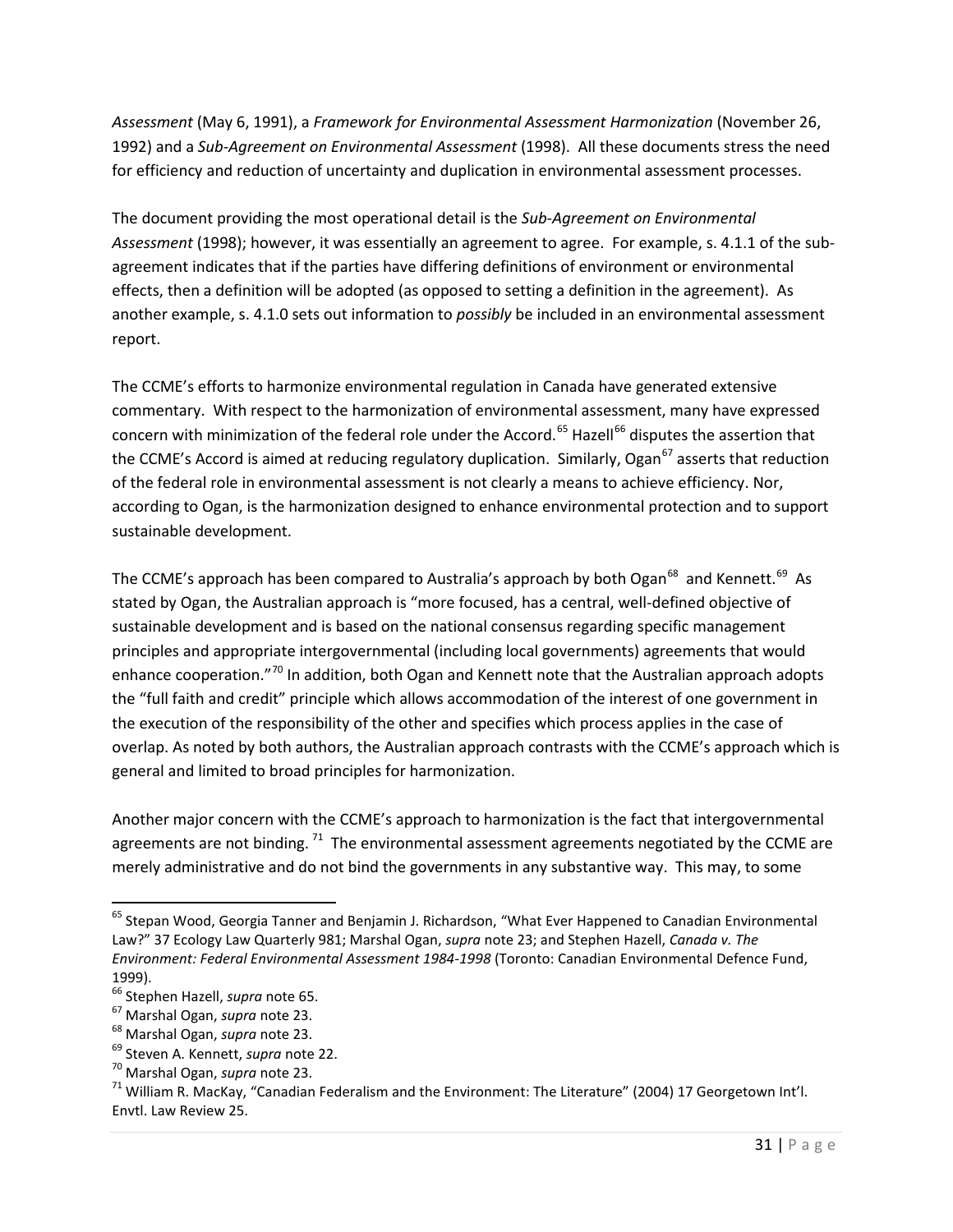degree, be a reflection of the constraints on intergovernmental agreements identified by Lucas and Sharvit.<sup>[72](#page-32-1)</sup> Lucas and Sharvit note that the establishment and enforcement of environmental standards is a matter of shared federal – provincial jurisdiction which means one level of government cannot absolutely bind the other. This is the case with interprovincial agreements as well; one province cannot purport to bind the other to certain standards. However, as noted by Lucas and Sharvit, it is possible to require a process of intergovernmental consultation.

The *ELC's Model* strives to avoid the shortcoming of the CCME agreements on environmental assessment: the failure to keep environmental objectives as the central goal of harmonization, the deference of one jurisdiction to another and the lack of clarity and substantive provisions.

### <span id="page-32-0"></span>**Criteria for the Model for Harmonized Provincial Environmental and Sustainability Assessment**

Given that the Canadian Constitution limits provincial authority to conduct environmental assessment to matters within their own boundaries, there are 2 key arenas in which interprovincial harmonization of environmental assessment processes can play a role: transboundary environmental effects and strategic, regional approaches to overarching environmental matters. While there is no legal imperative compelling cooperation or coordination in these cases, it would prove mutually beneficial to participating provinces. It allows a province the opportunity to address potential impacts within its boundaries on its resources and its citizens (even though the source of the impact is elsewhere). Furthermore, interprovincial cooperation and coordination reflects the fact that ecosystems do not abide by political boundaries. Harmonization is most likely to be achieved through the use of interprovincial agreements implemented using appropriate legislative, regulatory and policy reform within each participating province.

Prior to negotiating an inter-provincial agreement, it is essential that certain requirements be met to ensure accountability and transparency. As stated by Bankes:<sup>[73](#page-32-2)</sup>

We have a process for enacting statutes; what we need is a political process for negotiating and implementing intergovernmental agreements as well as a legal process which helps ensure accountability.

<span id="page-32-3"></span>Other commentators have recommended that intergovernmental agreements should be developed in a transparent manner with meaningful opportunities for public participation.<sup>[74](#page-32-3)</sup> In addition, for the

<span id="page-32-1"></span><sup>&</sup>lt;sup>72</sup> Alastair R. Lucas and Cheryl Sharvit, "Underlying Constraints on Intergovernmental Cooperation in Setting and Enforcing Environmental Standards" in Patrick C. Fafard and Kathryn Harrison, *Managing the Environmental Union: Intergovernmental Relations and Environmental Policy in Canada* (Kingston: School of Policy Studies, Queen's University, 2000).<br><sup>73</sup> Nigel Bankes, "Co-operative Federalism: Third Parties and Intergovernmental Agreements and Arrangements in

<span id="page-32-2"></span>Canada and Australia" (1991) 29 Alta. L. Rev. 792 at 797.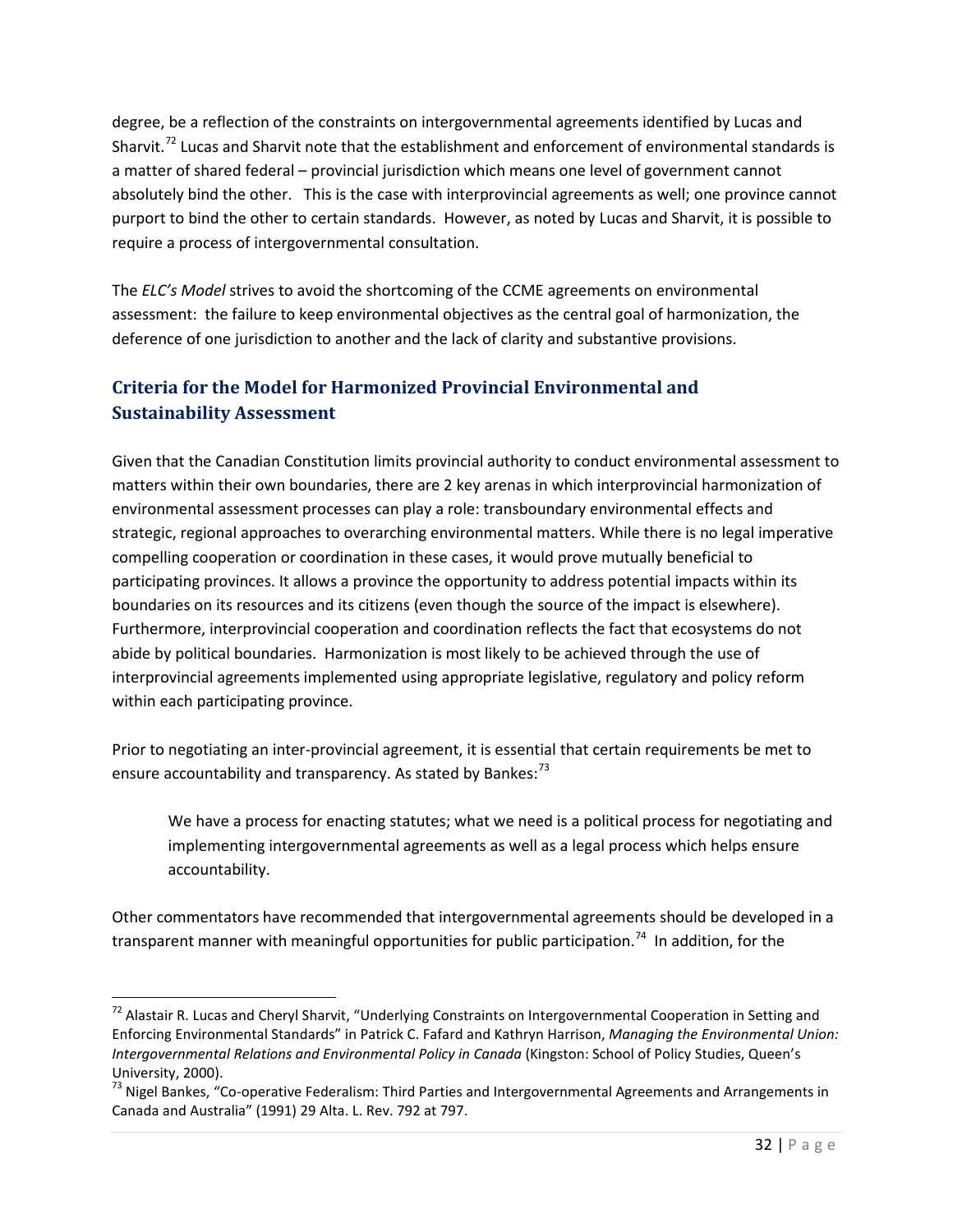purposes of transparency, it has been recommended that intergovernmental agreements should be located in a central registry with requirements for reporting on administration and enforcement.<sup>[75](#page-33-0)</sup>

As previously defined by the ELC, meaningful public participation is the ability of members of the public to engage in the process and to contribute to decision-making.<sup>76</sup> Several principles for public participation in environmental assessment processes have been proposed by Doelle and Sinclair, including early and ongoing participation, ready access and timely exchange of information, and participant funding.<sup>[77](#page-33-2)</sup> These principles reinforce the idea that a key purpose of EA is to enable public participation which contributes to the assessment.

As such, it is essential that interprovincial agreements for the purposes of environmental assessment harmonization be negotiated in a transparent manner that accommodates and encourages meaningful public engagement. This requires public notice of the intention to negotiate an interprovincial agreement, full and convenient access to information, a reasonable period of time to prepare and present public input, and fair consideration of public input by the provincial agencies responsible for negotiating the interprovincial agreements.

For the purposes of ongoing transparency, interprovincial agreements must be made readily accessible to the public. As well, requirements should be established for reporting on implementation of interprovincial agreements. This would include reporting on consequential legislative, regulatory and policy changes made to implement the agreement. In addition, the conduct of environmental and sustainability assessments undertaken pursuant to the agreement should be reported.

As indicated above, for the purposes of the *ELC's Model*, harmonization refers to improved coordination and cooperation amongst provinces rather than attempting to achieve legislative uniformity or enabling a form of delegation. The goal of harmonization is to achieve coordination and cooperation without compromising high environmental standards that are in the public interest. Numerous principles for achieving this type of upward harmonization of environmental assessment have been proposed by Carver et al.<sup>[78](#page-33-3)</sup> Among others, these principles include:

 <sup>74</sup> Donna Tingley, *Models and Instruments for Harmonization* (Edmonton: Strategic Management Division of Alberta Environmental Protection, February 25, 1994) under contract to the CCME. See also Marshal Ogan, *supra*  note 23, who criticized the CCME Accord for Environmental Harmonization, in part, for lack of transparency and public participation in its development.

<span id="page-33-0"></span><sup>75</sup> Donna Tingley, *supra* note 74.

<span id="page-33-1"></span><sup>76</sup> Brenda Heelan Powell, *supra* note 51 at 10. For a detailed discussion of public participation, see Adam Driedzic, *Standing in Environmental Matters* (Edmonton: Environmental Law Centre, 2014) available at http://elc.ab.ca/public-participation/publications/2014.aspx and Adam Dreidzic, "Proving the Right to be Heard: Evidentiary Barriers to Standing in Environmental Matters" (March 6-7, 2015) A Symposium on Environment in the Courtroom: Evidentiary Issues in Environmental Prosecutions and Hearings, University of Calgary.

<span id="page-33-2"></span> $^{77}$  Meinhard Doelle and A. John Sinclair, "Time for a new approach to public participation in EA: Promoting cooperation and consensus for sustainability" (2006) 26 Envir. Impact Assess. R. 185.

<span id="page-33-3"></span><sup>78</sup> Deborah Carver, Robert Gibson, Jessie Irving, Hilary Kennan and Erin Burbidge, *supra* note 15 at 6 - 7.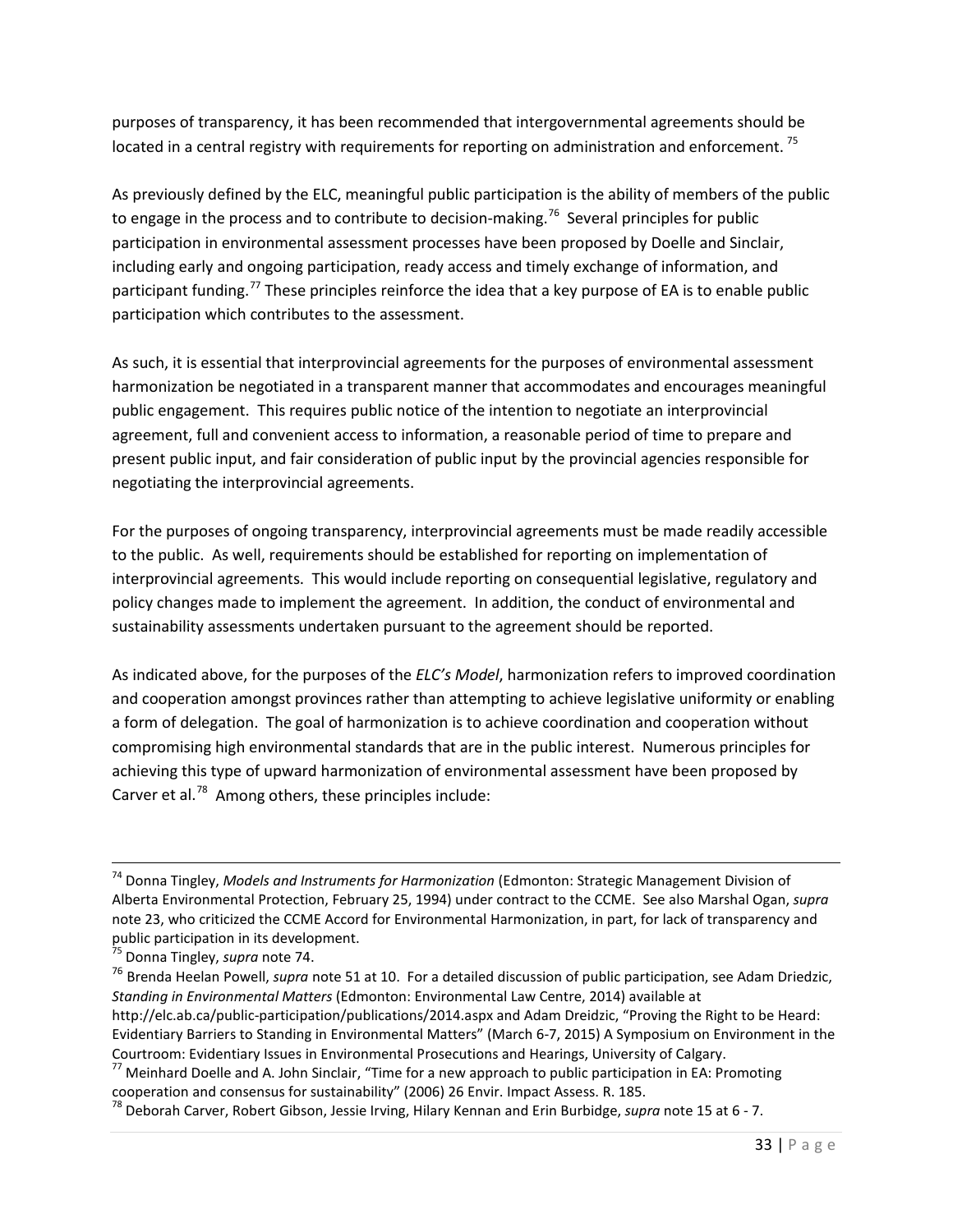- a clear statement of process purposes, centred on commitment to sustainable development or the equivalent, with appropriate evaluation and decision criteria established in order to ensure that assessed undertakings meet the criteria;
- the core test for any approved undertaking is positive contribution to sustainability (through multiple, fairly distributed, mutually reinforcing and lasting gains) while avoiding significant adverse effects;
- entrench a definition of "environment" that covers social, economic, cultural and biophysical factors and their interrelations;
- ensure early and continuing opportunities for informed and effective public participation in open deliberations;
- facilitate transparent and accountable decision making; and
- include provisions for independent monitoring of coordination and harmonization experience and mandatory public review of the results at regular intervals.

While these principles were proposed in the context of federal-provincial harmonization, it is the ELC's view that they are equally applicable on an interprovincial basis. The goal remains to achieve efficiency and effectiveness through upward harmonization. As with federal-provincial harmonization, interprovincial harmonization efforts must not result in lowered environmental standards or deferral of authority from one jurisdiction to another.

The essential elements for interprovincial harmonization of environmental assessment have been suggested by many commentators. Several of these elements are drawn from experience with transboundary environmental issues in the international arena. For instance, Craik<sup>[79](#page-34-0)</sup> argues that trading off environmental values for economic gain may be a valid domestic policy choice but, if there are significant transboundary environmental risks, that decision cannot be made solely by the source state. He asserts that bilateral agreements for harmonization are the best chance of success in managing transboundary impacts.<sup>80</sup>

In considering arrangements for transboundary environmental assessment on an international basis, Kersten<sup>[81](#page-34-2)</sup> recommends several elements:

- Create political accountability by requiring notification of major environmental nongovernmental organizations.
- Create a private right to challenge the procedural adequacy of transboundary environmental assessment thereby ensuring legal accountability.

<span id="page-34-0"></span><sup>&</sup>lt;sup>79</sup> Neil Craik, "Transboundary Environmental Assessment: International and Constitutional Dimensions" (2010) 21 JELP 107.

<span id="page-34-1"></span><sup>&</sup>lt;sup>80</sup> Although standardization may be more desirable because it creates a standardized approach to environmental assessment across jurisdictions, Craik, *ibid*, concludes this is not likely to happen due lack of political will.<br><sup>81</sup> Charles M. Kersten, "Note: Rethinking Transboundary Environmental Impact Assessment" (2009) 34 Yale Jo

<span id="page-34-2"></span>of International Law 173.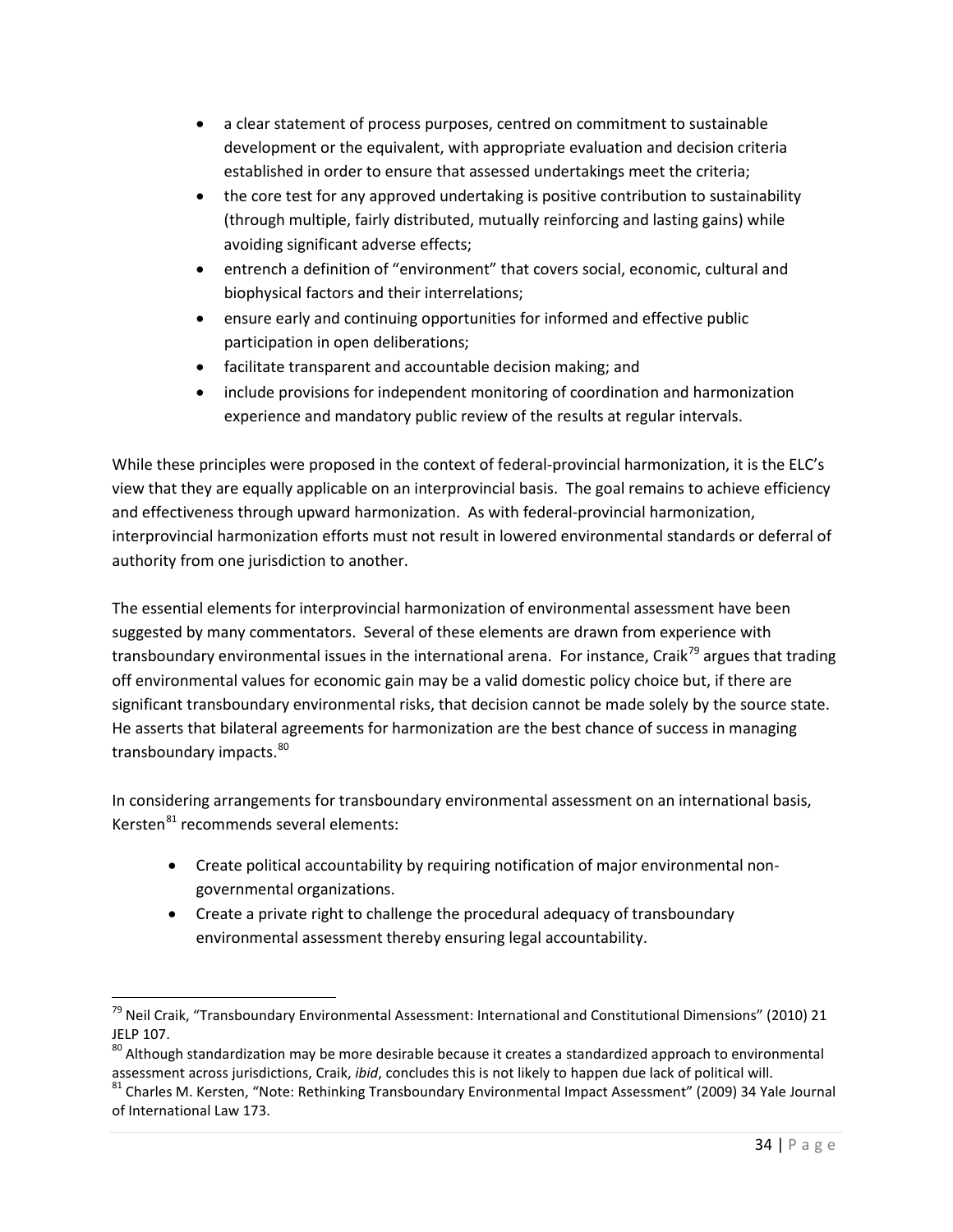• Impose a duty of due diligence between states (rather than strict liability) to effectively regulate the manner in which development proceeds (rather than effectively disallowing development). Each state would be required to use the best available technology, choose the best location and take appropriate mitigation measures.

Also drawing from the international arena, Kennett has recommended that the *Espoo Convention[82](#page-35-0)* be adopted as a model for a decentralized model of transboundary environmental assessment within Canada.[83](#page-35-1) The *Espoo Convention* requires that parties undertake EA prior to authorizing a listed activity that is likely to cause significant adverse transboundary impact. If an activity is not listed under the *Espoo Convention*, a party may still request discussion of whether or not the activity is likely to have significant adverse transboundary impacts. The *Espoo Convention* sets out requirements for notification, minimum contents of a transboundary environmental assessment, and dispute resolution mechanisms.

Kennett's proposed model has six key features: [84](#page-35-2)

- A mandatory requirement that transboundary effects be identified and taken into account in each jurisdiction's environmental assessment regime.
- Requirements for notification of parties in other jurisdictions that may be affected by transboundary impacts and a procedure for responding to such notification.
- Guarantee the rights of government and the public in other jurisdictions that may be affected by transboundary impacts to participate.
- A range of formal and informal mechanisms for consultation on transboundary environmental assessment.
- Dispute resolution should be incorporated in legislation and intergovernmental agreements.
- A formal commitment to taking transboundary impacts into consideration when reviewing projects.

Kennett notes that to achieve this decentralized approach, the provincial environmental assessment regimes would need to be amended. As well, interprovincial agreements would have to be made to effectively consider transboundary effects.

In dealing with transboundary environmental effects, the experience in the international arena can be helpful for considering interprovincial coordination and cooperation on transboundary effects. The *ELC's Model* does set out specific requirements for assessing transboundary effects including rights for notification, information sharing, and public participation. As well, mechanisms for creating political and legal accountability are incorporated into the *ELC's Model*.

<span id="page-35-0"></span><sup>82</sup> United Nations Economic Commission for Europe Convention of Environmental Impact Assessment in a Transboundary Context (Espoo, 1991).

<span id="page-35-1"></span><sup>83</sup> Steven Kennett, "The *Canadian Environmental Assessment Act*'s Transboundary Provisions: Trojan Horse or Paper Tiger?" (1995) 5 JELP 263.

<span id="page-35-2"></span><sup>84</sup> *Ibid*.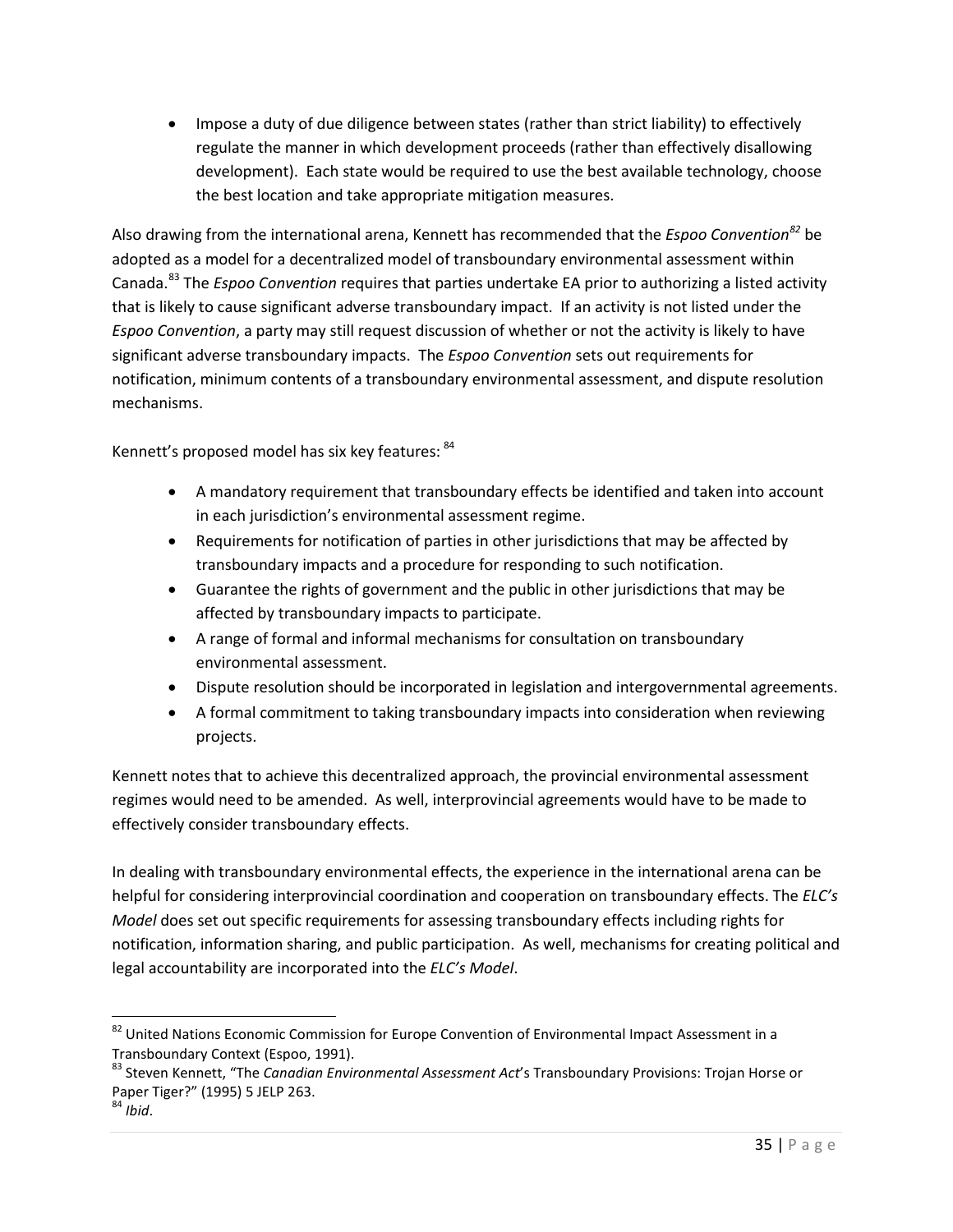In considering environmental assessment harmonization in a Canadian context, Tingley has identified several elements that are required for an effective harmonization agreement.<sup>85</sup> According to Tingley, a harmonization agreement should address substantive matters on a comprehensive basis including:

- principles for cooperation,
- environmental principles,
- identification of areas of exclusive jurisdiction and include a mechanism for determining areas of responsibility,
- mechanisms for interface and cooperation in areas of exclusive jurisdiction,
- specific mechanisms for addressing matters of shared jurisdiction,
- dispute resolution mechanisms, and
- time limitations.

As well, Tingley recommends that a harmonization agreement identify and clarify implementation mechanisms, cooperation and consultation mechanisms, financial arrangements, and direction for future negotiations. She also suggests that a harmonization agreement should provide for evaluation of the agreement's operation.

In order to provide a comprehensive model, the *ELC's Model* strives to incorporate the elements identified by Tingley. This includes a clear statement of the co-operative principles and guiding environmental principles adopted in the harmonization agreement. Clear enunciation of these principles is essential to resolving differences between the provincial environmental assessment regimes and to guide future negotiations. Perhaps most importantly, clear co-operative principles and environmental principles are necessary to guide implementation of the harmonization agreement in order to achieve a positive social, cultural, economic and environmental legacy for the involved provinces.

<span id="page-36-0"></span> <sup>85</sup> Donna Tingley, *supra* note 74.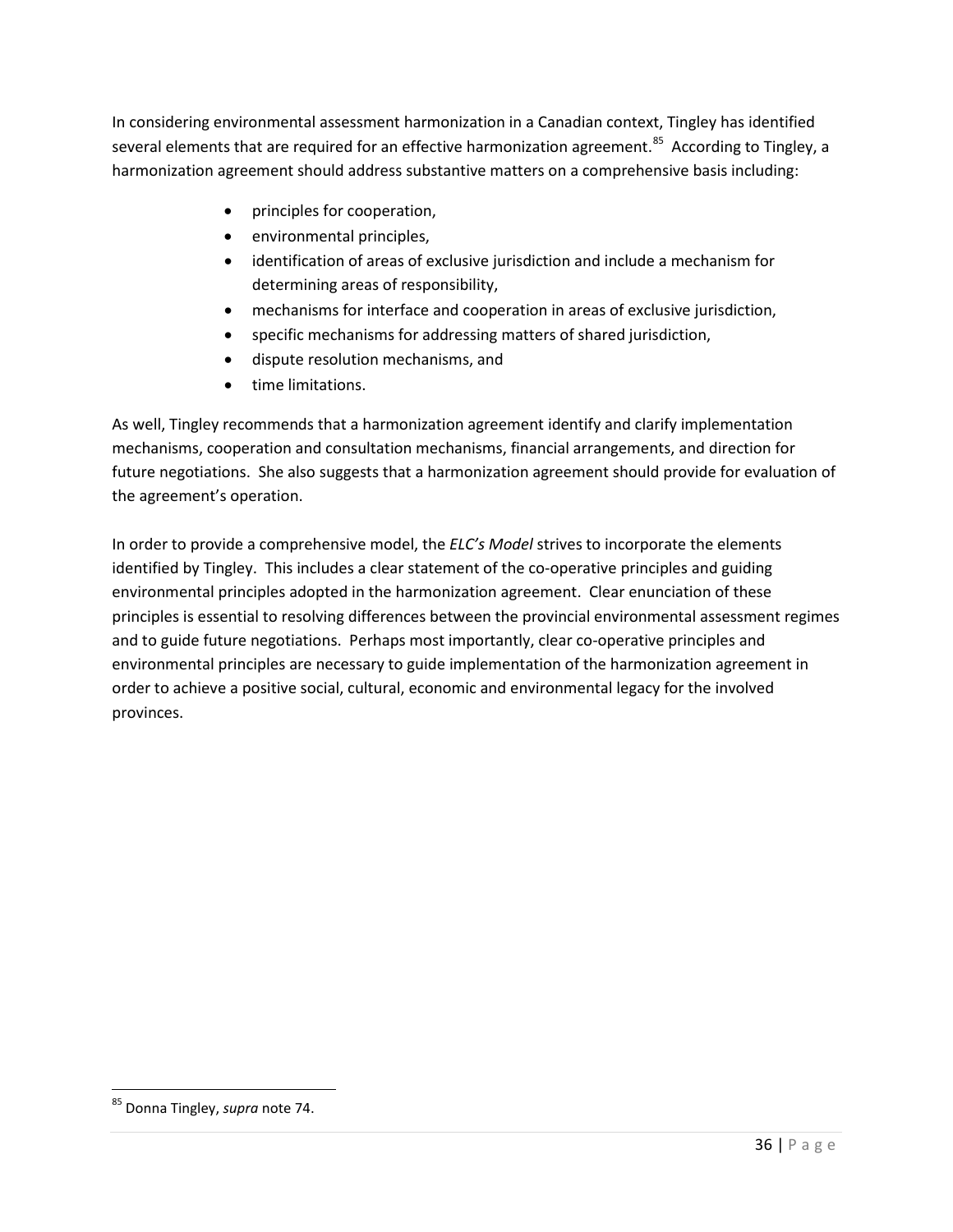# <span id="page-37-0"></span>**Model for Harmonized Provincial Environmental and Sustainability Assessment**

Whereas the [provinces] seek to create a positive social, cultural, economic and environmental legacy for current and future generations of our provinces,

Whereas the Governments of the [provinces] acknowledge that environmental and sustainability assessment is internationally recognized as a tool for moving towards sustainability,

Whereas the Governments of the [provinces] recognize that the impacts of undertakings on the environment respect neither political nor physical boundaries, and

Whereas cooperation and coordinated action between provincial governments is essential to advancing progress towards sustainability,

The Governments of the [provinces] enter into this agreement to facilitate cooperative and coordinated planning and design of undertakings in a manner that makes a positive contribution to sustainability.

#### **Guiding Environmental Principles[86](#page-37-1)**

- 1. The core objective of environmental and sustainability assessment in each province and when acting in a cooperative, coordinated fashion is to allow only those undertakings that make a positive contribution to sustainability.
- 2. Effective environmental and sustainability assessment requires comprehensive cumulative effects assessment on a regional basis.
- 3. A key element of effective environmental and sustainability assessment is the implementation of strategic and regional environmental and sustainability assessment supported by a legal framework.
- 4. Environmental and sustainability assessment procedures must be fair, predictable and accessible.
- 5. Efforts to improve efficiency and to reduce duplication must not be at the expense of democratic and constitutional review processes.

<span id="page-37-1"></span><sup>&</sup>lt;sup>86</sup> Several of these principles were developed by a collection of environmental non-governmental organizations in anticipation of changes to federal environmental assessment laws in 2012. See West Coast Environmental Law et al, Environmental Assessment Law for a Healthy, Secure and Sustainable Canada: A Checklist for Strong Environmental Laws (February 2012) 1, online[: http://www.envirolawsmatter.ca/statement\\_of\\_principles.](http://www.envirolawsmatter.ca/statement_of_principles)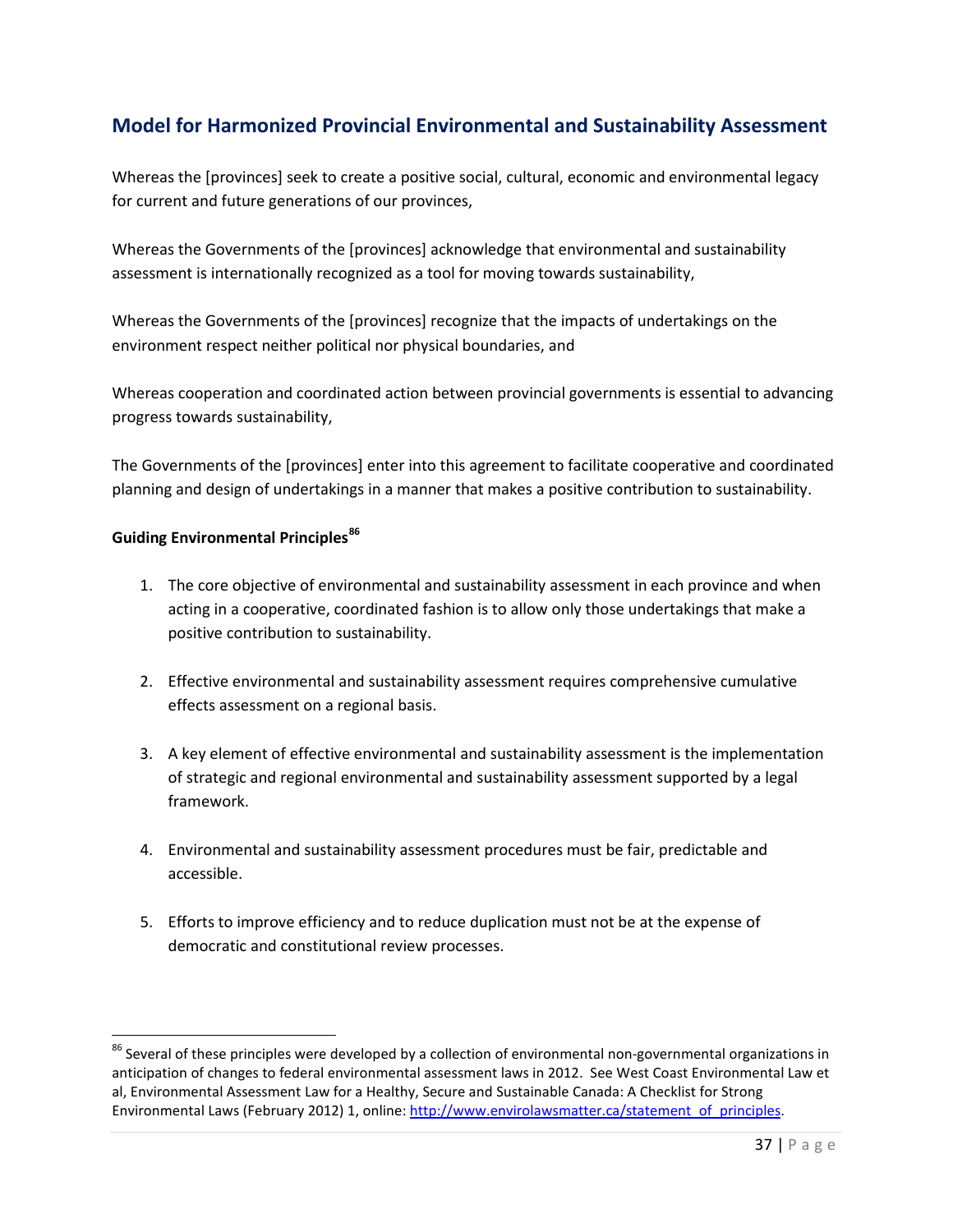- 6. The precautionary principle which requires that, if there are threats of serious or irreversible damage, lack of full scientific certainty shall not be used as a reason for postponing measures to prevent environmental degradation.
- 7. The principle of pollution prevention requires the use of processes, practices, materials, products or energy that avoid or minimize the creation of pollutants and wastes and promotes continuous improvement through operational and behavioural changes.
- 8. The principle of inter-generational equity requires that undertakings to meet the needs of the present must not compromise the ability of future generations to meet their own needs.
- 9. Public participation is essential to the environmental and sustainability assessment process and will be facilitated by ensuring transparency in process and decision-making and by providing full access to information.
- 10. The principle of integration which requires looking for ways to meet human needs and, at the same time, reduce environmental impacts of human activities.
- 11. Cooperative and coordinated efforts by the provinces must be implemented in a manner that is constantly improving, that reflects and contributes to evidence-based best practices, and that is open, transparent and accountable.

#### **Guiding Cooperative Principles**

- 12. The provinces acknowledge each other's exclusive jurisdiction to deal with matters within its own provincial boundaries; however, the provinces are committed to conducting environmental and sustainability assessment in a cooperative and coordinated manner.
- 13. The provinces will act in a cooperative and coordinated manner to conduct environmental and sustainability assessment of those undertakings with potential transboundary impacts. A transboundary impact is a social, cultural, economic or environmental impact within one province caused by an undertaking in another province.
- 14. The provinces will act in a cooperative and coordinated manner to conduct strategic environmental and sustainability assessments on a regional basis. This includes environmental and sustainability assessment of a province's proposed plans, policies and programs that may have a significant impact on sustainability within another province or on a regional basis.
- 15. The provinces will conduct their environmental and sustainability assessment processes and related decision-making on due diligence basis. This means each province will effectively regulate the manner in which development proceeds and, in particular, will ensure the use of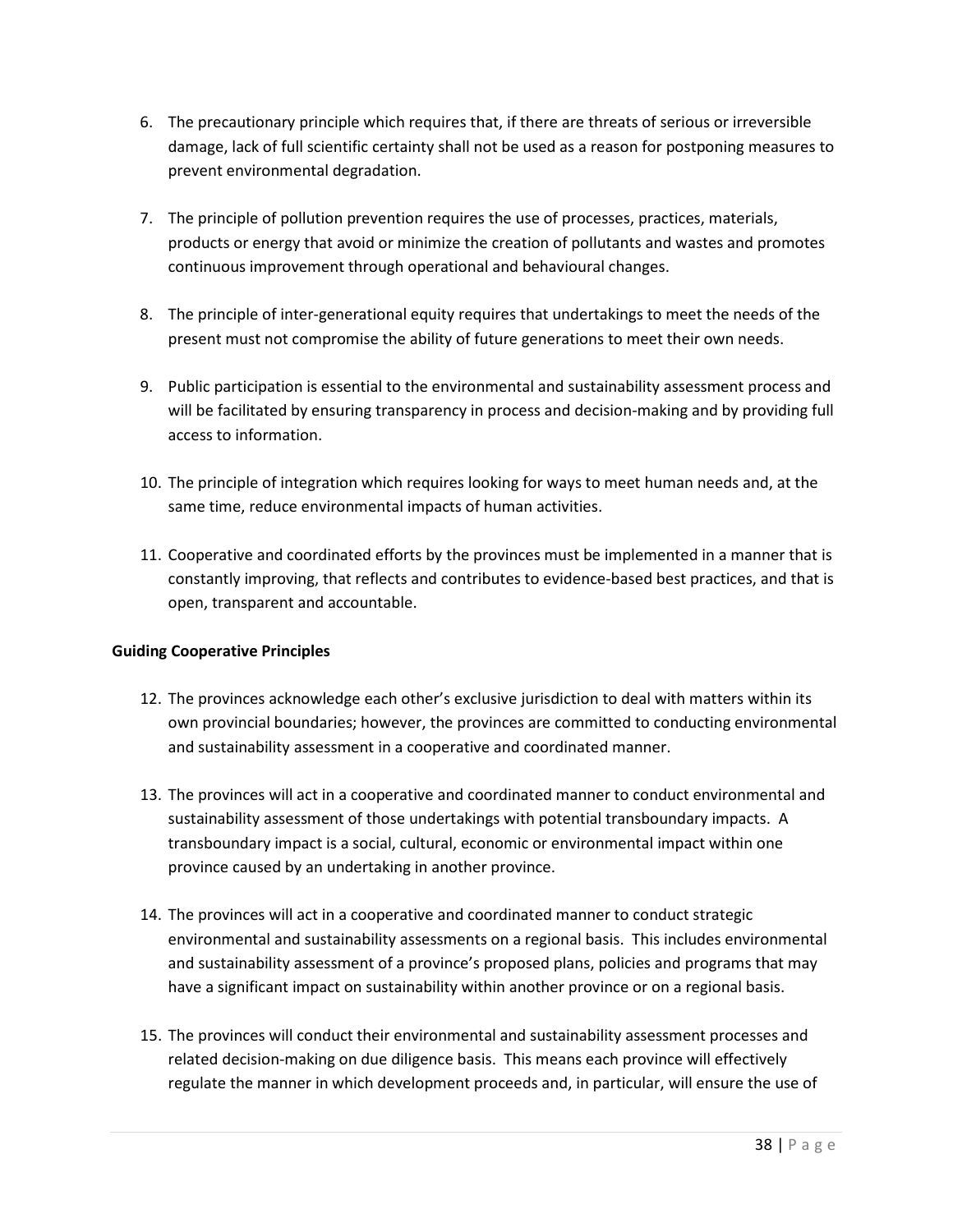best available technology, choose the best location for development, and apply appropriate mitigation and enhancement measures.

16. In harmonizing environmental and sustainability assessment goals and processes, regard will be had to:

a. creating predictable sharing of assessment responsibility among the governments, b. promoting efficient administration of assessment processes among the governments, and c. following the highest standards and best practices from among the governments, including the highest levels of public participation and funding.

#### **Definitions[87](#page-39-0)**

17. For the purposes of this agreement,

"**cumulative effects**" means those changes to social, cultural, economic, environmental and interactive components caused by an undertaking in light of existing background conditions, the range of possible additional stresses on valued ecosystem components and the potential future activities that will be foreclosed by approving the undertaking in combination with past, present and reasonably foreseeable future human activities including those changes that cross jurisdictional boundaries

**"enhancement"** means augmentation of a likely positive social, cultural, economic, environmental or interactive effect of an undertaking to improve its positive contribution to sustainability

"**environment**" means the components of the Earth and includes:

- a. air, land and water,
- b. all layers of the atmosphere,
- c. all organic and inorganic matter,
- d. all living organisms,
- e. the interacting natural systems that include the above components, and
- f. social, cultural, economic, environmental and interactive features or conditions affecting the lives of individuals or communities

**"environmental and sustainability assessment**" means assessment of an undertaking having regard to social, cultural, economic and environmental components to determine if the undertaking will make a positive contribution to sustainability

<span id="page-39-0"></span> <sup>87</sup> These definitions are adopted from Brenda Heelan Powell, *supra* note 51.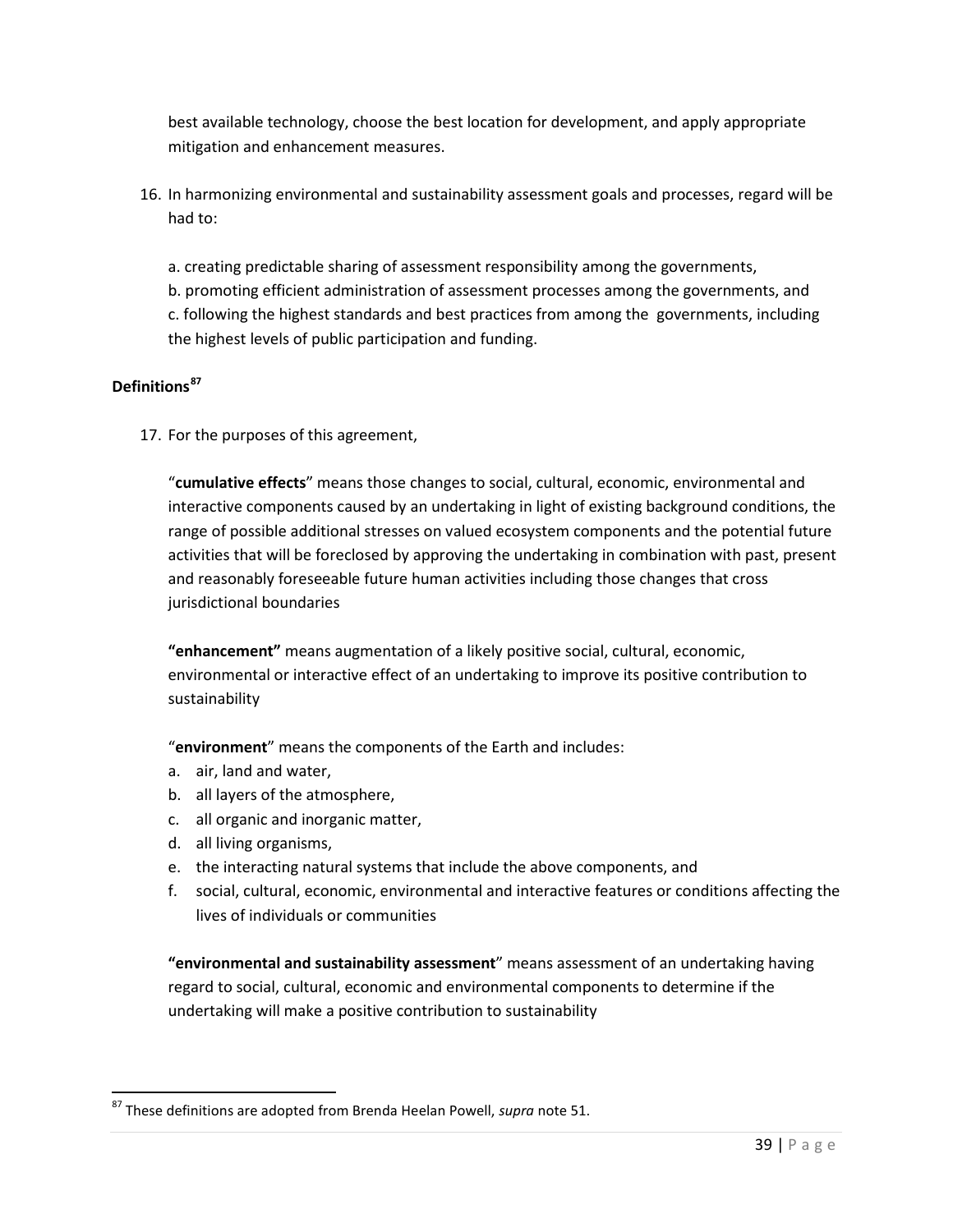"**environmental effect**" means any change to the environment caused by a project or a government plan, policy or program and includes short term and long term, direct and indirect, and cumulative changes to:

- a. human health and socio-economic conditions and trends,
- b. physical and cultural conditions and trends,
- c. the current use of lands and resources for traditional purposes by Aboriginal persons, or
- d. any structure, site or thing that is of historical, archaeological, paleontological or architectural significance

"**meaningful and effective public participation**" means the factual ability of members of the public to engage in the environmental and sustainability assessment process and to contribute to decision-making and requires, at minimum:

- a. notice of a matter to be decided be provided in sufficient form and detail to allow the preparation of public input on the matter,
- b. full and convenient access to information,
- c. a reasonable period of time to prepare public input,
- d. an opportunity to present public input,
- e. fair consideration of public input, and
- f. explicit consideration of information, comments and evidence provided by the public in the decisions made by the provincial government.

"**mitigation**" means the elimination of a likely adverse social, cultural, economic, environmental or interactive effect of an undertaking, through physical or operational technically feasible means to a point where the undertaking makes a positive contribution to sustainability but does not include restitution, compensation, monitoring, follow-up programs, adaptive management or future plans to determine courses of action

**"policy"** means a general course of action which guides ongoing decision-making**[88](#page-40-0)**

**"plan"** means a purposeful, forward looking strategy or design that elaborates and implements policy

**"program"** means a coherent, organized agenda or schedule of commitments, proposals instruments or activities that elaborates and implements policy

"**project**" means a physical work or physical activity including construction, operation, modification, expansion, decommissioning, abandonment or other endeavour in relation to that physical work

<span id="page-40-0"></span> <sup>88</sup> The definitions of "plan", "policy" and "program" are adapted from Barry Sadler, *International Study of the effectiveness of Environmental Assessment (Final Report), Environmental Assessment in a Changing World: Evaluating Practice to Improve Performance* (Ottawa: Canadian Environmental Assessment Agency and International Association for Impact Assessment, 1996).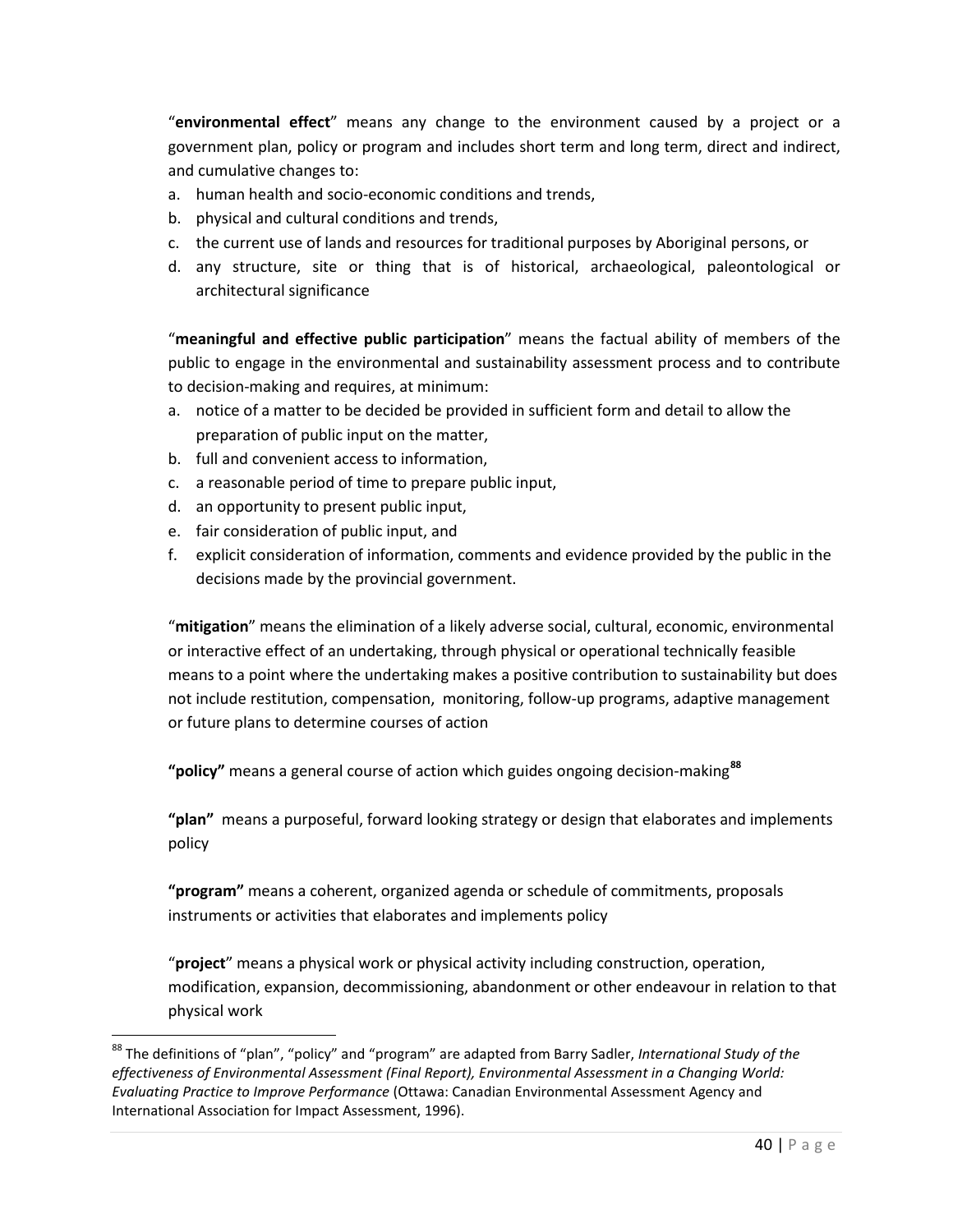"**project environmental and sustainability assessment**" means the process wherein sustainability objectives and criteria direct a review of purposes and alternatives to a proposed project to determine whether or not that project is likely to make a positive contribution to sustainability

"**proponent**" means the person, body or government that proposes the undertaking

"**provincial government**" means the Crown in Right of the Province and includes:

- a. all ministers appointed to the Lieutenant Governor in Council and their departments and agencies, and
- b. Crown corporations and other corporate bodies established in the Province whose board members are appointed by the Crown in Right of the Province or ministers of the Lieutenant Governor in Council

**"provincial land"** means all lands located in the Province, with the exception of federal lands, including all waters on and airspace above those lands

"**regional environmental and sustainability assessment**" means environmental and sustainability assessment of the interactions among all human activities - including past, current and reasonably foreseeable future undertakings - and natural systems within the geographical scope of the assessment with a particular regard to considering cumulative effects and to establishing regional thresholds of change to provide guidance for the planning and assessment of specific undertakings

**"source province"** means, in the context of potential transboundary environmental effects, the province in which the proposed undertaking is located

"**strategic environmental and sustainability assessment**" means assessment at a high level to provide a strategic framework for subsequent environmental and sustainability assessment of more specific undertakings, including projects, and includes:

- **a.** assessment of options for a government plan, policy or program to determine whether or not that plan, policy or program is likely to contribute positively to sustainability, or
- **b.** environmental and sustainability assessment on a regional basis.

"**sustainability**" means planning and development that acknowledges the inherent limitations of the environment, that is socially, culturally, economically and environmentally sound, and that meets the needs of the present without compromising the ability of future generations to meet their own needs

**"undertaking"** means a project or a government policy, plan or program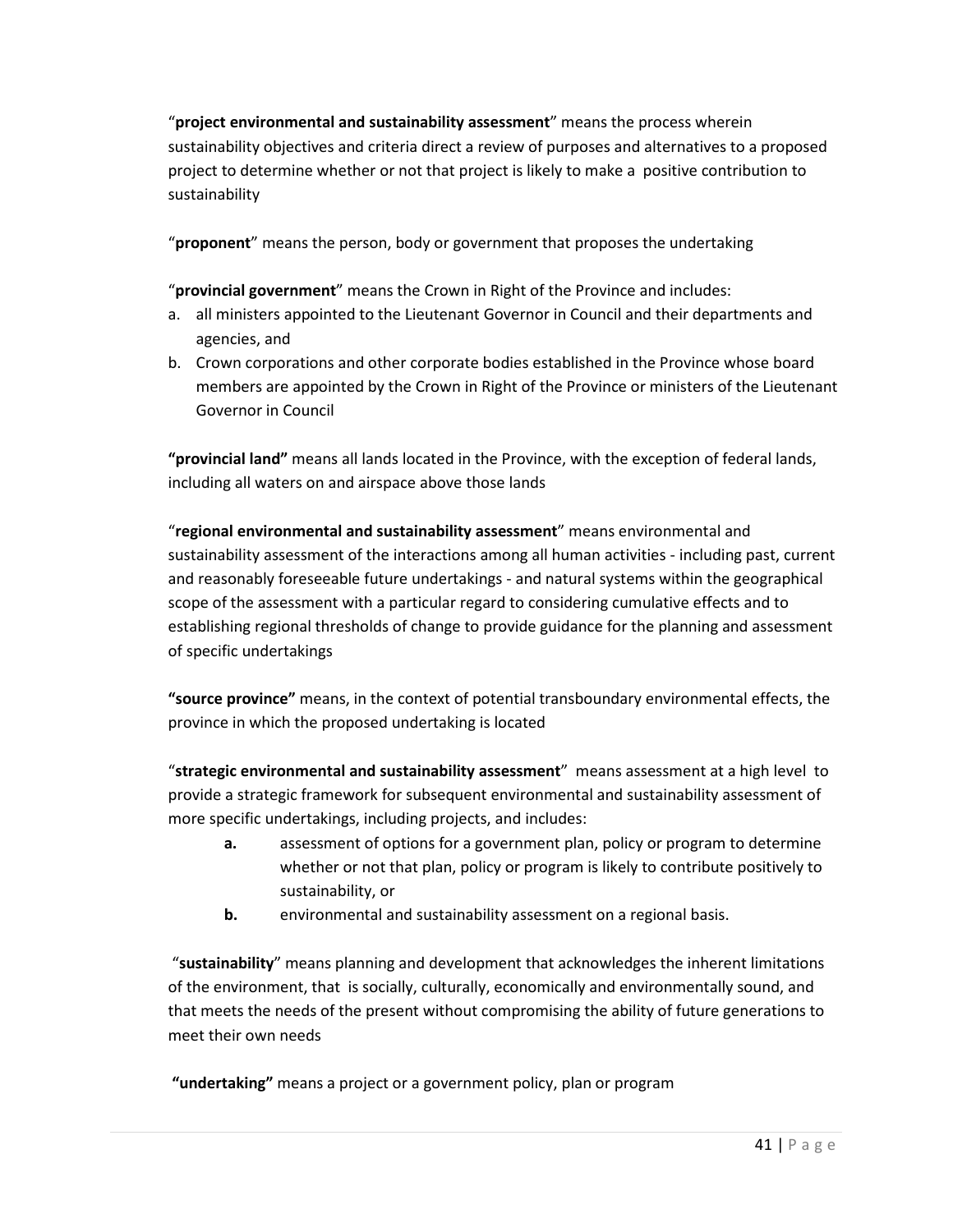#### **COORDINATED AND COOPERATIVE ENVIRONMENTAL AND SUSTAINABILITY ASSESSMENT**

#### **Undertakings subject to a Coordinated and Cooperative Environmental and Sustainability Assessment**

- 18. An undertaking will be subject to the coordinated and cooperative environmental and sustainability assessment if:
	- a. an undertaking has potential to impact the range of a species at risk, an endangered ecosystem, or water body shared by the provinces;
	- b. an undertaking has potential to have an significant impact on sustainability in another province which is party to this agreement;
	- c. two or more provinces that are party to this agreement propose a joint plan, program or policy; or
	- d. a province which is party to this agreement has identified an issue which would benefit from a strategic environmental and sustainability assessment on a regional basis;
- 19. A member of the public resident in any province that is party to this agreement, who is 18 years or older, may petition for a coordinated and cooperative environmental and sustainability assessment of a proposed undertaking. Within 120 days of receipt of the petition, the provinces must either submit the proposed undertaking to a coordinated and cooperative assessment or deny the petition with reasons.

#### **Undertaking with Potential for Transboundary Impacts**

- 20. Where an undertaking is likely to cause direct social, cultural, economic, environmental or interactive effects on another jurisdiction, the source province shall:
	- a. direct that an environmental and sustainability assessment of the undertaking be conducted,
	- b. notify the other jurisdiction of the potential for direct social, cultural, economic, environmental or interactive effects no later than the notification to members of the source province's public,
	- c. notify major environmental non-governmental organizations of the province and of the other jurisdiction of the potential for direct social, cultural, economic, environmental or interactive effects no later than the notification to members of source province's public, and
	- d. permit members of the public of the other jurisdiction to participate in the environmental and sustainability assessment process as though they were members of the source province's public.
- 21. The source province's environmental and sustainability assessment process must provide an opportunity for meaningful public participation, as defined in this agreement. The provinces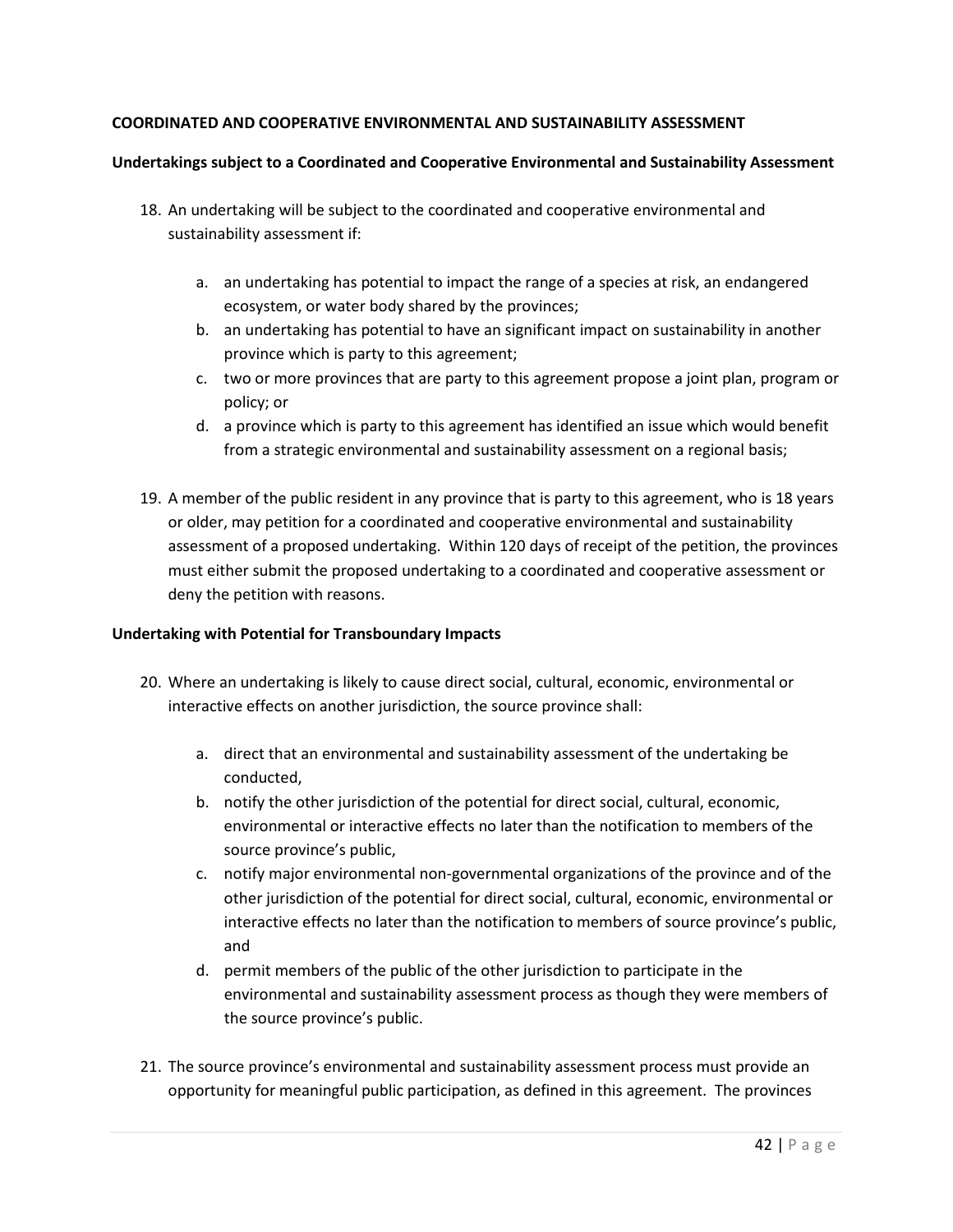acknowledge that, in some circumstances, participant funding may be required to achieve meaningful public participation.

- 22. All information relevant to the environmental and sustainability assessment for the undertaking shall be readily accessible to the other province and to members of the public of all relevant provinces.
- 23. The environmental and sustainability assessment process must require at minimum the following information for a project with potential transboundary impacts:
	- a. the purpose of the project level assessment,
	- b. the need for a project with the identified purpose,
	- c. the specific sustainability-based criteria adopted for evaluation,
	- d. alternatives for serving the purpose and need that are technically feasible at the time of the assessment, including the alternative of not proceeding with a project; a comparative evaluation of those alternatives in light of the social, cultural, economic, environmental and interactive effects using the sustainability-based criteria; and justification for selection of the preferred alternatives as the proposed project,
	- e. alternative means of carrying out the project that are technically feasible at the time of the assessment, and the social, cultural, economic, environmental and interactive effects of those alternative means,
	- f. a comparative evaluation of those alternatives in light of their social, cultural, economic, environmental and interactive effects, including:
		- i. the effects of malfunctions or accidents that may occur in connection with the project,
		- ii. a cumulative effects analysis of the effects of the project in combination with past, present and reasonably forseeable future human activities having regard to an appropriate range of future development scenarios, and
		- iii. for projects with potentially limited life expectancies, the legacy effects of the project including lasting positive and negative effects, the extent to which the project will avoid lasting damage, remediation or perpetual care obligations, and will contribute to sustainable livelihood opportunities,

considered using the sustainability-based criteria and justification for selection of the preferred alternative means in the design of the project,

- g. the measures that are technically feasible at the time of the assessment to maximize the social, cultural, economic, environmental and interactive benefits of the project,
- h. the measures that are technically feasible at the time of the assessment that would mitigate any adverse social, cultural, economic, environmental and interactive impacts of the project,
- i. the capacity of renewable resources that are likely to be affected by the project to meet the needs of the present and those of the future,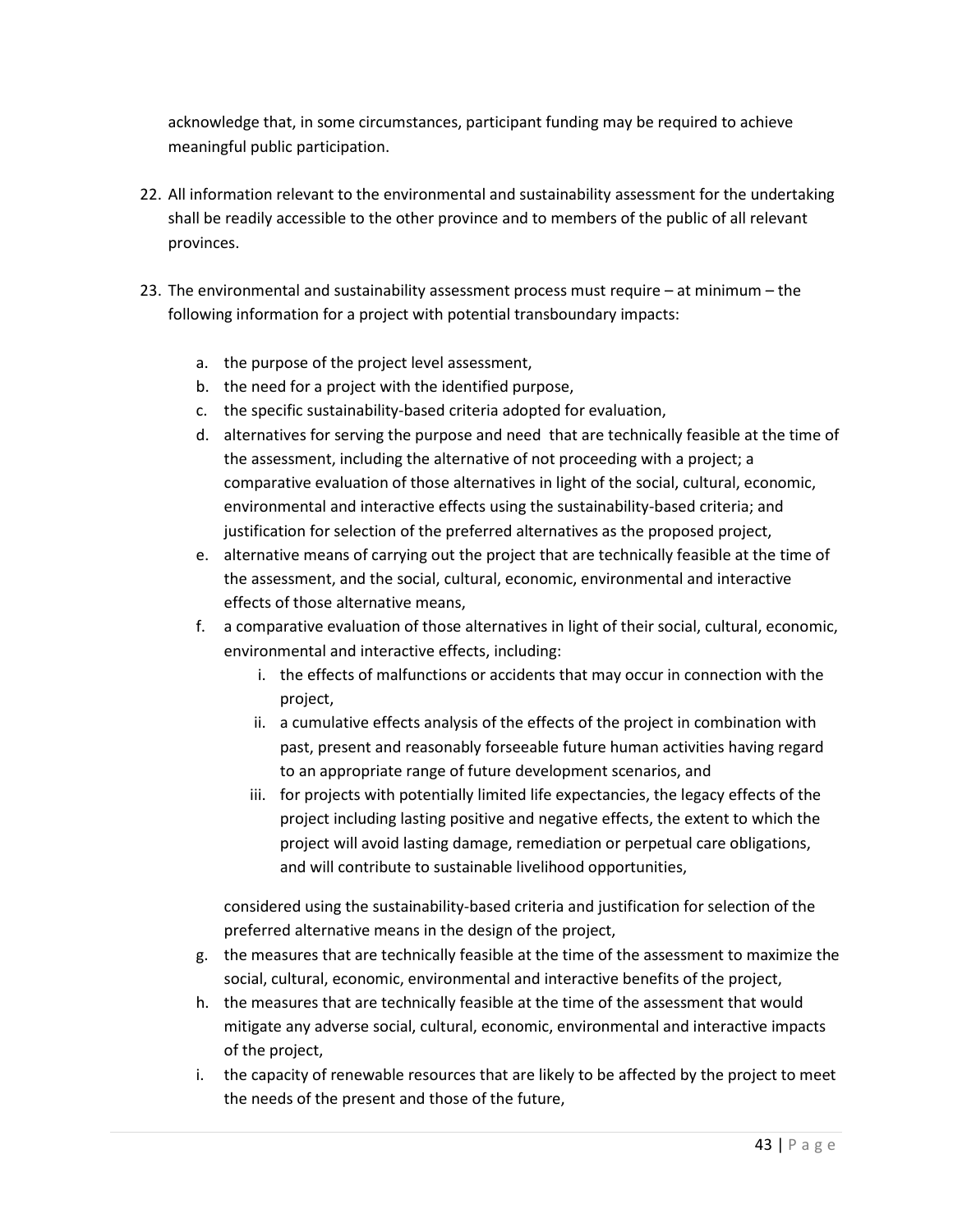- j. comments made by members of the public and other interested parties,
- k. community knowledge and aboriginal traditional knowledge,
- l. relevant regional environmental assessments and strategic environmental assessments, and
- m. monitoring and follow-up measures required throughout the entire life-cycle of the project.
- 24. The source province must conduct the environmental and sustainability assessment with due diligence to regulate the manner in which the project proceeds. This includes use of best available technology, selection of the best location, and adoption of appropriate mitigation and enhancement.
- 25. The source province must issue a decision report setting out the rationale and conclusions related to the environmental and sustainability assessment. The report must include a determination of whether or not the project makes a positive contribution to sustainability and identify what conditions, if any, attach to the project. The report must be delivered to the other jurisidiction.

#### **Strategic Environmental and Sustainability Assessment**

- 26. The province's environmental and sustainability assessment process must provide an opportunity for meaningful public participation, as defined in this agreement. The provinces acknowledge that, in some circumstances, participant funding may be required to achieve meaningful public participation.
- 27. All information relevant to the environmental and sustainability assessment for the undertaking shall be readily accessible to members of the public of all relevant provinces.
- 28. A strategic environmental and sustainability assessment undertaken in a cooperative and coordinated manner to address matters on a regional basis must consider – at minimum:
	- a. the purpose of the strategic initiative and its justification in light of sustainability objectives,
	- b. the need for a strategic undertaking with the identified purpose,
	- c. alternatives to be examined in the selection and design of a strategic undertaking with this purpose,
	- d. the specific sustainability-based criteria adopted for evaluation,
	- e. the social, cultural, economic, environmental and interactive effects of those alternatives,
	- f. the relative merits of those alternatives judged in light of these effects and the sustainability criteria and the justification for selection of the preferred alternative for the undertaking,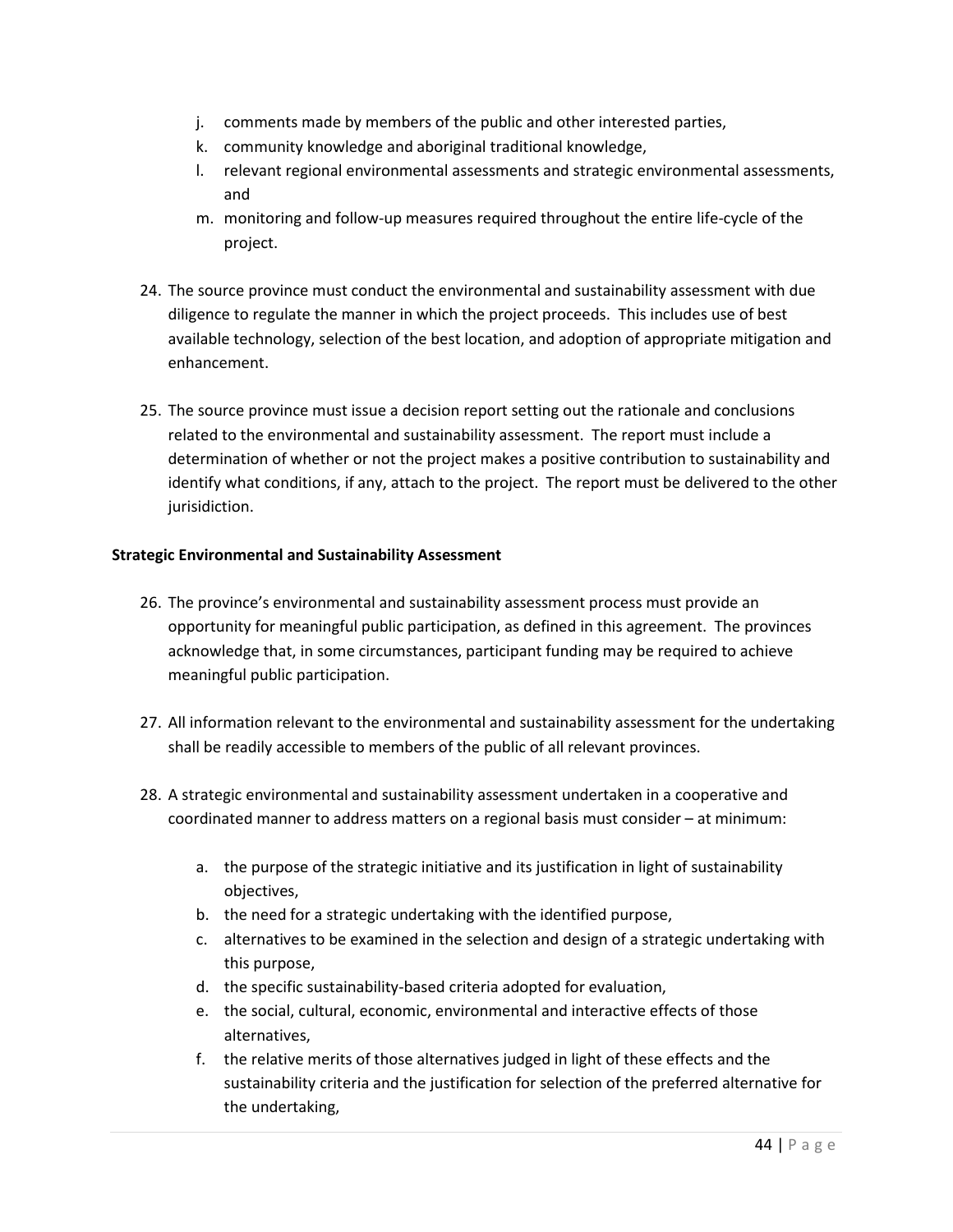- g. the measures that will maximize the social, cultural, economic, environmental and interactive benefits of the strategic undertaking,
- h. the measures that will mitigate any adverse social, cultural, economic, environmental and interactive impacts of the strategic undertaking,
- i. comments made by members of the public and other interested parties,
- j. community knowledge and aboriginal traditional knowledge,
- k. other relevant project or strategic environmental and sustainability assessments, and
- l. specific guidance for decision-making regarding on-going, anticipated and potential undertakings in the strategic area; means by which the guidance may be delivered and considered; and time limits and exceptions to its authority.
- 29. The provinces must issue a joint decision report setting out the rationale and conclusions related to the environmental and sustainability assessment. The report must provide clear and substantive process guidance for subsequent undertakings covered by the proposed policy, plan or program, or within the relevant region.

#### **The Environmental and Sustainability Assessment Process**

- 30. The coordinated and cooperative environmental and sustainability assessment process will consist of several stages:
	- a. Screening,
	- b. Initial Assessment,
	- c. Environmental and Sustainability Assessment Review,
	- d. Decision-making, and
	- e. Follow-up and Monitoring.
- 31. A member of the public from any jurisdiction cooperating under this Agreement has the opportunity to seek judicial review of the decision made pursuant a coordinated and cooperative environmental and sustainability assessment under this Agreement if that person:
	- a. made submissions, written or oral, in the environmental and sustainability assessment process,
	- b. had intervenor status in the environmental and sustainability assessment process,
	- c. is directly affected by the decision,
	- d. is directly affected by the undertaking, or
	- e. represents a public interest related to the undertaking.<sup>[89](#page-45-0)</sup>

<span id="page-45-0"></span><sup>&</sup>lt;sup>89</sup> The inclusion of public interest standing for the purposes of seeking judicial review in this model raises several questions which fall outside the scope of this paper. For example, to date, public interest standing has been granted by the courts only for constitutional challenges to legislation and for challenges to the legality of administrative decisions. It is not clear that public interest standing would be granted for a broader range of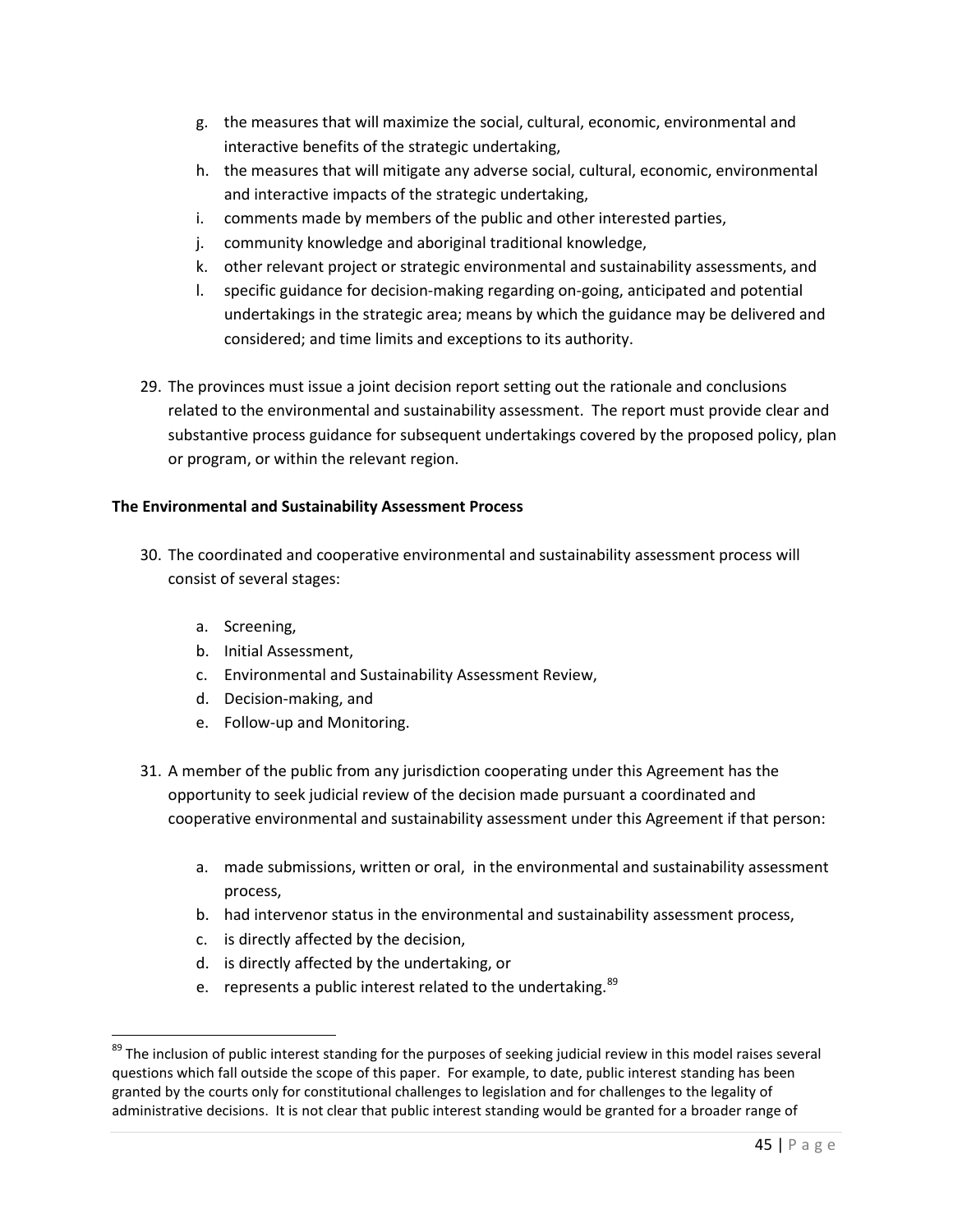#### **Implementation**

32. Each province will implement the terms of this agreement using appropriate legislative, regulatory or policy instruments.

#### **ADMINISTRATIVE MATTERS**

#### **Dispute resolution**

 $\overline{\phantom{a}}$ 

- 33. In the event of a dispute about the interpretation or application of this agreement, the provinces may seek a solution by negotiation or any other method of dispute resolution acceptable to the provinces.
- 34. In the event that dispute resolution in accordance with section 33 of this agreement is not successful, the provinces will proceed to formal arbitration.

#### **Amendments to the Agreement**

- 35. A province that is a party to this agreement may propose amendments to this agreement.
- 36. Proposed amendments must be proposed and communicated in writing to all parties to this agreement.
- 37. All proposed amendments will be discussed by the parties to the agreement and efforts will be made to reach consensus. If no consensus can be reached, then the amendment may be adopted by a 2/3 majority vote of all parties to the agreement.

issues. Furthermore, the adoption of public interest standing may be broader than that allowed by provincial legislation. This means the province would have to amend its legislation (see s. 32 of the Model Agreement which provides the provinces will take necessary steps to implement the agreement). For a detailed discussion of public interest standing, see Adam Driedzic, *supra* note 76. See also Adam Driedzic, "Can Administrative Agencies Grant Common Law Public Interest Standing?" (January 2015) LawNow Magazine available online at http://www.lawnow.org.